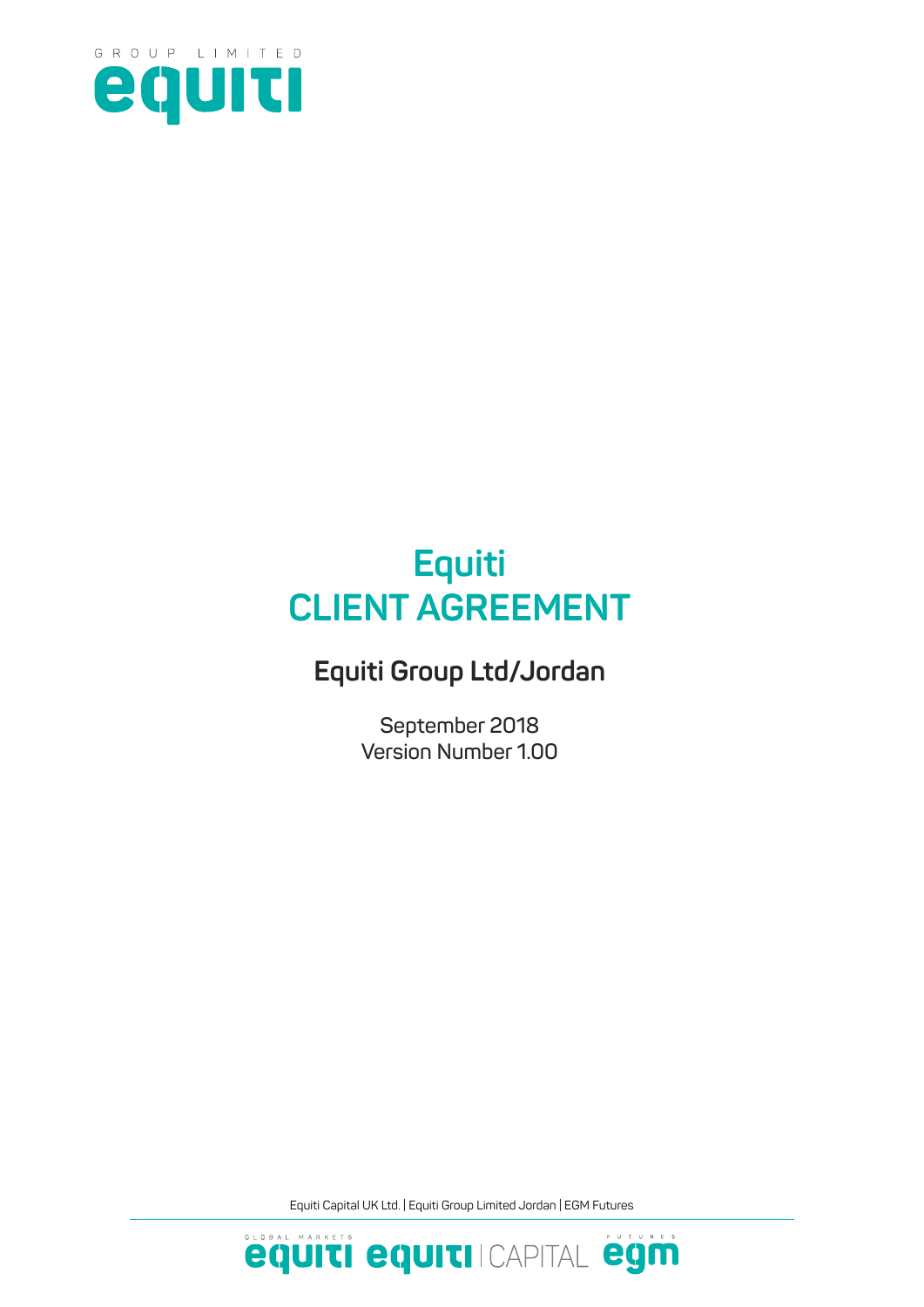

#### **CONTENTS**

| 1.  |  |
|-----|--|
| 2.  |  |
| 3.  |  |
| 4.  |  |
| 5.  |  |
| 6.  |  |
| 7.  |  |
| 8.  |  |
| 9.  |  |
| 10. |  |
| 11. |  |
| 12. |  |
| 13. |  |
| 14. |  |
| 15. |  |
| 16. |  |
| 17. |  |
| 18. |  |
| 19. |  |
| 20. |  |
| 21. |  |
| 22. |  |
| 23. |  |
| 24. |  |
| 25. |  |
| 26. |  |
| 27. |  |
| 28. |  |
| 29. |  |
| 30. |  |
| 31. |  |
| 32. |  |

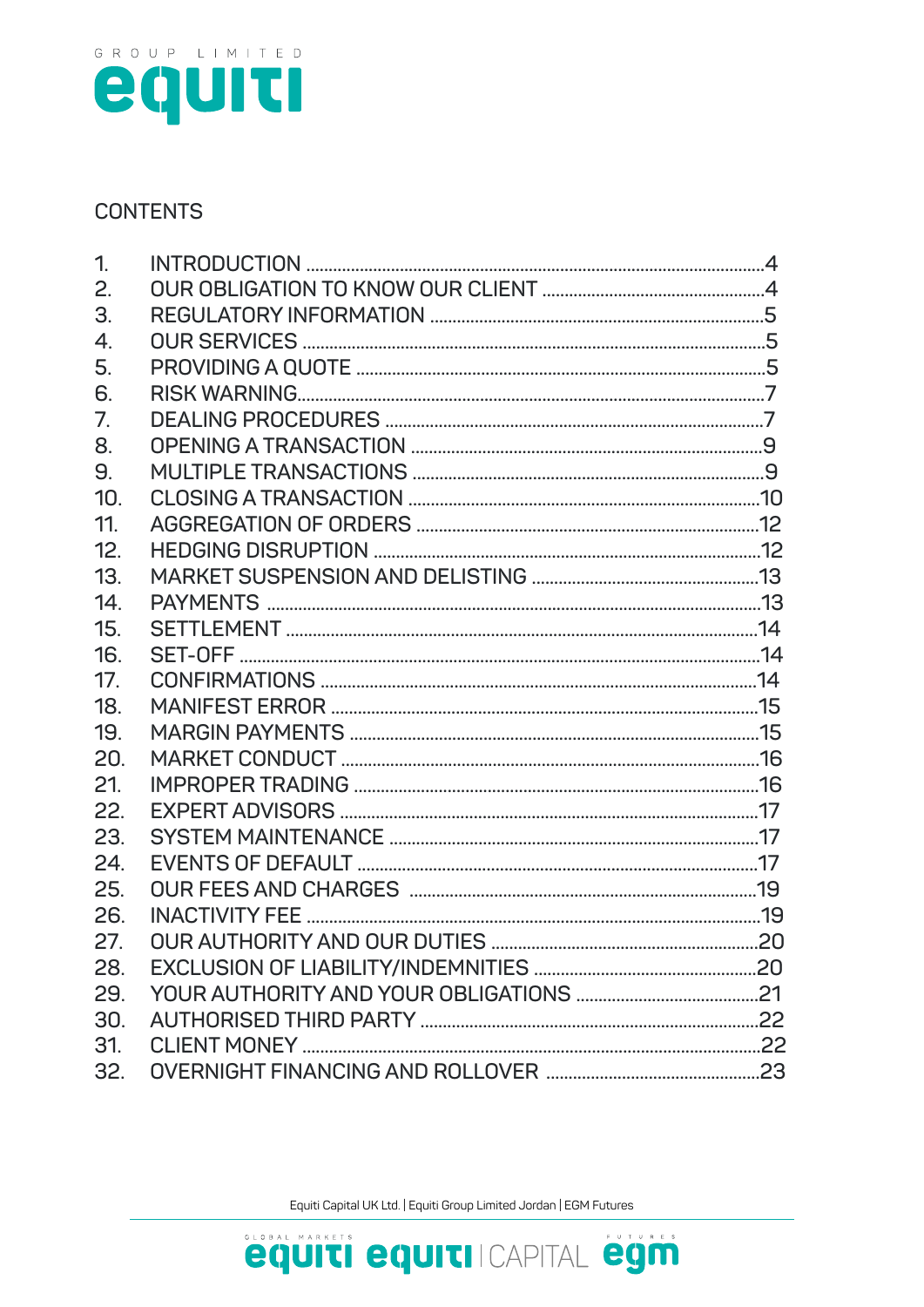

| COMMUNICATIONS (INCLUDING ELECTRONIC COMMUNICATIONS) 27 |  |  |  |
|---------------------------------------------------------|--|--|--|
|                                                         |  |  |  |
|                                                         |  |  |  |
|                                                         |  |  |  |
|                                                         |  |  |  |
|                                                         |  |  |  |
|                                                         |  |  |  |
|                                                         |  |  |  |
|                                                         |  |  |  |

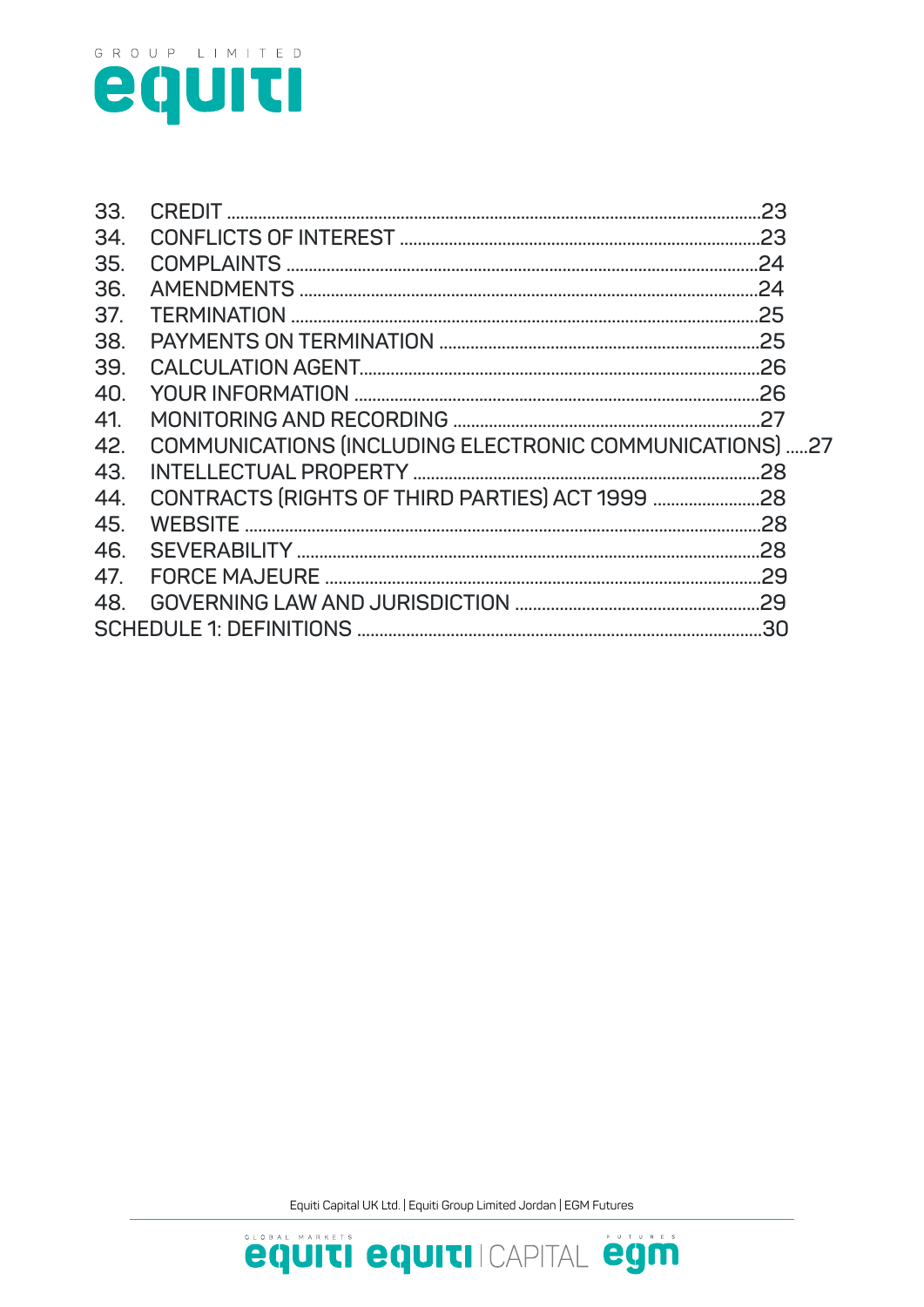

**Services displayed on the website are provided by Equiti Group Limited Jordan & Equiti Capital UK Limited.**

**Equiti Group Limited Jordan is a registered trading name in Jordan (Registration Number. 50248), which is authorized and regulated by the Jordan Securities Commission with its registered address at Boulevard Al-Abdali, Sulaiman Al Nabulsi St 32, Jouba Complex, Second Floor, Amman, Jordan.**

**Equiti Capital UK Limited (Company No. 07216039) is authorised and regulated by the Financial Conduct Authority (firm reference no. 528328), with its company registered address at 69 Wilson Street, London, EC2A 2BB, UK. Card transactions are processed by Equiti Capital UK Limited.**

**TERMS OF BUSINESS FOR A RETAIL CLIENT. THIS IS AN IMPORTANT DOCUMENT. IT FORMS PART OF A LEGAL CONTRACT AND YOU MUST READ AND ENSURE THAT YOU UNDERSTAND ITS CONTENTS. YOU SHOULD TAKE INDEPENDENT LEGAL ADVICE IF THERE IS ANYTHING IN THESE TERMS THAT YOU DO NOT UNDERSTAND.**

## **1. INTRODUCTION**

**1.1 This Client Agreement provides for the terms and conditions (Terms) that will govern the services that "Equiti" ("we, our or us") which is a registered trading name of Equiti Group Ltd/Jordan will provide to you. Our Group Companies may act as agents for us and we may act as agent for one or more of our Group Companies. This will be disclosed at or before the time of executing a transaction. It will also be recorded on the confirmation. These Terms shall apply unless our Group Company expressly requires otherwise.**

**1.2 We will deal with you as principal unless we inform you that we are dealing with you as agent generally or with respect to any transaction or class of transactions. You will enter into transactions as principal unless otherwise agreed in writing by us.**

Equiti Capital UK Ltd. | Equiti Group Limited Jordan | EGM Futures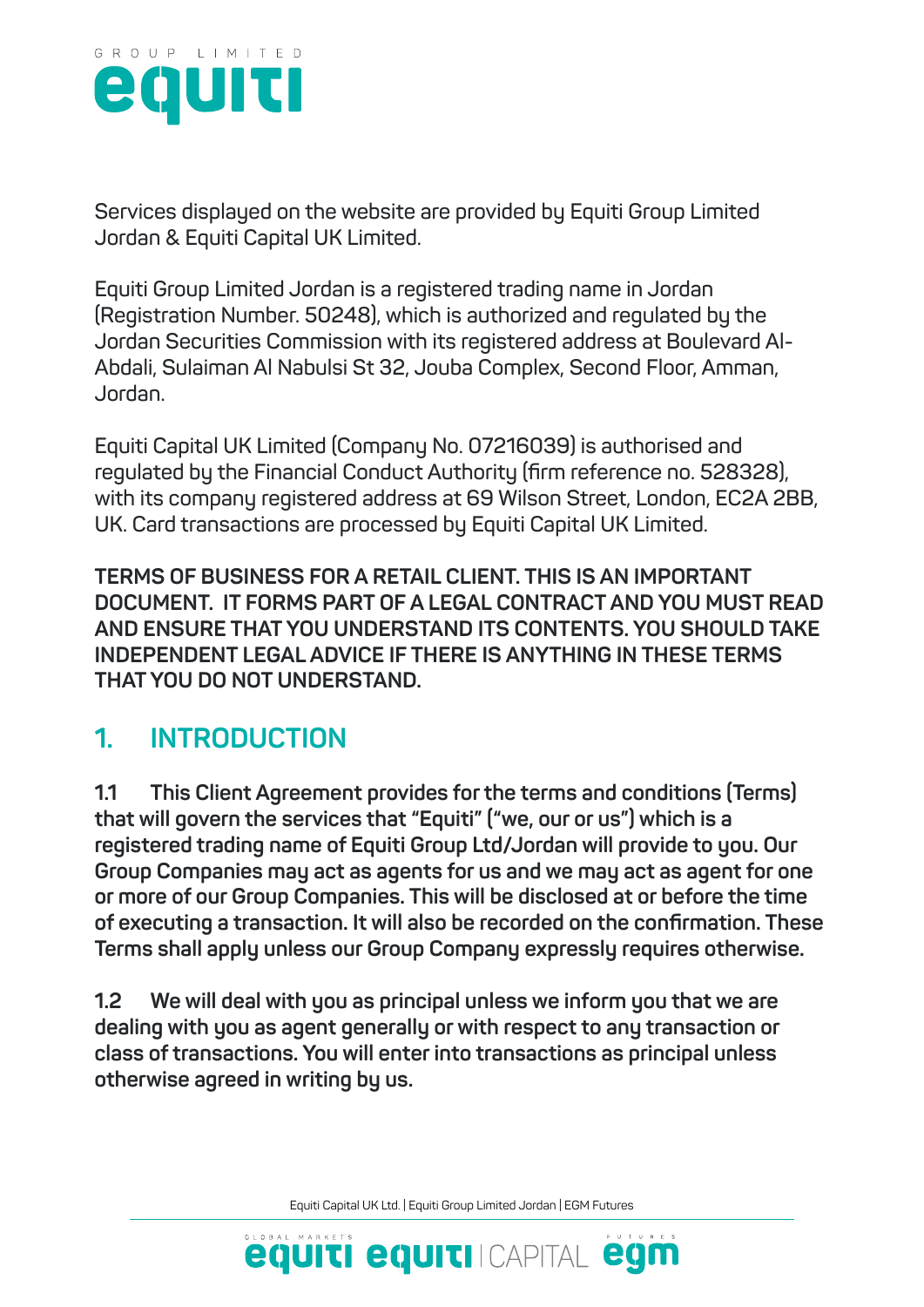

**1.3 You acknowledge and agree that, by opening an Account via our Online Facility, your electronic acceptance of these Terms and your use or continued use of our services, you agree to be bound by these Terms (and any variation of these Terms as notified to you from time to time). A current and definitive copy of this Agreement (as amended from time time) will be available to you on the Website at all times.**

**1.4 You agree under these Terms to notify us immediately of any changes to any information you have provided to us in connection with these Terms.**

**1.5 In this Agreement we have used defined words and terms in order to make it easier to read. After a definition or an explanatory word or phrase, we have included the relevant defined word or term in bold between brackets. Unless the context requires otherwise, all other uses of a defined word or term will have the same meaning.**

**1.6 The Terms may be updated from time to time and we shall notify you of any updates as soon as reasonably practicable.**

## **2. OUR OBLIGATION TO KNOW OUR CLIENT**

**2.1 We are required to identity each of our clients, the nature of each client's business and other details relating to Transactions (referred to as ‹Customer Due Diligence› or ‹Know Your Customer› (CDD).**

**2.2 You agree to provide us with all the information we require as part of our CDD procedures. You authorize us or any agent to investigate your identity, credit standing and/or any current and past investment activity, and in connection with such investigations, to contact such banks, brokers and others as we shall deem appropriate.**

**2.3 We do reserve the right to amend and make correct any clients' details at our own discretion on the company's trading platform when details contained on the application form are incorrect or missing when compared to the clients' KYC documentation.**

Equiti Capital UK Ltd. | Equiti Group Limited Jordan | EGM Futures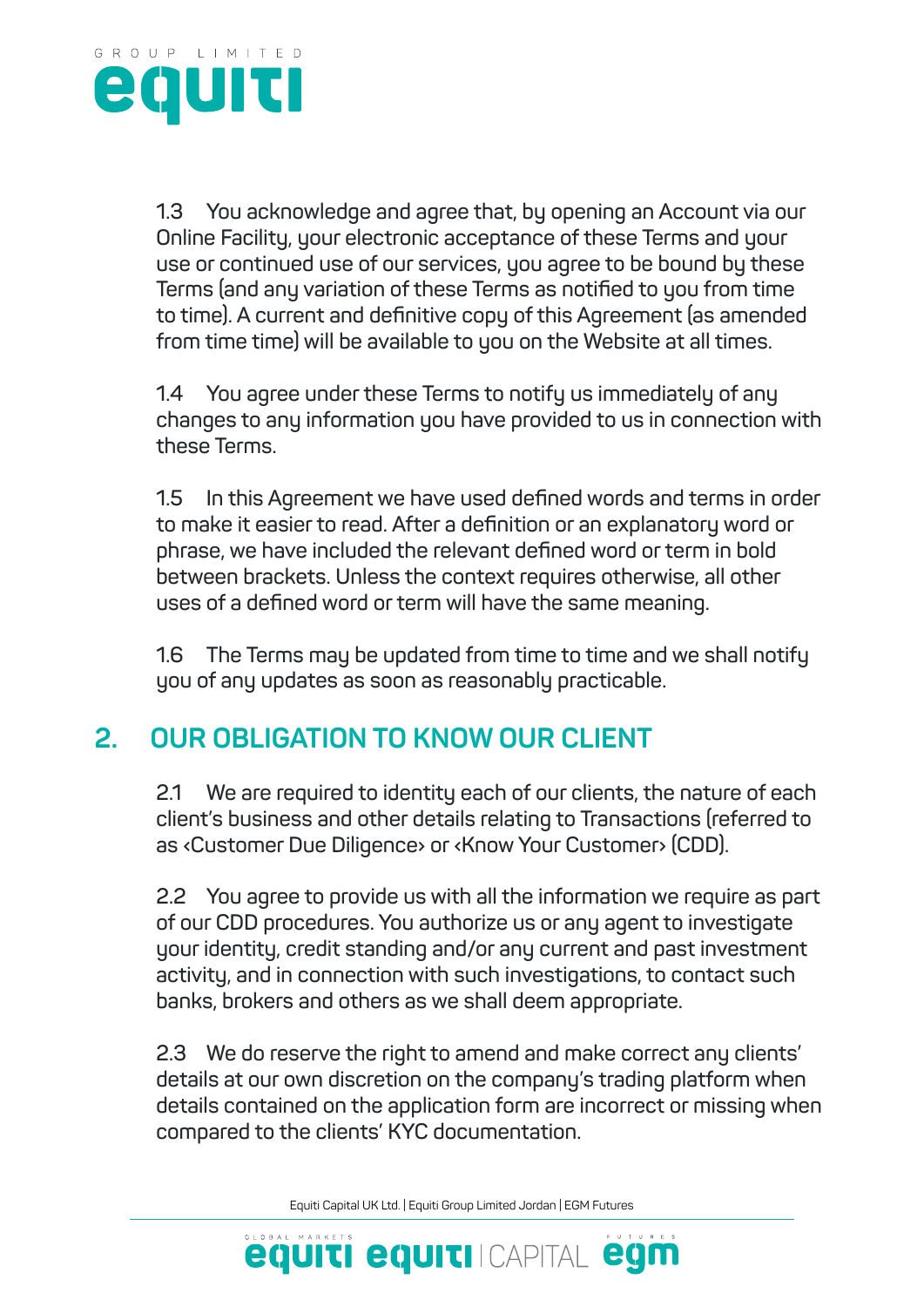

**2.4 You agree that we may withhold any monies due to you until we have received all requested CDD documentation.**

## **3. REGISTRATION INFORMATION**

**"Equiti" is a registered trading name of Equiti Group Ltd/Jordan. Equiti Group Ltd/Jordan is registered under the Jordan Securities Commission under registration number 50248.**

## **4. OUR SERVICES**

**4.1 Subject to these Terms and the acceptance of your application to open an account with us, we will maintain one or more accounts in your name and will provide you with execution-only dealing services in relation to contracts in Foreign Exchange (FX) and Contracts for Difference (CFDs) where the underlying investments or products include foreign exchange contracts, metals, equity indices and commodities. Our offering will also include any other financial products we may offer through the Online Facility from time to time (the Services).**

**4.2 Orders for execution of a Transaction, unless otherwise agreed by us, are to be given to us electronically through our Online Facility to buy at the quoted offer price (long position) or sell at the quoted bid price (short position) for the relevant Reference Asset.**

**4.3 You acknowledge and agree that unless otherwise agreed in a formal written instrument you will not be entitled to delivery of, or be required to deliver, any Reference Asset nor will you acquire any interest in any Reference Asset.**

**4.4 You acknowledge and agree that we have the right to close any Transaction in our sole and absolute discretion without notice.**

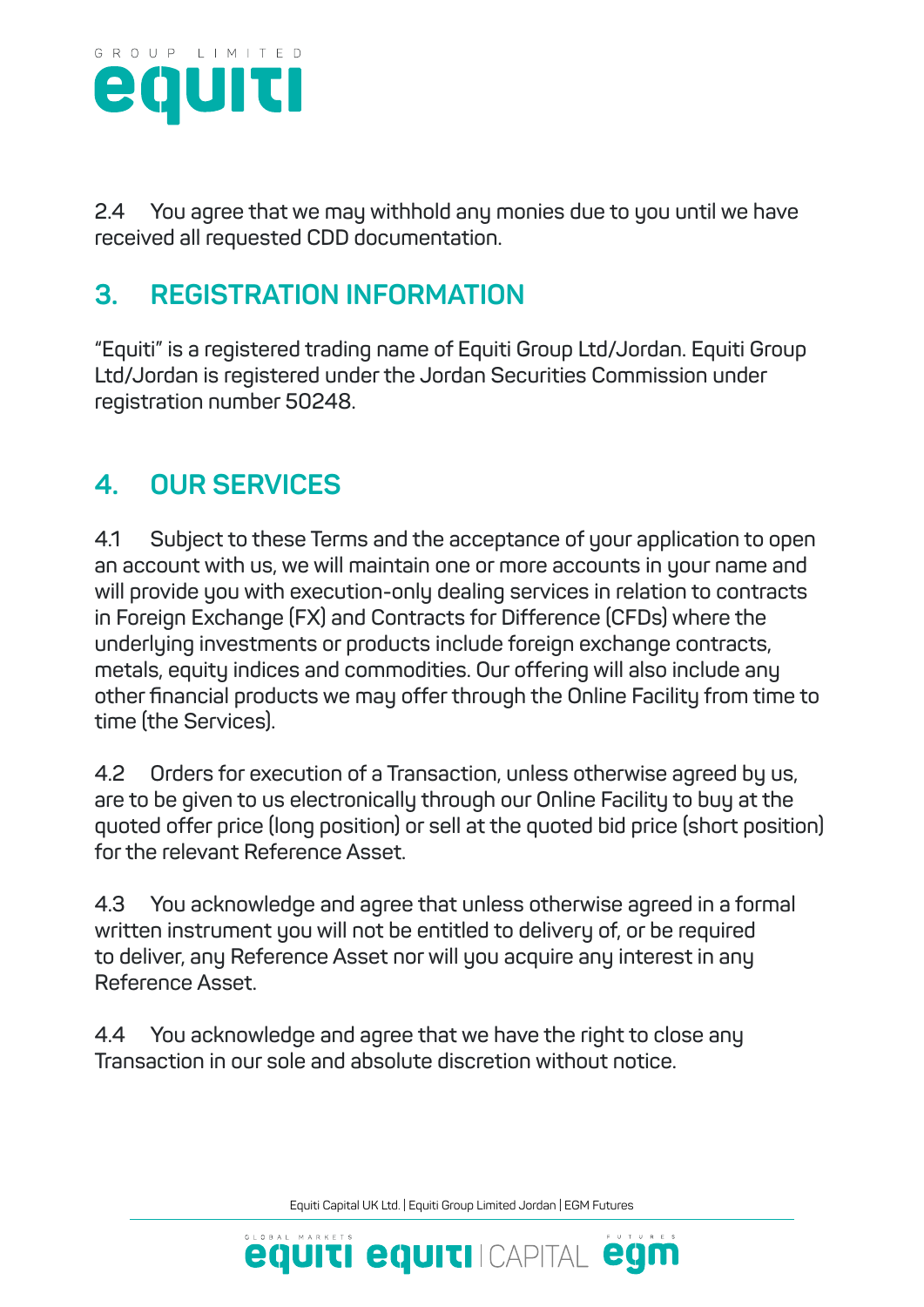

**4.5 We will not provide you with (and will not be under any duty to provide) advice on the merits of a particular transaction or provide you with personal recommendations in relation to any transaction. This means that you should make your own assessment of any transaction that you are considering or of the composition of your account(s) and should not rely on any opinion, research or analysis expressed or published by us or our Group Companies as being a recommendation or advice in relation to that transaction.**

**4.6 Any legal, accounting, tax or other adviser retained by us shall be the legal, accounting, tax or other adviser to us alone. You have the sole responsibility for selecting, retaining and remunerating any legal, accounting, tax or other adviser that may advise you. We or any of our Group Companies or any legal, accounting, tax or other adviser retained by us will in no circumstances be deemed to be a provider of legal, accounting, tax or other advice to you, any Group Company of yours or any other person.**

**4.7 Provision of the Services will not, unless specifically agreed between us in writing, give rise to any fiduciary or equitable duties on our part or that of our Group Companies. You agree that nothing contained in these Terms shall create any fiduciary, trustee, agency, joint venture or partnership relationship between us or any Group Company of ours, on the one hand, and you or any Group Company of yours on the other.**

## **5. PROVIDING A QUOTE**

**5.1 Upon your request we may (at our absolute discretion) provide you with a relevant nonbinding quotation and details of charges for each Transaction. Such quote will be either the bid/offer prices in the Underlying Market or our own bid/offer prices and details of which basis will apply may be found in the Contract Specifications or may be obtained from our dealers on request. We will charge you for opening and closing a Transaction in accordance with the type of account that you choose. For the latest details of our account structures, please visit our Website.**

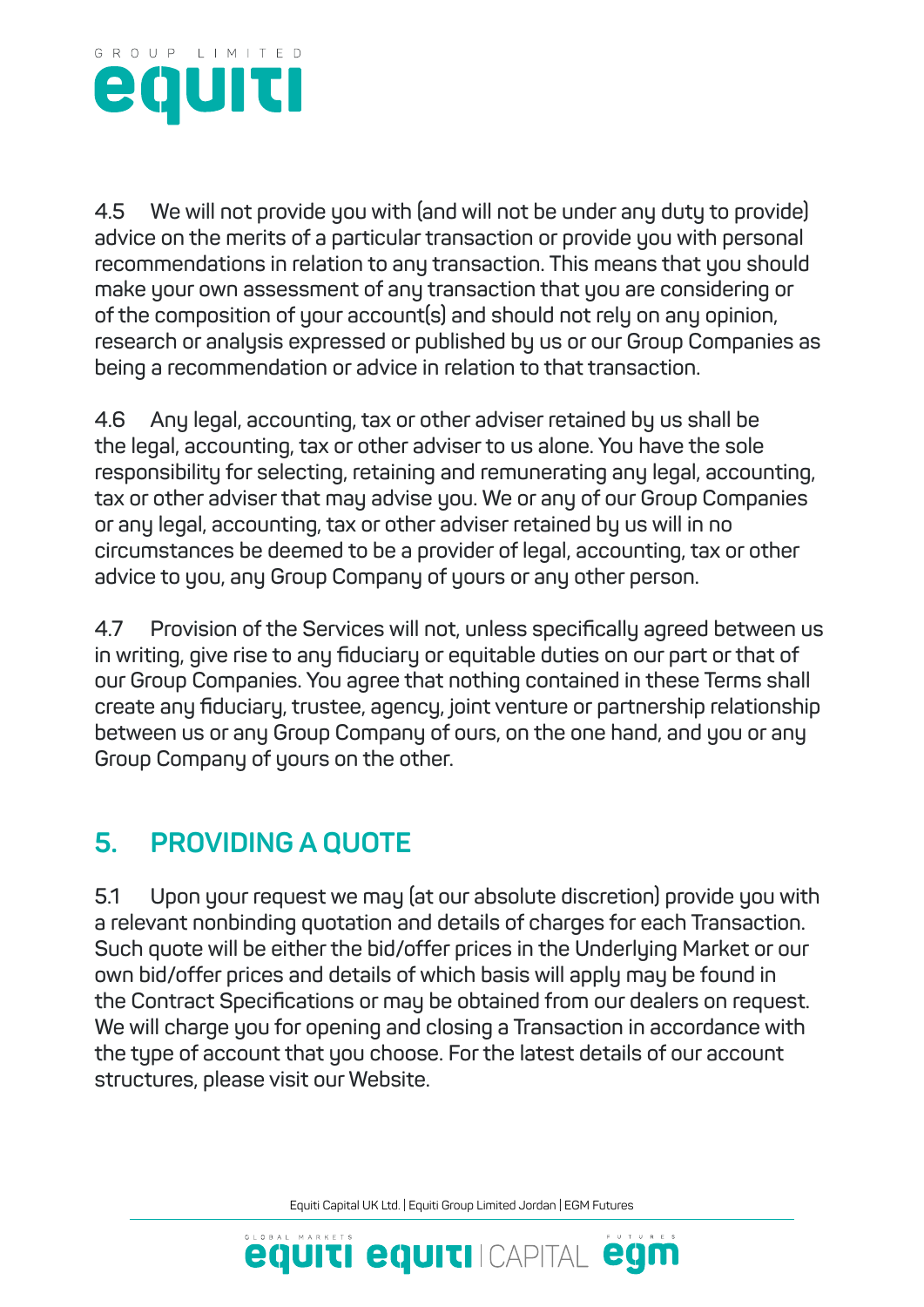

**5.2 The rates quoted are relevant at the moment when we provide the quotation to you. Such rates are subject to change. You acknowledge that both our Spreads and Market Spreads, can widen significantly in some circumstances, that they may not be the same size as the examples given in the Contract Specifications and that there is no limit on how large they may be. You acknowledge that when you close a Transaction, the Spread may be larger or smaller than the Spread when the Transaction was opened. For Transactions transacted when the Underlying Market is closed or in respect of which there is no Underlying Market, the figures that we quote will reflect what we believe the market price in an Instrument is at that time. You acknowledge that such figures will be set by us at our reasonable discretion. The Spread quoted by us will reflect our view of prevailing market conditions.**

**5.3 You may request a quote to open a Transaction or to close all or any part of a Transaction at any time during our normal hours of trading for the Instrument in respect of which you wish to open or close the Transaction.**

**5.4 If we choose to provide a quote, we may provide a quote either orally by telephone or electronically via our Online Facility or by such other means as we may from time to time notify to you. The quote we provide is not an offer to open or close a Transaction at those levels. You will need to initiate a Transaction to offer to close or open a Transaction and we, acting reasonably, may accept or reject your offer at any time until the Transaction has been executed or we have acknowledged that your offer has been withdrawn. A Transaction will be opened or, as the case may be, closed only when your offer has been received and accepted by us. Our acceptance of an offer to open or close a Transaction, and thus the execution of the Transaction, will be evidenced by our confirmation of its terms to you.**

**5.5 In any event, we reserve the right to reject your offer at the level quoted, if any of the following factors are not satisfied:**

**5.5.1 the quote has been obtained from us in accordance with these Terms;**

**5.5.2 the quote is not to be expressed as being given on an ‹indicative only› or similar basis;**

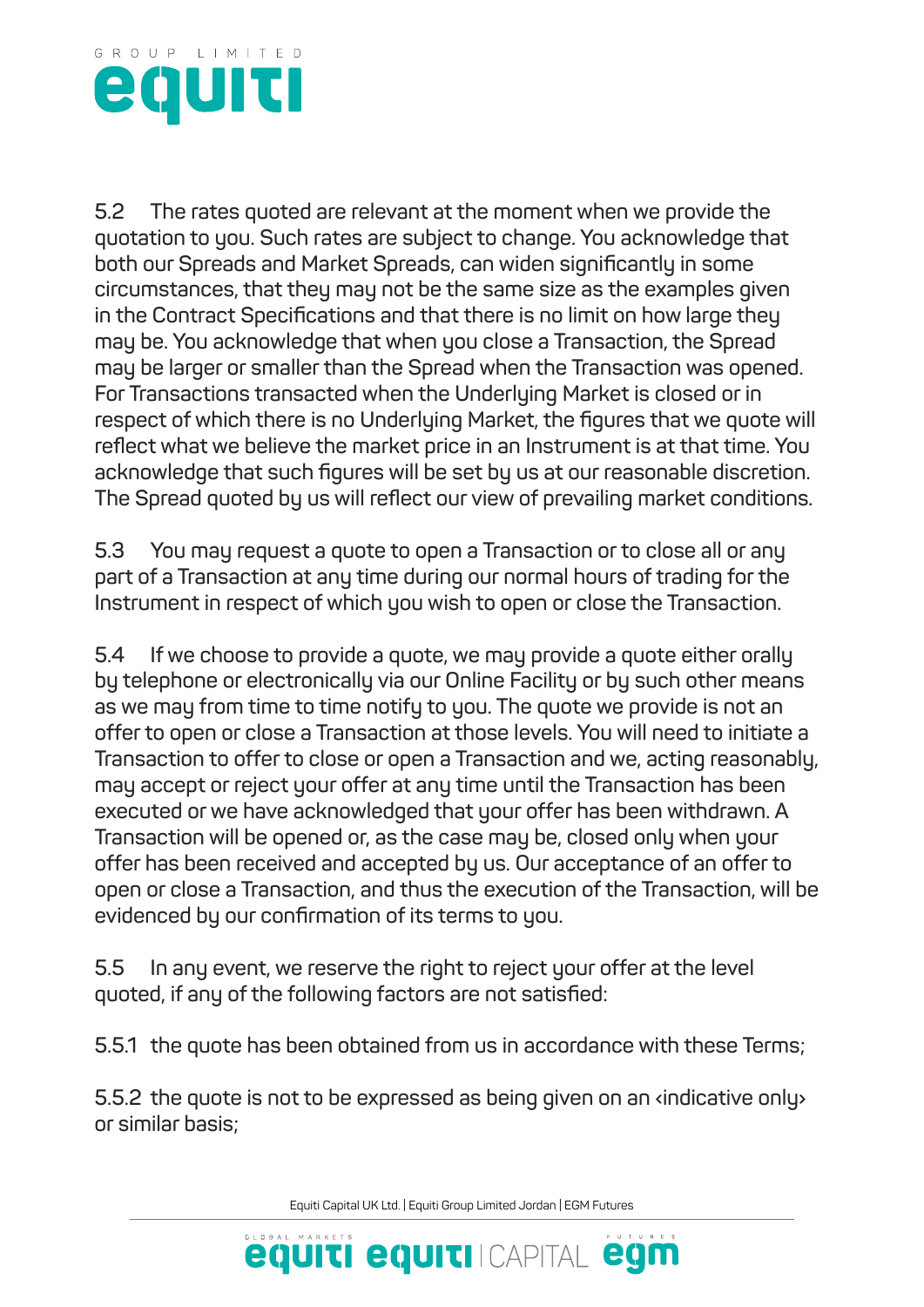

**5.5.3 if you obtain the quote by telephone, it must be given by a person who is a dealer, employed by us and your offer to open or close the Transaction must be given during the same telephone conversation in which you obtained the quote and the dealer giving the quote must not have informed you before you make the offer to open or close the Transaction and that offer has been confirmed as accepted by us that the quote is no longer valid;**

**5.5.4 if you obtain the quote electronically via our Online Facility, your offer to open or close the Transaction, and our acceptance of your offer, must be given while the quote is still valid;**

**5.5.5 the quote must not be Manifestly Erroneous;**

**5.5.6 when you offer to open a Transaction, the number of shares, contracts or other units in respect of which the Transaction is to be opened must be neither smaller than the Minimum Size nor larger than the Normal Market Size;**

**5.5.7 when you offer to close part but not all of an open Transaction both the part of the Transaction that you offer to close and the part that would remain open if we accepted your offer must not be smaller than the Minimum Size;**

**5.5.8 a Force Majeure event must not have occurred;**

**5.5.9 when you offer to open a Transaction an Event of Default must not have occurred in respect of you, nor must you have acted in such a way as to trigger an Event of Default;**

**5.5.10 the telephone or Electronic conversation in which you offer to open or close the Transaction must not be terminated before we have received and accepted your offer; or**

**5.5.11 when you offer to open or close any Transaction, the opening of the Transaction must not result in your exceeding any credit or other limit placed on your dealings.**

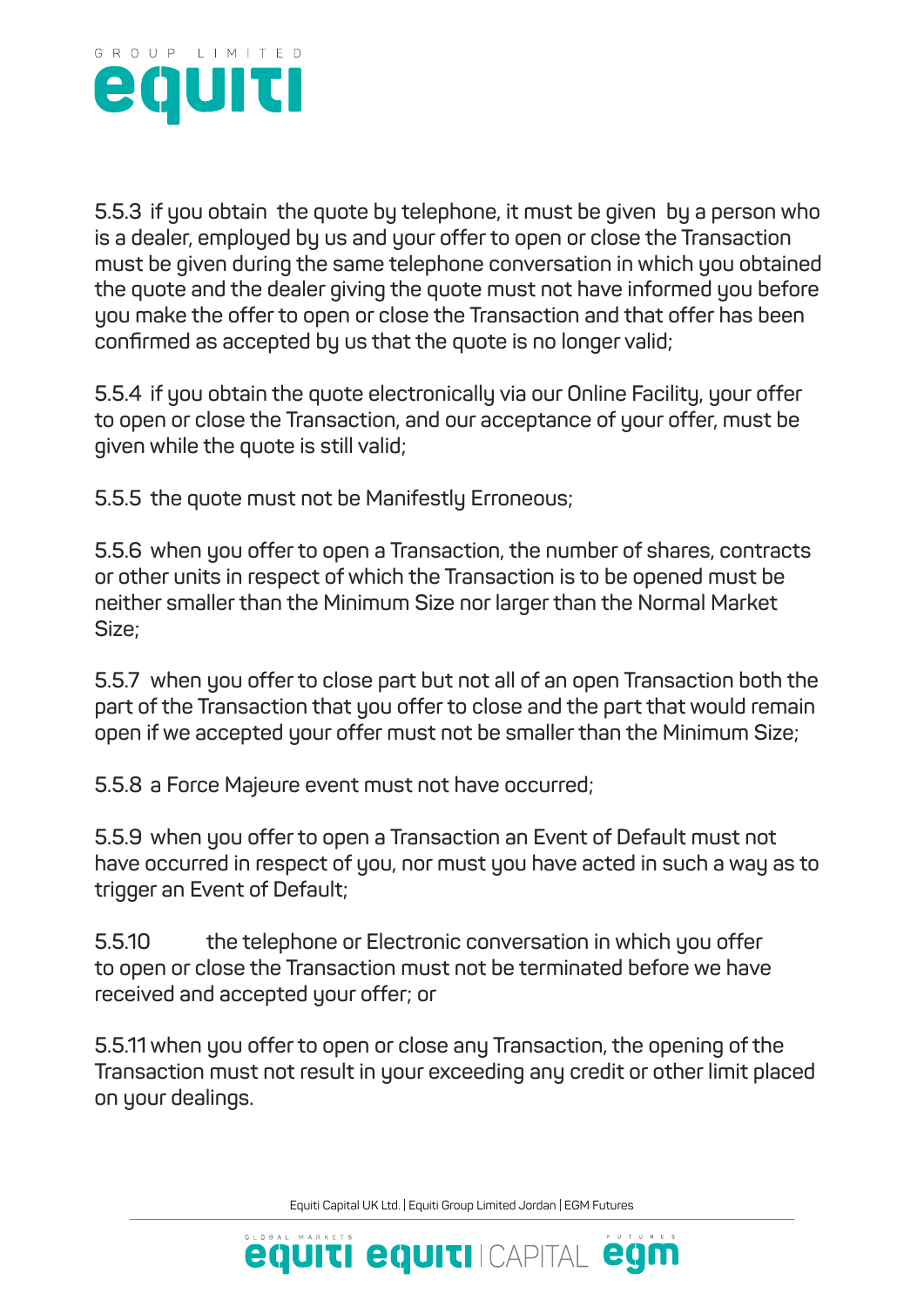

**5.6 We reserve the right to refuse any offer to open or close a Transaction larger than the Normal Market Size. Our quotation for a Transaction equal to or greater than Normal Market Size is not guaranteed to be within any specific percentage of any Underlying Market or related market quotation and our acceptance of your offer may be subject to special conditions and requirements that we will advise to you at the time we accept your offer. We will inform you of the Normal Market Size for a particular Instrument on request.**

**5.7 If, before your offer to open or close a Transaction is accepted by us, our quote moves to your advantage (for example, if the price goes down as you buy or the price goes up as you sell) you agree that we may (but do not have to) pass such price improvement on to you.**

**5.8 Where an Instrument trades on multiple Underlying Markets, one of which is the primary Underlying Market, you agree that we may but are not required to base our bid and offer prices on the aggregate bid/offer prices in the Underlying Markets.**

#### **6. RISK WARNING**

**6.1 Trading in options, futures and contracts for difference in foreign exchange, precious metals and commodities is high risk and not suitable for everyone. You should carefully consider your investment objectives, level of experience and risk appetite before making any decision to trade with us. Importantly, do not invest money you cannot afford to lose.**

**6.2 There is considerable exposure to risk in any off-exchange transaction, including, but not limited to, leverage, creditworthiness, limited regulatory protection and market volatility that may substantially affect the price, or liquidity of the markets that you are trading. Further details of the risk warnings are set out in the Risk Warning.**

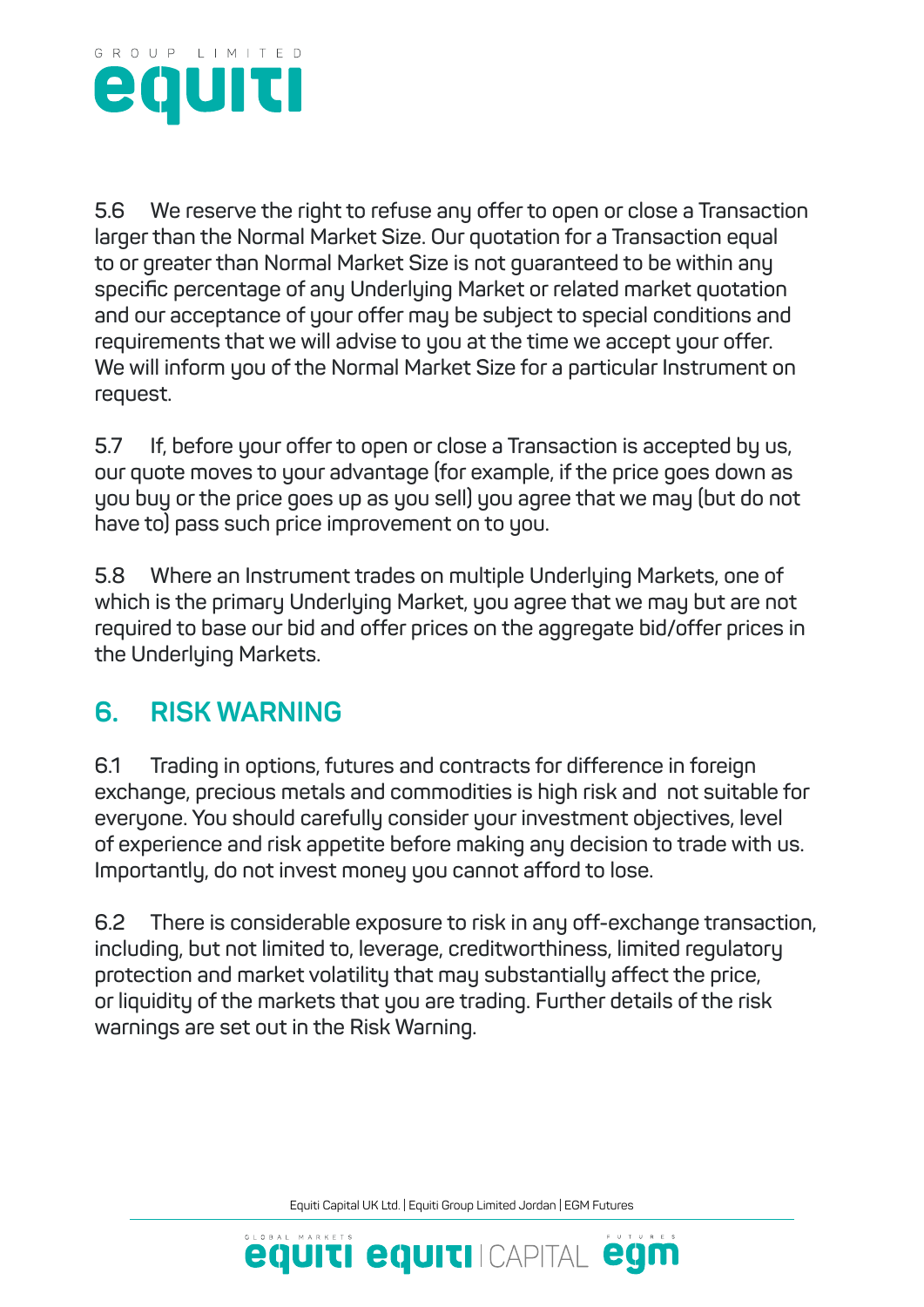

## **7. DEALING PROCEDURES**

**7.1 If a Transaction has been executed in whole or in part it will not be possible for you to cancel the Transaction to the extent that the Transaction has been executed.**

**7.2 We reserve the right to limit the number of open positions you may enter or maintain in your Account. We also reserve the right, in our sole discretion to refuse to accept any Transaction opening a new position or increasing an open position.**

#### **Electronic Trading**

**7.3 We have no obligation to accept, or to execute or cancel, all or any part of a Transaction that you seek to execute or cancel through an Electronic Trading Service. Without limitation of the foregoing, we have no responsibility for transmissions that are inaccurate or not received by us, and we may execute any Transaction on the terms actually received by us.**

#### **Agents**

**7.4 We will not be under any duty to open or close any Transaction or accept and act in accordance with any communication if we reasonably believe that such agent may be acting in excess of its authority. In the event that we have opened a Transaction before coming to such a belief we may, at our absolute discretion, either close such a Transaction at our then prevailing price or treat the Transaction as having been void from the outset. Nothing in this clause 7.4 will be construed as placing us under a duty to enquire about the authority of an agent who purports to represent you.**

#### **Infringement of law**

**7.5 We will not be under any duty to open or close any Transaction if we reasonably believe that to do so may not be practicable or would infringe any Applicable Regulation, law, rule, regulation or Term. In the event that we have opened a Transaction before coming to such a belief we may, at our absolute** 

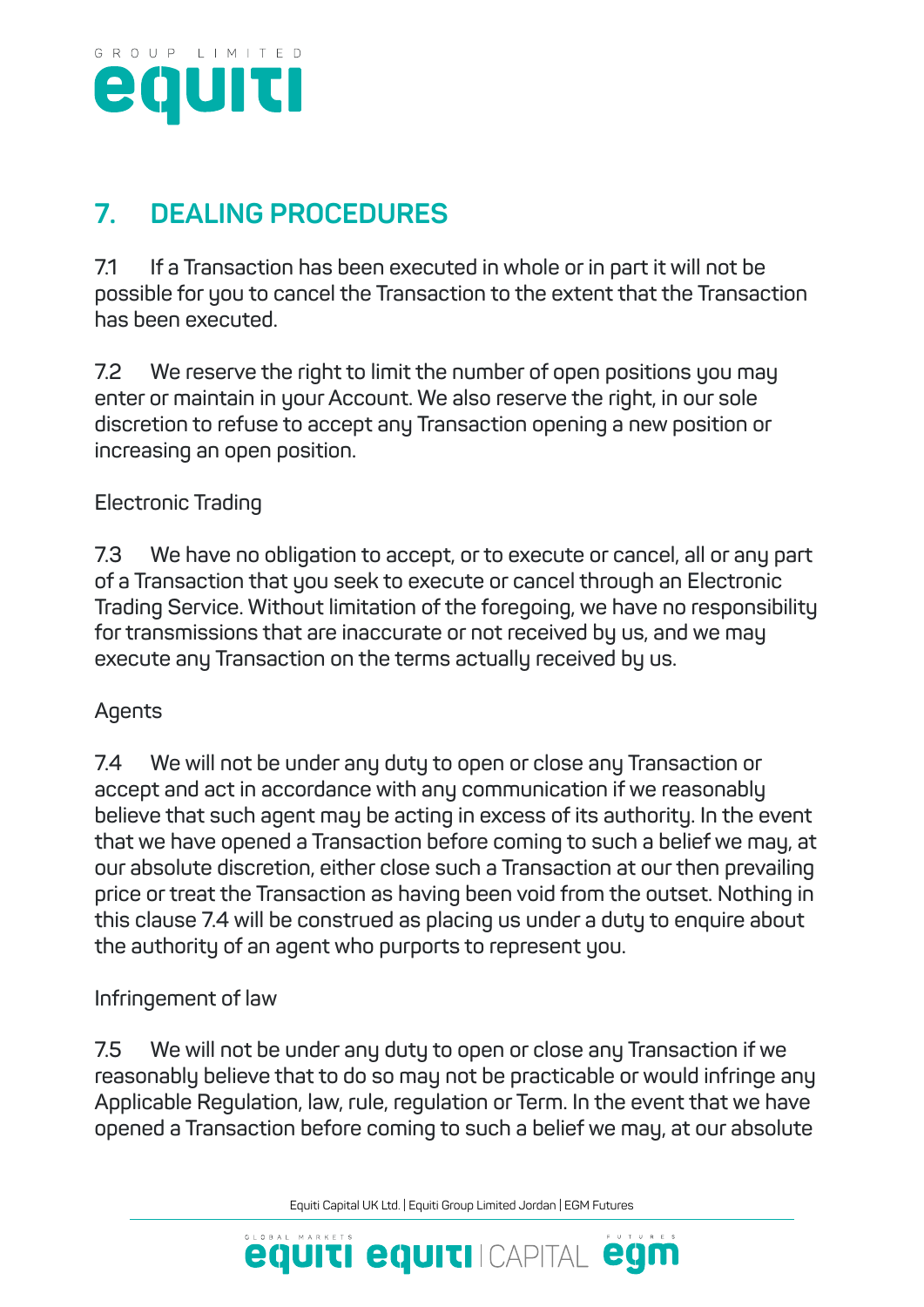

**discretion, either close such a Transaction at the then prevailing bid price (in the case of sell Transactions) or offer price (in the case of buy Transactions) or treat the Transaction as having been void from the outset.**

**Situations not covered by this agreement**

**7.6 In the event that a situation arises that is not covered under these Terms or the Contract Specifications, we will resolve the matter on the basis of good faith and fairness and, where appropriate, by taking such action as is consistent with market practice and/or paying due regard to the treatment we receive from any hedging broker with which we have hedged our exposure to you arising from the Transaction in question.**

**Borrowing charges and transactions becoming un-borrowable**

**7.7 Where you have opened a Sell in respect of a particular Instrument, we reserve the right to pass on to you any stock borrowing charges incurred by us. If you do not pay any stock borrowing charges that become payable after you have opened such a Transaction, or we are unable to continue to borrow that Instrument in the Underlying Market (and we give you notice to that effect), we will be entitled to close your Transaction in respect of that Instrument with immediate effect. This may result in you incurring a loss on the Transaction. Further, you agree to reimburse us for any fine, penalty, liability or other similar charge (such as buy back fees) imposed on us for any reason by any exchange, Underlying Market or any other regulatory authority that relates in any way to your opening or closing a Transaction or any related transaction by us to hedge your Transaction.**

**7.8 In the event that you open a Transaction in relation to an Underlying Instrument that is a share, and that underlying share becomes un-borrowable (either from the outset or our brokers/agents have recall from us a stock that we have already borrowed against) so that we are unable to hedge against losses that we may incur in relation to that Transaction we may, at our absolute discretion, take one or more of the following steps:**

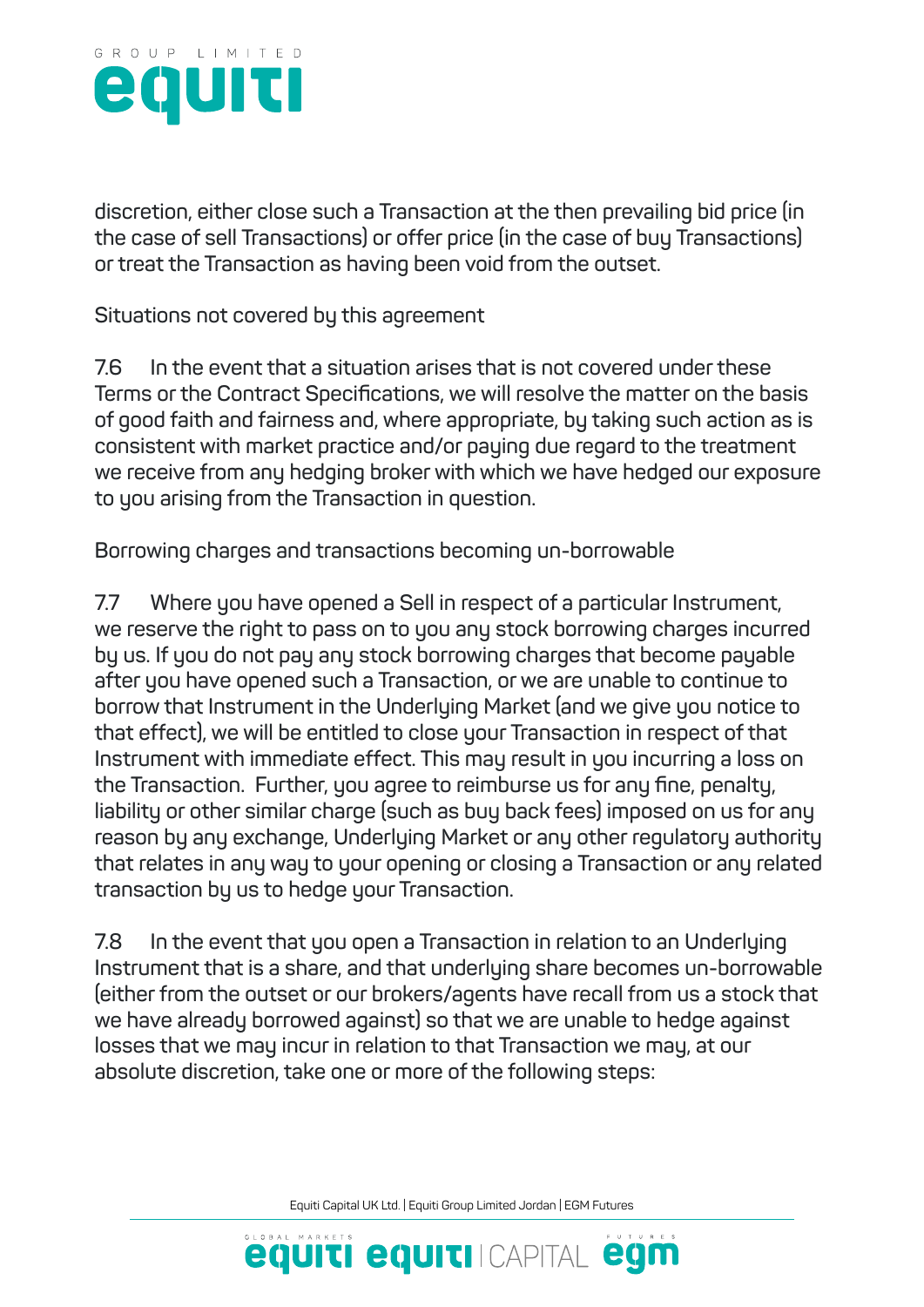

**7.8.1 increase your Margin requirements;**

**7.8.2 close the relevant Transactions at such Closing Level as we reasonably believe to be appropriate;**

**7.8.3 alter the Last Dealing Time for the relevant Transaction.**

## **8. OPENING A TRANSACTION**

**8.1 You will open a Transaction by ‹buying› or ‹selling›. In these Terms a Transaction that is opened by:**

**8.1.1 ‹buying› is referred to as a ‹Buy› and may also, in our dealings with you, be referred to as ‹long› or ‹long position›; and**

**8.1.2 ‹selling› is referred to as a ‹Sell› and may also, in our dealings with you, be referred to as ‹short› or ‹short position›.**

**8.2 A Transaction must always be made for a specified number of shares, contracts or other units that constitute the underlying instrument.**

**8.3 Each Transaction opened by you will be binding on you notwithstanding that by opening the Transaction you may have exceeded any credit or other limit applicable to you or in respect of your dealings with us.**

**8.4 When you open and when you close a Transaction, you may be required to pay us a Commission that is calculated as a percentage of the value of the opening or closing Transaction (as applicable) or as an amount per equivalent Instrument or Instruments on the Underlying Market or on any other basis agreed between ourselves in writing. Our commission terms will be notified in writing to you, however, in the event that we do not notify you of the commission terms, we will charge the standard commission rate as published on our Website or, if no rate is published, %0.01 of the value of the opening or closing Transaction (as applicable).**

**8.5 Unless we agree otherwise, all sums payable by you pursuant to this** 

Equiti Capital UK Ltd. | Equiti Group Limited Jordan | EGM Futures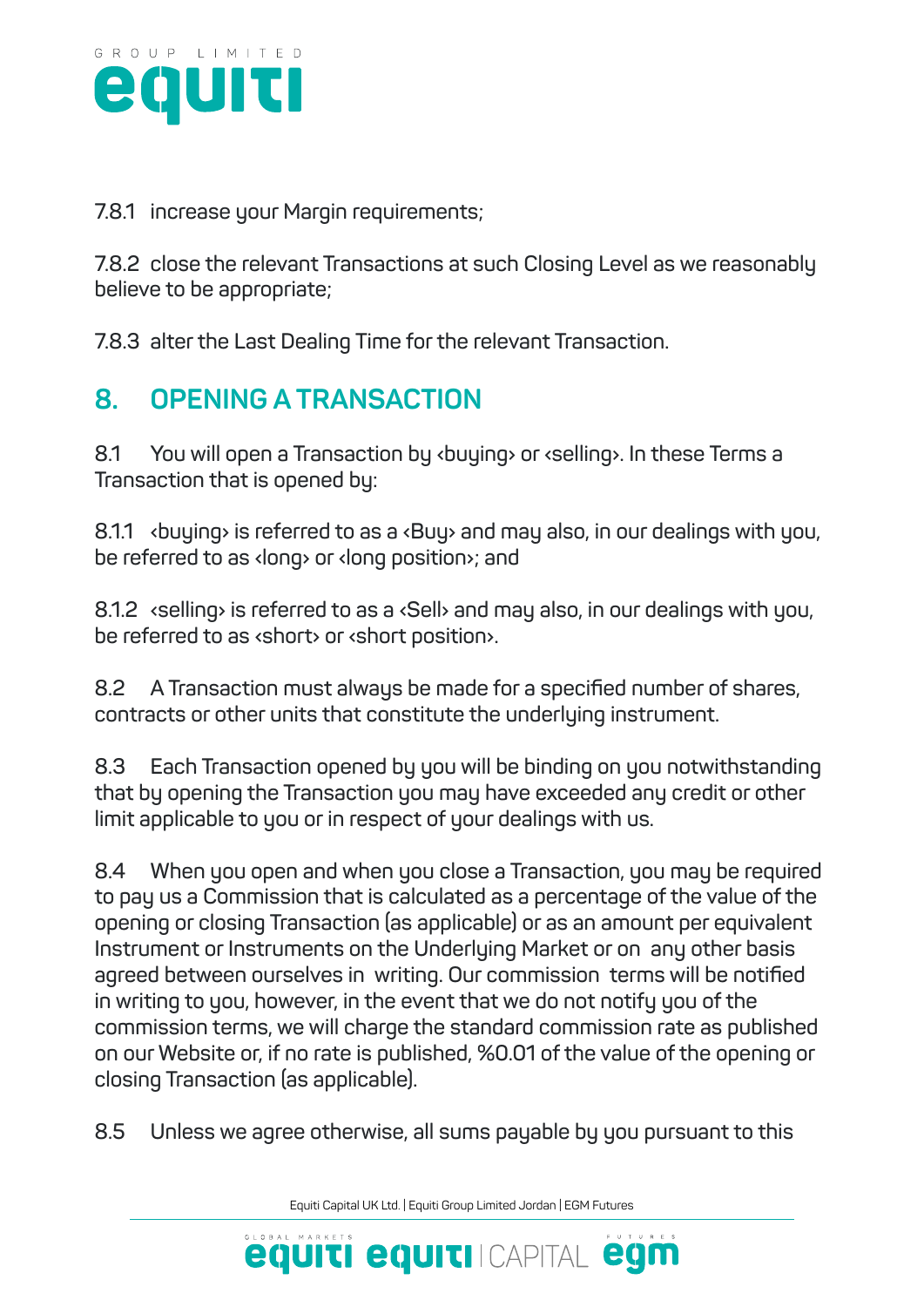

**Agreement upon opening a Transaction are due and must be paid upon the Opening Level of your Transaction being determined by us.**

**8.6 All fees payable pursuant to this clause 8 and this Agreement will be subject to the provisions at clause 25 of this Agreement.**

## **9. MULTIPLE TRANSACTIONS**

**MT4**

**9.1 In the case of trading on the MT4 platform:**

**9.1.1 where you have entered a buy Transaction and you subsequently open a sell Transaction in respect of the same instrument at a time when the buy Transaction remains open, then both transactions will exist simultaneously on the trading system including relevant margin requirements;**

**9.1.2 where you have opened a sell Transaction and you subsequently open a buy Transaction in respect of the same instrument at a time when the sell Transaction remains open, then both**

**transactions will exist simultaneously on the trading system including relevant margin requirements.**

**MT5**

**9.2 In the case of trading on the MT5 platform, where you have entered a buy Transaction and you subsequently open a sell Transaction in respect of the same instrument at a time when the buy Transaction remains open, then:**

**9.2.1 if the size of the Sell order is less than the size of the buy Transaction, we will treat the offer to sell as an offer to partly close the buy Transaction to the extent of the size of the sell Transaction;**

**9.2.2 if the size of the sell Transaction is the same as the size of the buy** 

Equiti Capital UK Ltd. | Equiti Group Limited Jordan | EGM Futures

**equiti equiti** Icapital egm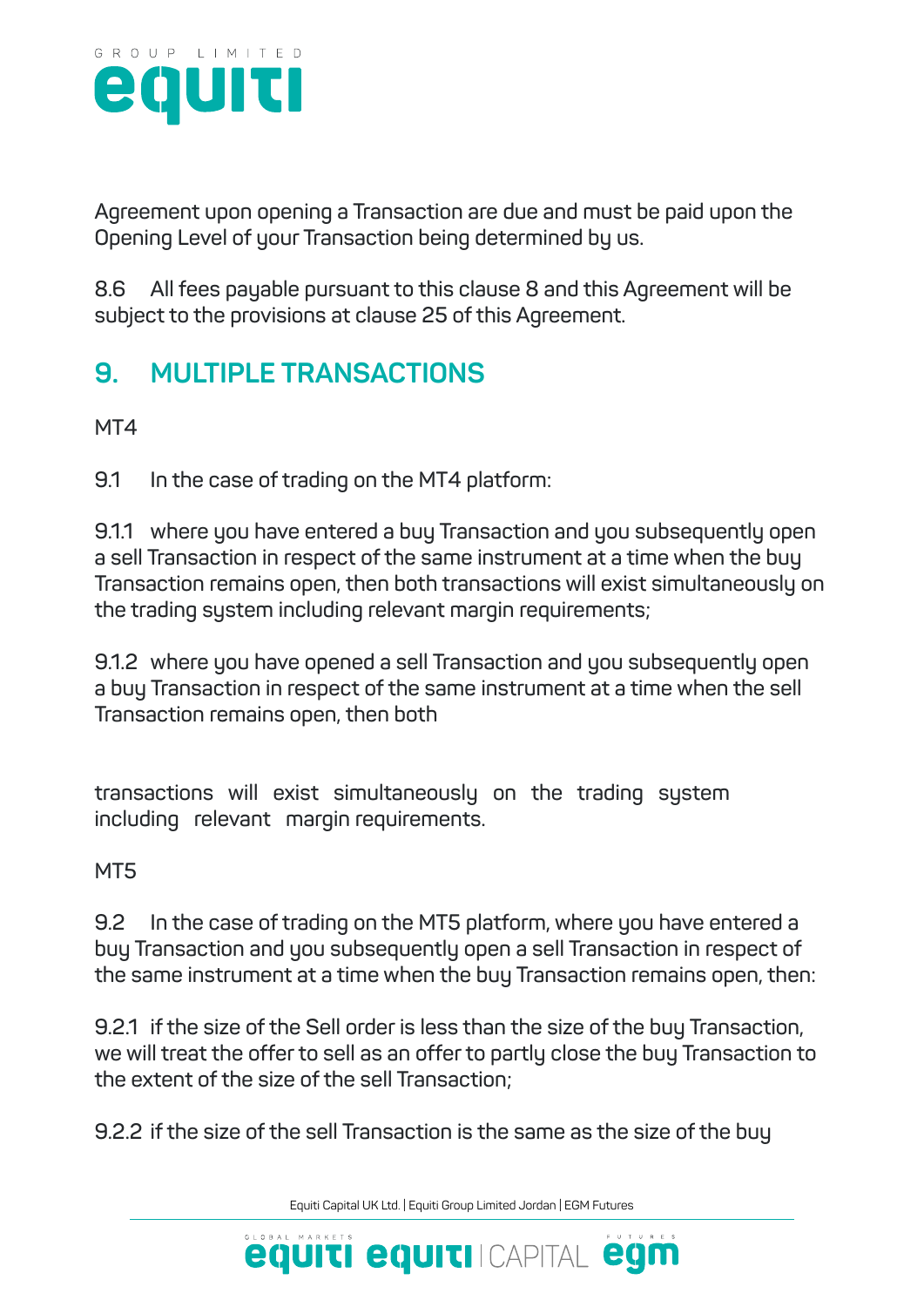

**Transaction, we will treat the offer to sell as an offer to close the buy Transaction entirely;**

**9.2.3 if the size of the sell Transaction exceeds the size of the buy Transaction, we will treat the offer to sell as an offer to close the buy Transaction entirely and open a sell Transaction position equal to the amount of such excess.**

**9.3 In the case of trading on the MT5 platform, where you have opened a sell Transaction and you subsequently open a buy Transaction in respect of the same instrument at a time when the sell Transaction remains open, then unless you instruct us to the contrary:**

**9.3.1 if the size of the buy Transaction order is less than the size of the sell Transaction we will treat the offer to buy as an offer to partly close the sell Transaction to the extent of the size of the buy Transaction;**

**9.3.2 if the size of the buy Transaction order is the same as the size of the sell Transaction we will treat the offer to buy as an offer to close the sell Transaction entirely;**

**9.3.3 if the size of the buy Transaction order exceeds the size of the sell Transaction we will treat the offer to buy Transaction as an offer to close the sell Transaction entirely and open a buy Transaction equal to the amount of such excess.**

### **10. CLOSING A TRANSACTION**

**10.1 In relation to trading on the MT4 platform and MT5 platform, to close any Transaction in whole or in part you must enter into a second Transaction in relation to the same Reference Asset as the first Transaction but you must sell if the first Transaction was a purchase and you must purchase if the first Transaction was a sell.**

**10.2 In addition, when trading on the MT5 platform, we will net your first and second Transaction, and the aggregate position shall be displayed on your** 

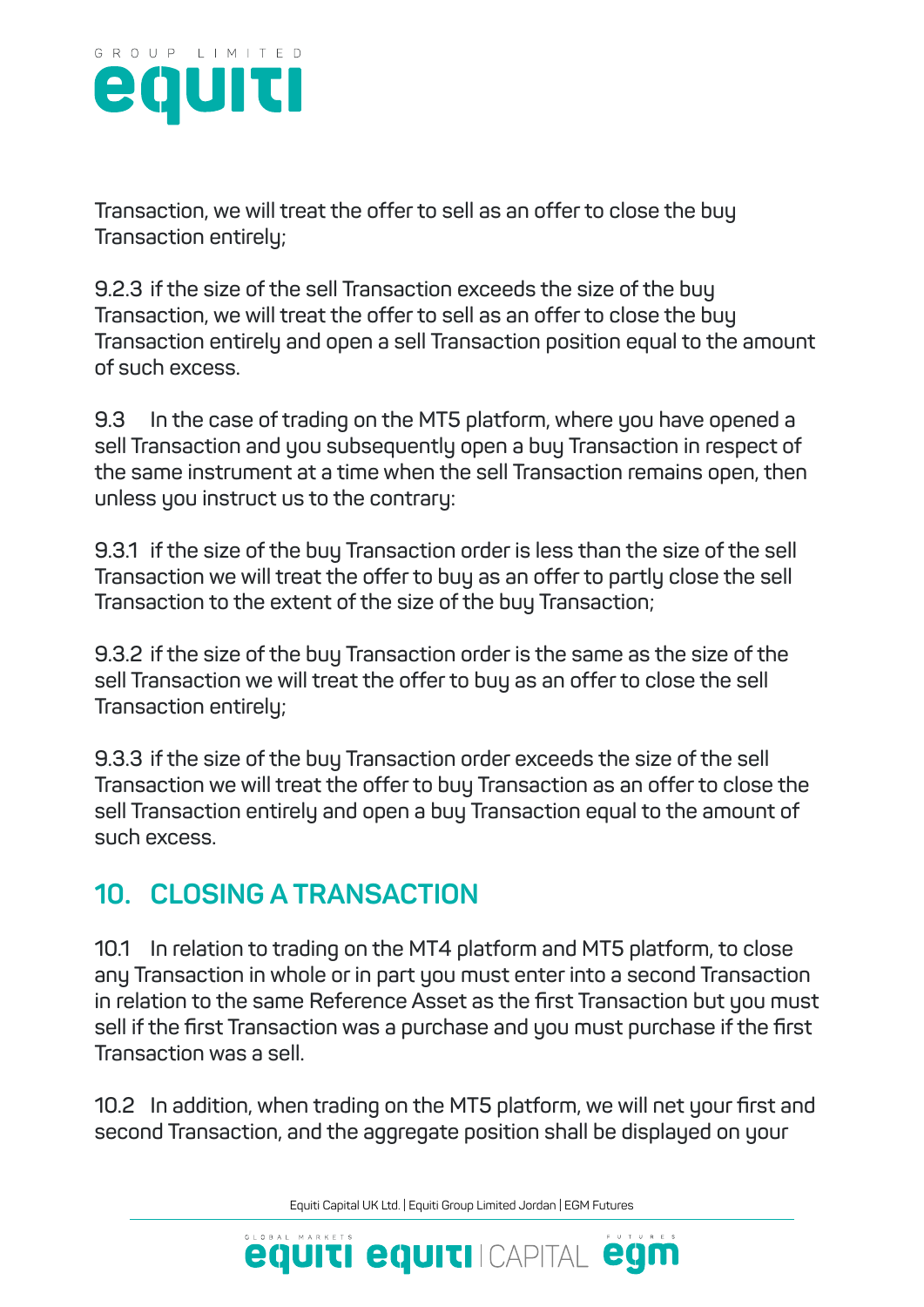

**trading platform.**

**10.3 Spreads, including market Spreads, can and do widen significantly in some circumstances; they may not be the same size and there is no limit on how large they may be. You acknowledge that when you close a Transaction, the Spread may be larger or smaller than the Spread when the Transaction was opened. For Transactions effected when the Market or Underlying Market of any Reference Asset is closed or in respect of which there is no Market or Underlying Market for the Reference Asset, the bid and offer price figures that we quote will reflect what we believe the market price in an investment would be at that time. Such figures will be set by us at our**

**reasonable discretion. Our quotation is not guaranteed to be within any specific percentage of the quotation of the Market or Underlying Market of the Reference Asset, and the Spread quoted by us will reflect our view of prevailing market conditions. You agree not to use our bid and offer prices for any purpose other than for your own trading purpose, and you agree not to distribute our bid and offer prices to any other person whether such redistribution be for commercial or other purposes.**

**10.4 If you approach us to close out a trade which has been entered into between us, we are under no obligation to do this. Where we agree to do this, we will calculate the close out value of the trade based on prevailing market conditions and may include associated costs arising from the close out in this figure. The close out value may be due from you to us or from us to you depending on the trade and may be substantial.**

**10.5 In addition to our rights at clause 13 of the Terms and our rights pursuant to clause 4.4 , we may close any Transaction in our sole discretion at any time without notice in the event that:**

**10.5.1 if it is a ‹sell› Transaction, and due to illiquidity in the relevant Reference Asset we are unable to borrow a sufficient number of such Reference Asset to settle any underlying hedge position in respect of the Transaction; or**

**10.5.2 if we are required, at any time, by a lender to return any** 

Equiti Capital UK Ltd. | Equiti Group Limited Jordan | EGM Futures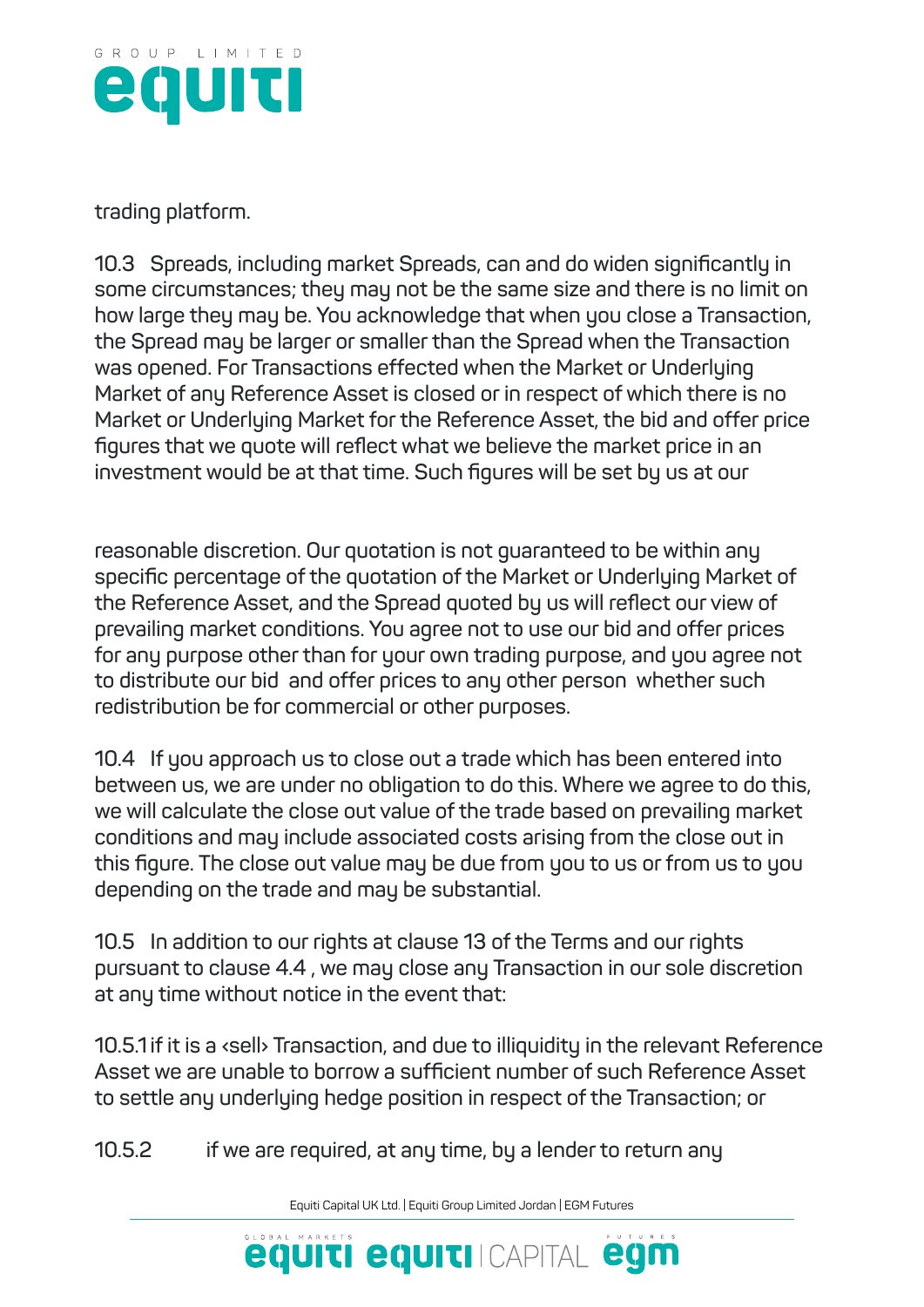

**Reference Asset borrowed by us which relates to a Transaction and we are then unable to maintain a hedge position in respect of that Transaction; or**

**10.5.3 if at any time we are otherwise unable to establish or maintain a hedge position or any other hedging disruption occurs in respect of a Transaction or the continuation of any such hedge or hedging disruption is likely, in our reasonable judgment, to become more burdensome to us.**

**10.6 With respect to any Transaction that is closed out by us pursuant to or as contemplated by the terms of these Terms:**

**10.6.1except as may be otherwise specified in these Terms, the Closing Date will be the date designated by us to you and at a closing price as determined by us;**

**10.6.2 no further payments or deliveries are required to be made on or after the Closing Date, except for settlement payments as provided below; and**

**10.6.3 any and all amounts payable by either party in settlement of such Transaction are immediately due and payable.**

**10.7 Any and all obligations arising or existing between us as a result of the close-out of one or more Transactions will be satisfied by the net settlement (whether by payment, setoff or otherwise) of all amounts due and payable between us, and the net amount determined to be payable by either party will be immediately due and payable.**

**10.8 In the event of any dispute regarding any transaction, we may in our absolute discretion cancel, terminate, reverse or close out the whole or part of any position resulting from and/or relating to such transaction.**

**Undated Transactions**

**10.9 Subject to these Terms and any requirement we may specify in relation to any Linked Transactions, you may close an open Undated Transaction or** 

Equiti Capital UK Ltd. | Equiti Group Limited Jordan | EGM Futures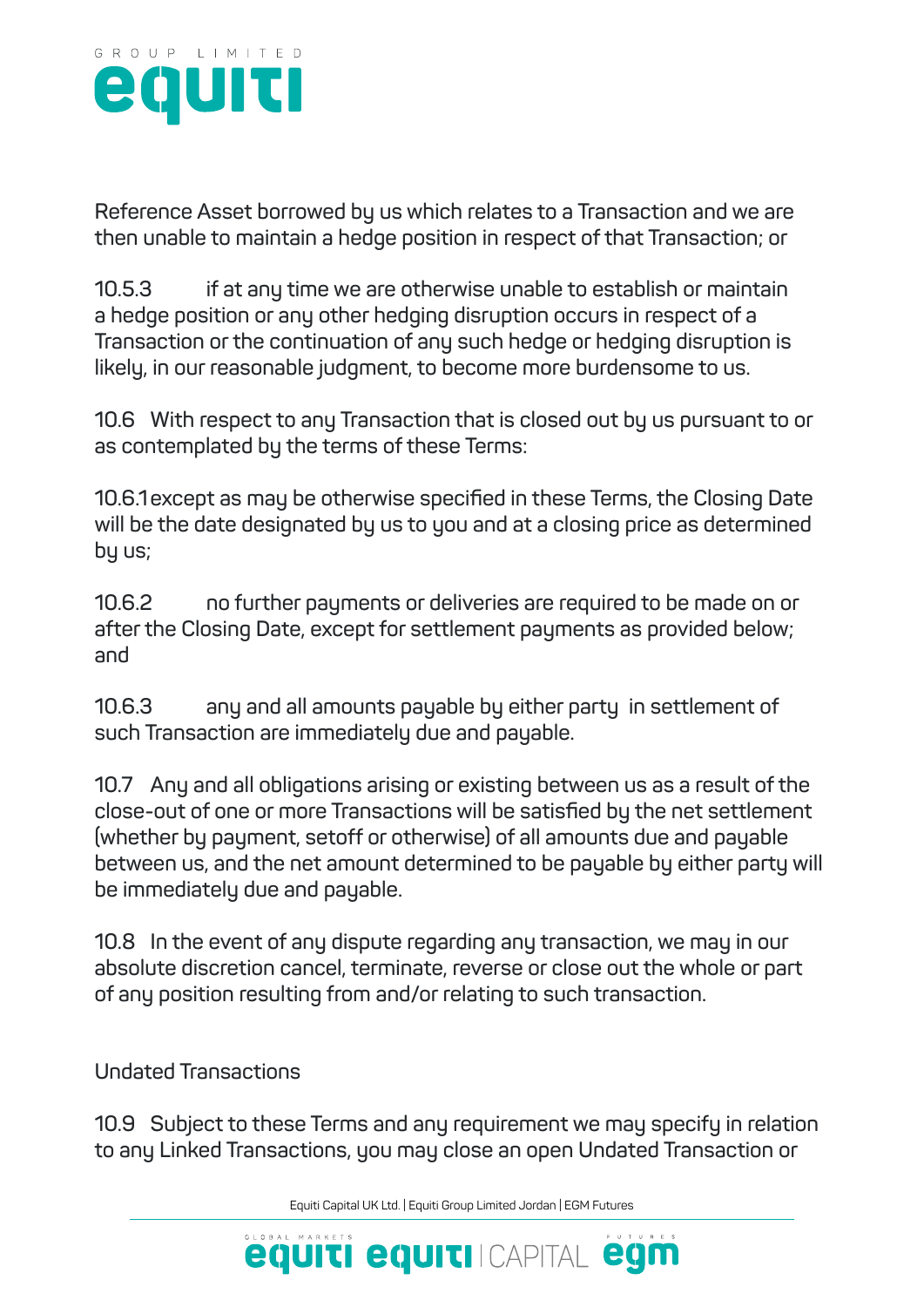

**any part of such open Undated Transaction at any time.**

**10.10 Subject to these Terms, when you close an Undated Transaction, the Closing Level will be, if you are closing an Undated Buy Transaction, the lower figure then quoted by us and, if you are closing an Undated Sell Transaction, the higher figure then quoted by us.**

#### **Expiry Transactions**

**10.11 Unless otherwise informed, if you do not close an Expiry Transaction on or before the Last Dealing Time then we will close your Expiry Transaction as soon as we have ascertained the price of the Expiry Transaction. The price of the Expiry Transaction will be (a) the last traded price at or prior to the close or the applicable official closing quotation or value in the relevant Reference Asset as reported by the relevant exchange, errors and omissions excluded; plus or, as the case may be, minus (b) any Spread that we apply when such an Expiry Transaction is closed. Details of the Spread that we apply when a particular Expiry Transaction is closed are available on request.**

**10.12 It is your responsibility to make yourself aware of the Last Dealing Time and of any Spread that we may apply when you close an Expiry Transaction.**

**10.13 We do not automatically roll over to the next contract period those of your Transaction(s) which at the end of its set contract period will expire automatically. You acknowledge that it is your responsibility to make yourself aware of the next applicable contract period for a Transaction and that effecting the rollover of a Transaction may result in you incurring losses on your account. Any agreement as to roll over is entirely at our discretion and we reserve the right to refuse to rollover a Transaction or Transactions, despite any instruction you have given us. Where we do effect a rollover, the original Transaction will be closed at or just prior to the Last Dealing Time and become due for settlement and a new Transaction will be created; such closing and opening trades will be on our normal terms.**

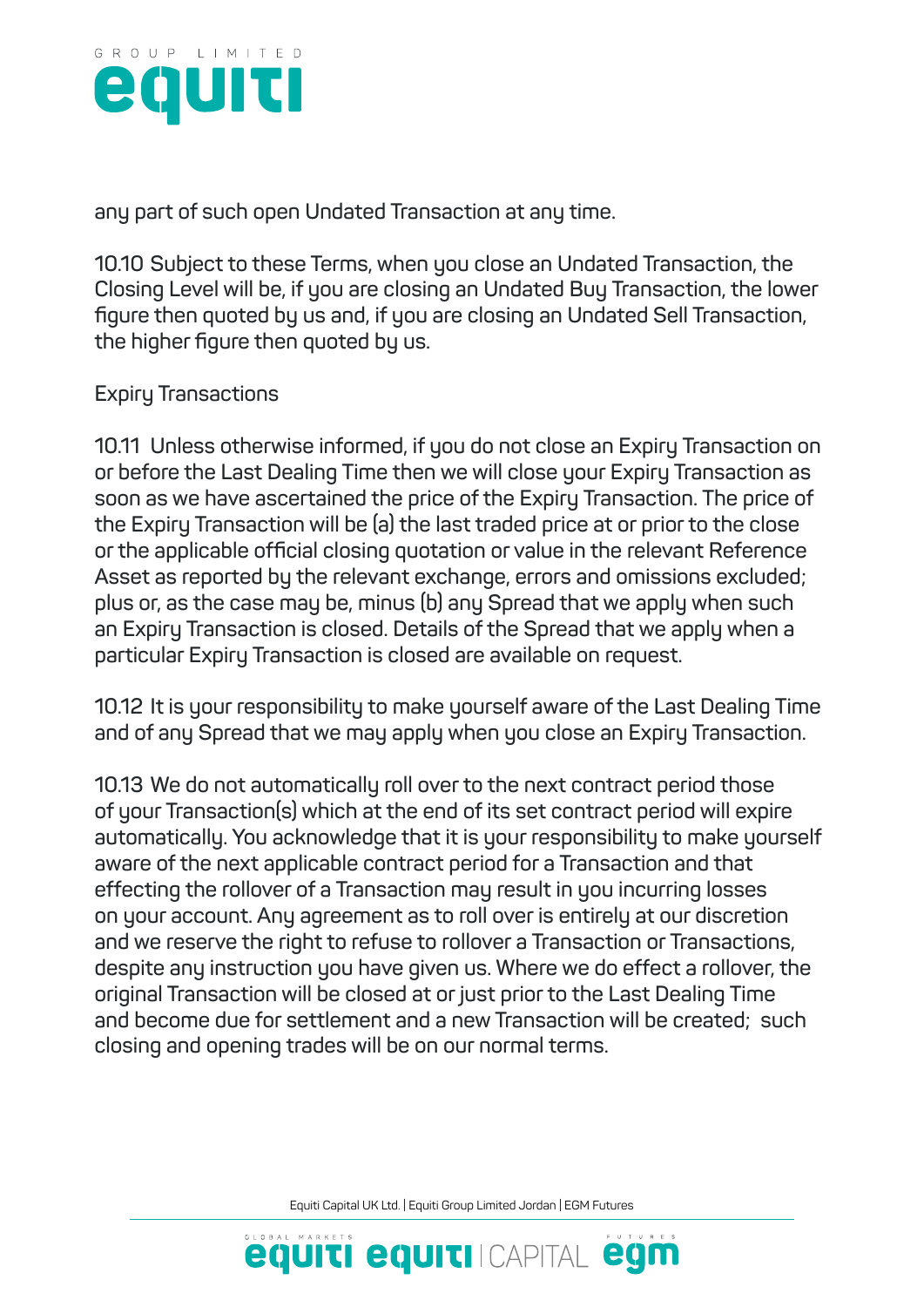

## **11. AGGREGATION OF ORDERS**

**We reserve the right to aggregate the instructions we receive from our clients to close Transactions. Aggregation means that we may combine your instruction with those of other clients of ours for execution as a single order. We may combine your instruction to close with those of other clients if we reasonably believe that this is in the overall best interests of our clients as a whole. However, on occasions, aggregation may result in you obtaining a less favourable price once your instruction to close has been executed. You acknowledge and agree that we shall not have any liability to you as a result of any such less favourable price being obtained.**

## **12. HEDGING DISRUPTION**

**12.1 Notwithstanding anything to the contrary in these Terms, if we determine that a hedging disruption has occurred, or may occur, including a hedging disruption which is a result of any actual or imminent delay, disruption, suspension, or reduction in any payment or settlement in respect of any transaction or asset we may deem necessary to hedge our Transaction price risk.**

**12.2 Irrespective of whether such hedging disruption arises directly or indirectly from the failure of a hedging counterparty to perform its obligations or otherwise, you will be liable to us for any increased costs or expenses resulting from such hedging disruption (including any costs of unwinding, establishing or re-establishing a hedge). We may, upon notification of such costs to you, deduct them from your account or demand payment. If you fail to comply fully and by the required time with the obligation to make payment this will constitute an event of default.**

## **13. MARKET SUSPENSION AND DELISTING**

**13.1 If at any time trading on a Market is suspended in any Reference Asset which is listed on a Market we shall calculate the value of the Transaction with reference to the last traded price before the time of suspension, or a closing price as reasonably determined by us if no trading in that Reference** 

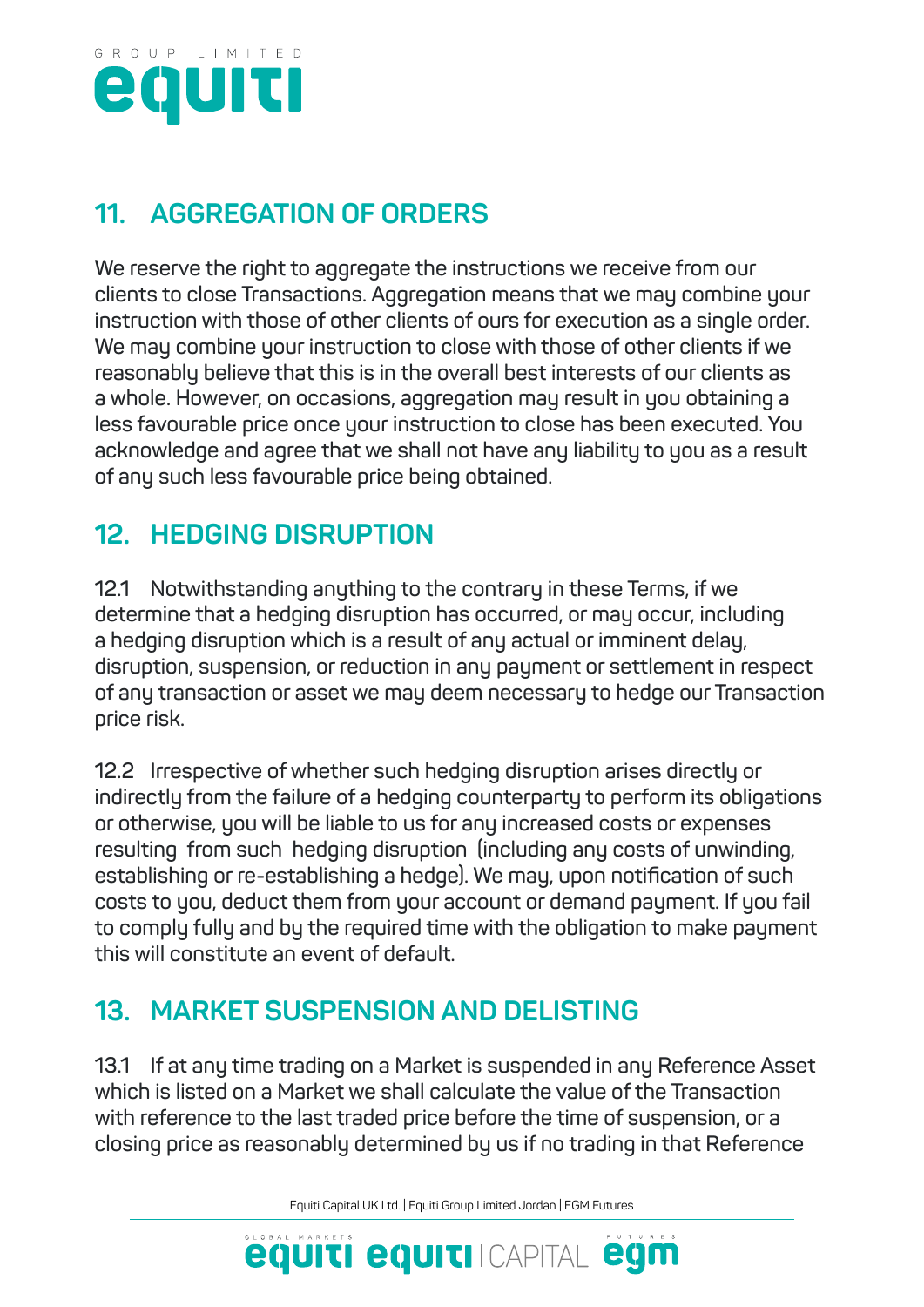

**Asset is undertaken during the Business Day on which a suspension occurs.**

**13.2 In the event that the aforesaid suspension continues for five Business Days, we and you may in good faith agree a Closing Date and a value of the Transaction. In the absence of such agreement, the Transaction shall remain open in accordance with the provisions of this clause until such time as the suspension is lifted or the Transaction is otherwise closed. During the term of a Transaction where a Reference Asset is suspended we have the right to terminate the Transaction at our discretion and to amend or vary Margin requirements and Margin rates.**

**13.3 If a Market on which a Reference Asset is principally traded announces that pursuant to the rules of such Market the relevant Reference Asset has ceased (or will cease) to be listed, traded or publicly quoted on the Market for any reason and is not immediately re-listed, re- traded or re-quoted on the Market or quotation system located in the same country as the Market (or where the Market is within the European Union, in any Member State of the European Union), or already so issued, quoted or traded the day on which such event occurs, or (if earlier) is announced shall be the Closing Date. The closing price will be such price as notified by us to you.**

## **14. PAYMENTS**

**14.1 On each Payment Date you will, subject to the conditions precedent that:**

**14.1.1 no Event of Default (as defined below) with respect to the other party has occurred and is continuing; and**

**14.1.2no Early Termination Date (as defined below) has occurred or been effectively designated, make the payments specified due to us in respect of one or more Transaction(s) in the currency and to the account specified by us in advance of such payment becoming due.**

**14.2 On each Payment Date each party›s obligation to make payment of any amount will be automatically satisfied and discharged and replaced by** 

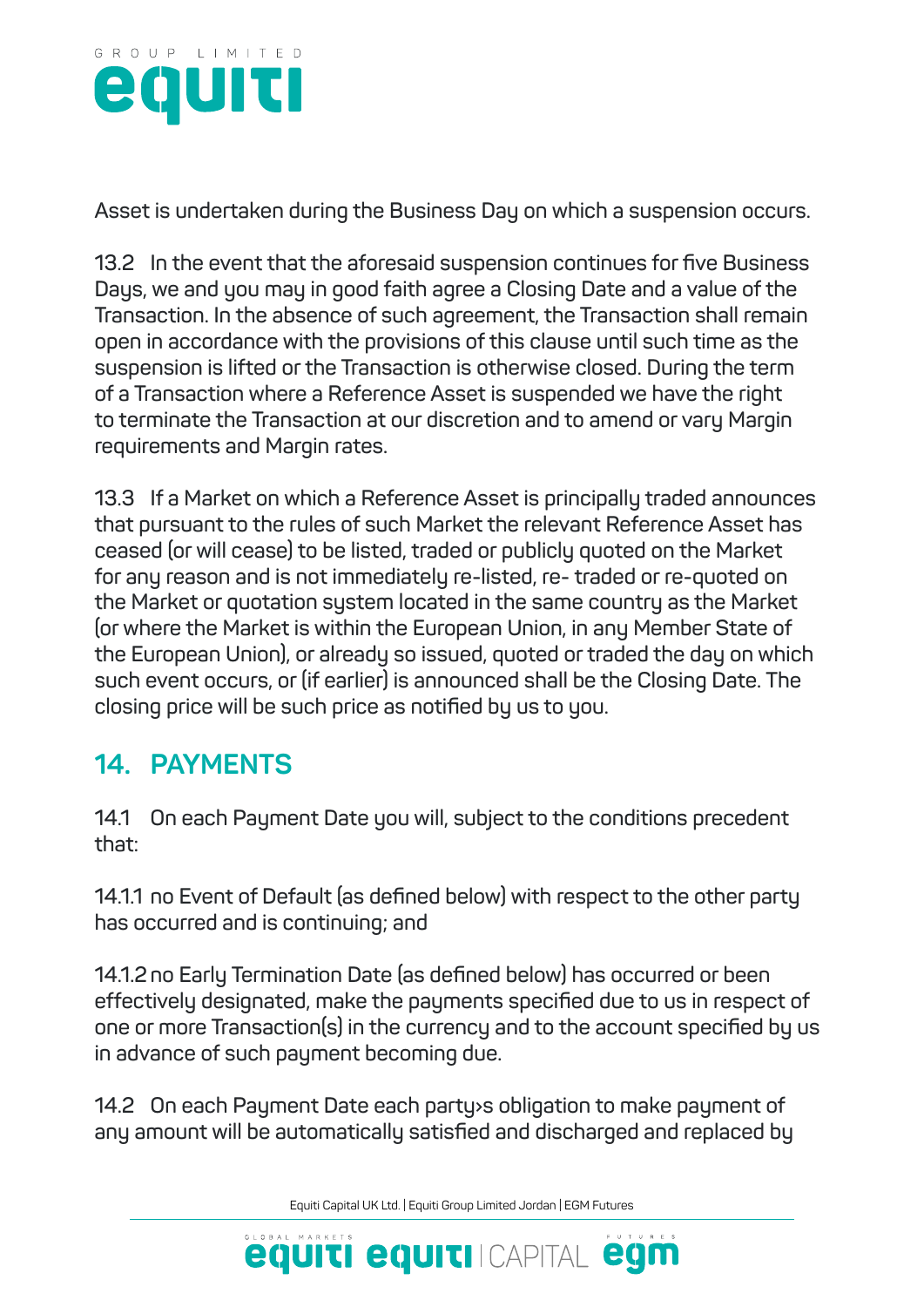

**an obligation upon the party by whom the larger amount would have been payable to pay to the other party the excess of the larger amount over the smaller amount. If the amounts payable by each party on any Payment Date are the same, then no payment shall be made by either party on such Payment Date.**

**14.3 All payments made pursuant to a Transaction will be made without any deduction or withholding for or on account of any Tax unless such deduction or withholding is required by any applicable law, as modified by the practice of any governmental revenue authority, then in effect. If a party is required to deduct or withhold it shall:**

**14.3.1promptly notify the other party;**

**14.3.2 pay to the relevant authorities the full amount to be deducted or withheld promptly upon the earlier of determining that such deduction or withholding is required or receiving notice that such amount has been assessed against it;**

**14.3.3 promptly forward to the other party an official receipt (or certified copy), or other documentation reasonably acceptable to the other party, evidencing such payment to such authorities; and**

**14.3.4 in addition to any payment to which the other party is otherwise entitled under the Transaction, pay to the other party such additional amount as is necessary to ensure that the net amount actually received by the other party will equal the full amount the other party would have received had no such deduction or withholding been required.**

## **15. SETTLEMENT**

**Unless we have agreed otherwise in writing, settlement of transactions shall be on a delivery versus payment basis. All payments and other documents required to settle your transactions must be delivered by you in time to enable us to complete settlement promptly. Where relevant documents and** 

Equiti Capital UK Ltd. | Equiti Group Limited Jordan | EGM Futures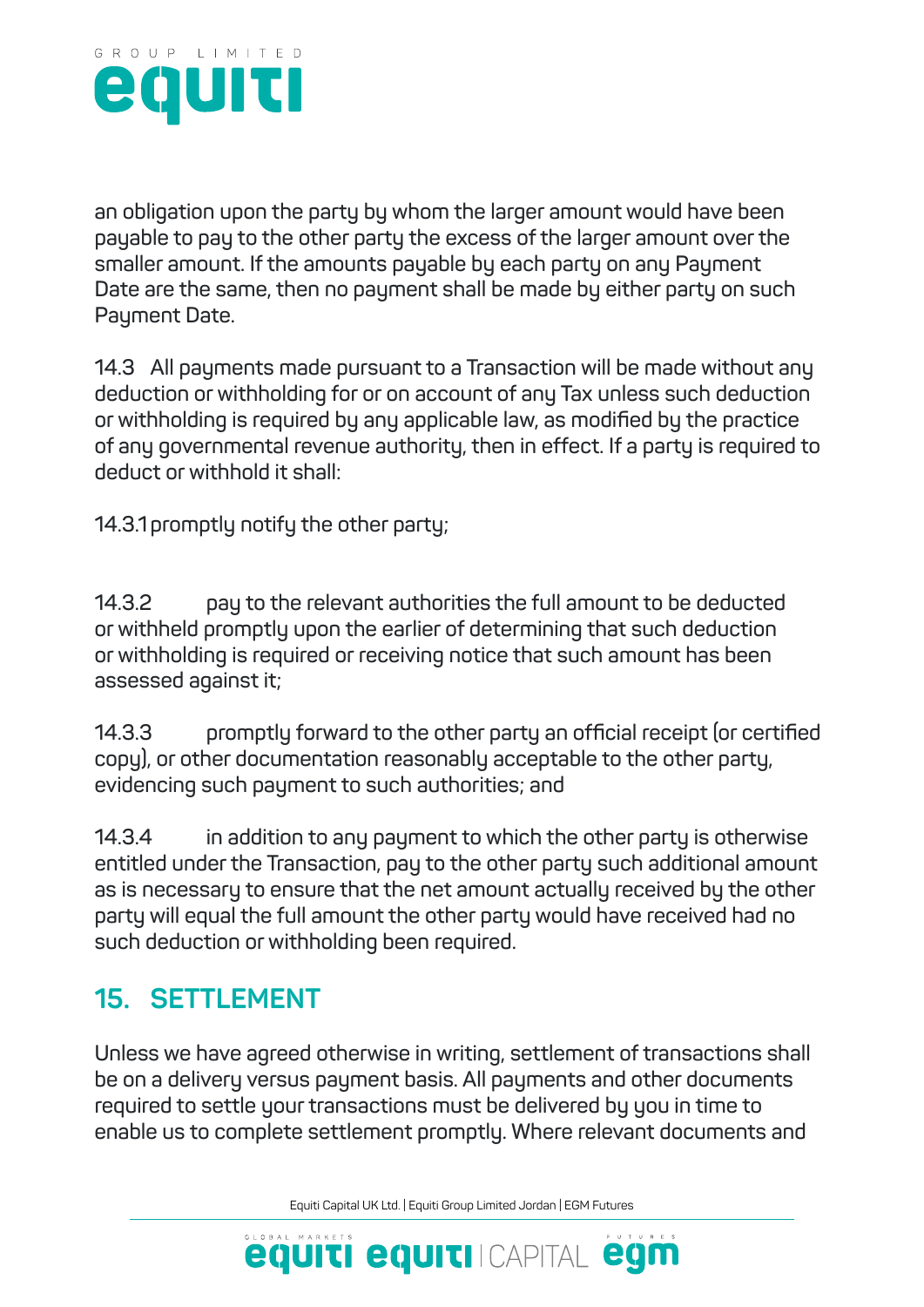

**cleared funds are not held by us, we are not obliged to settle any transaction. If either party defaults in paying any amount when it is due to the other, then (unless otherwise agreed) interest will be payable by the defaulting party at the overdraft rate of the relevant correspondent bank at which the default occurs. We may purchase investments to cover your liability to deliver investments to us and may debit any of your accounts to cover any losses we suffer. In the event of any dispute regarding any transaction, we may in our absolute discretion cancel, terminate, reverse or close out the whole or part of the position resulting from such transaction.**

## **16. SET-OFF**

**16.1 We may at any time, without notice to you, set-off any liability we have to you against any liability (including without limit any loss) you owe to us or any Group Company, whether any such liability is present or future, liquidated or unliquidated, under these terms or not and irrespective of the currency or its denomination.**

**16.2 If the liabilities to be set off are expressed in different currencies, we may convert either liability at a rate of exchange which we determine to be reasonable for the purpose of set off. Any exercise by us of our rights under this clause shall be without prejudice to any other rights or remedies available to us or any Group Company under these Terms or otherwise.**

## **17. CONFIRMATIONS**

**17.1 After we have executed a transaction, we shall confirm the details of that transaction to you (the confirmation may be in electronic format or made available on the Online Facility, in which case such electronic format shall have the same effect as if served on you in written hard copy) as soon as possible after execution. The content of our confirmations will, in the absence of a clear error, be deemed conclusive and binding on you unless you object in writing to us as soon as possible, and at latest within one Business Day of despatch. Any error or inaccuracy relating to a confirmation shall not affect the validity of the underlying Transaction.**

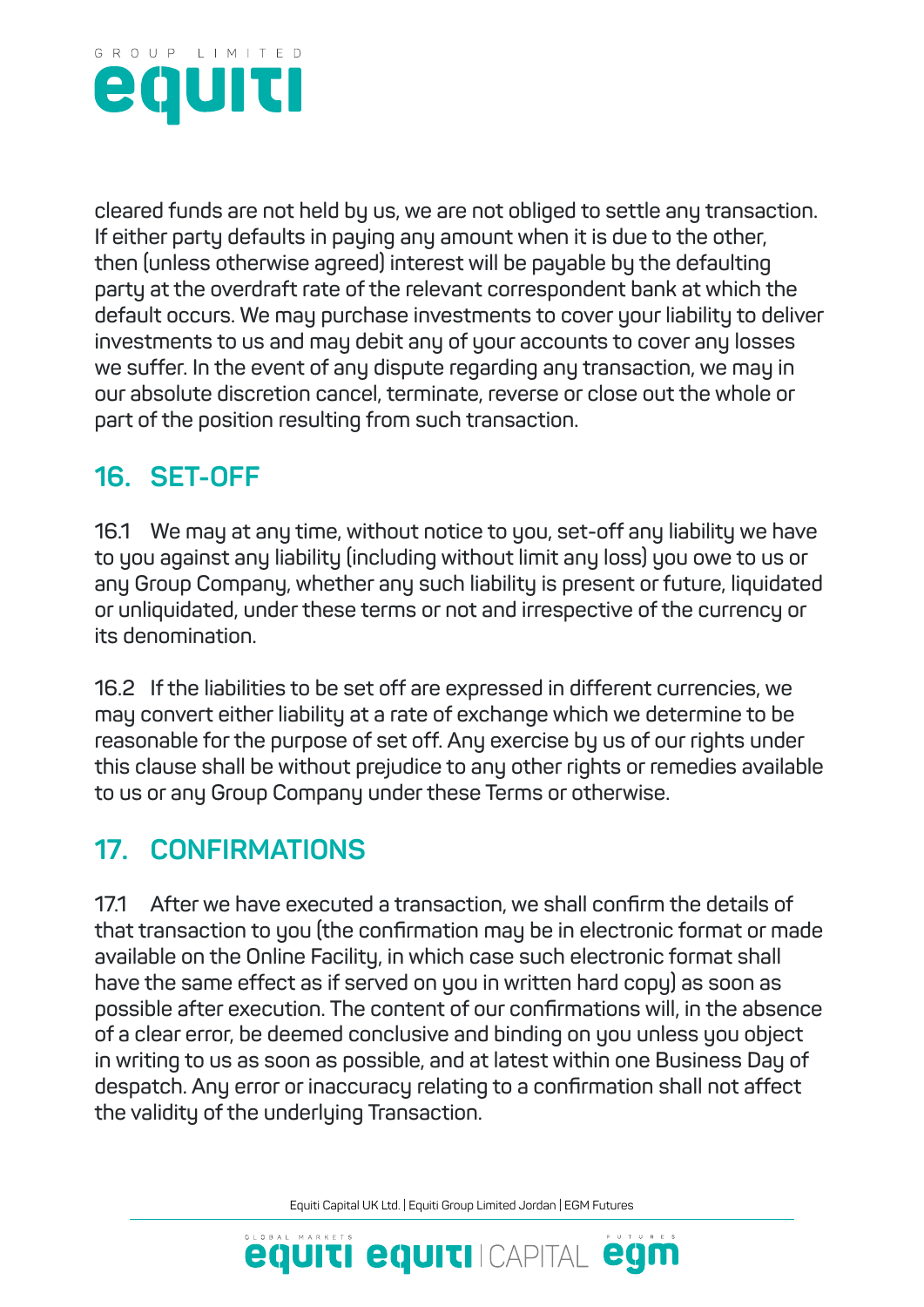

**17.2 Any dispute on the accuracy of the confirmation should be dealt with in accordance with the dispute procedures contained in clause 35.**

## **18. MANIFEST ERROR**

**18.1 We reserve the right to, without your consent, either void from the outset or amend the terms of any Transaction containing or based on any Manifest Error. If, in our discretion, we choose to amend the terms of any such Manifest Error the amended level will be such level as we reasonably believe would have been fair at the time the Transaction was entered into. In deciding whether an error is a Manifest Error we shall act reasonably and we may take into account any relevant information including, without limitation, the state of the Underlying Market at the time of the error or any error in, or lack of clarity of, any information source or pronouncement upon which we base our quoted prices. Any financial commitment that you have entered into or refrained from entering into in reliance on a Transaction with us will not be taken into account in deciding whether or not there has been a Manifest Error.**

**18.2 In the absence of our fraud, wilful default or negligence, we will not be liable to you for any loss, cost, claim, demand or expense following a Manifest Error (including where the Manifest Error is made by any information source, commentator or official on whom we reasonably rely).**

**18.3 If a Manifest Error has occurred and we choose to exercise any of our rights under clause 18.1, and if you have received any monies from us in connection with the Manifest Error, you agree that those monies are due and payable to us and you agree to return an equal sum to us without delay.**

### **19. MARGIN PAYMENTS**

**19.1 We may enter into transactions in options, futures or contracts for difference which will, or may, result in you having to provide margin payments, being a deposit of cash to cover any unrealised losses which have occurred or may occur in relation to your investments.**

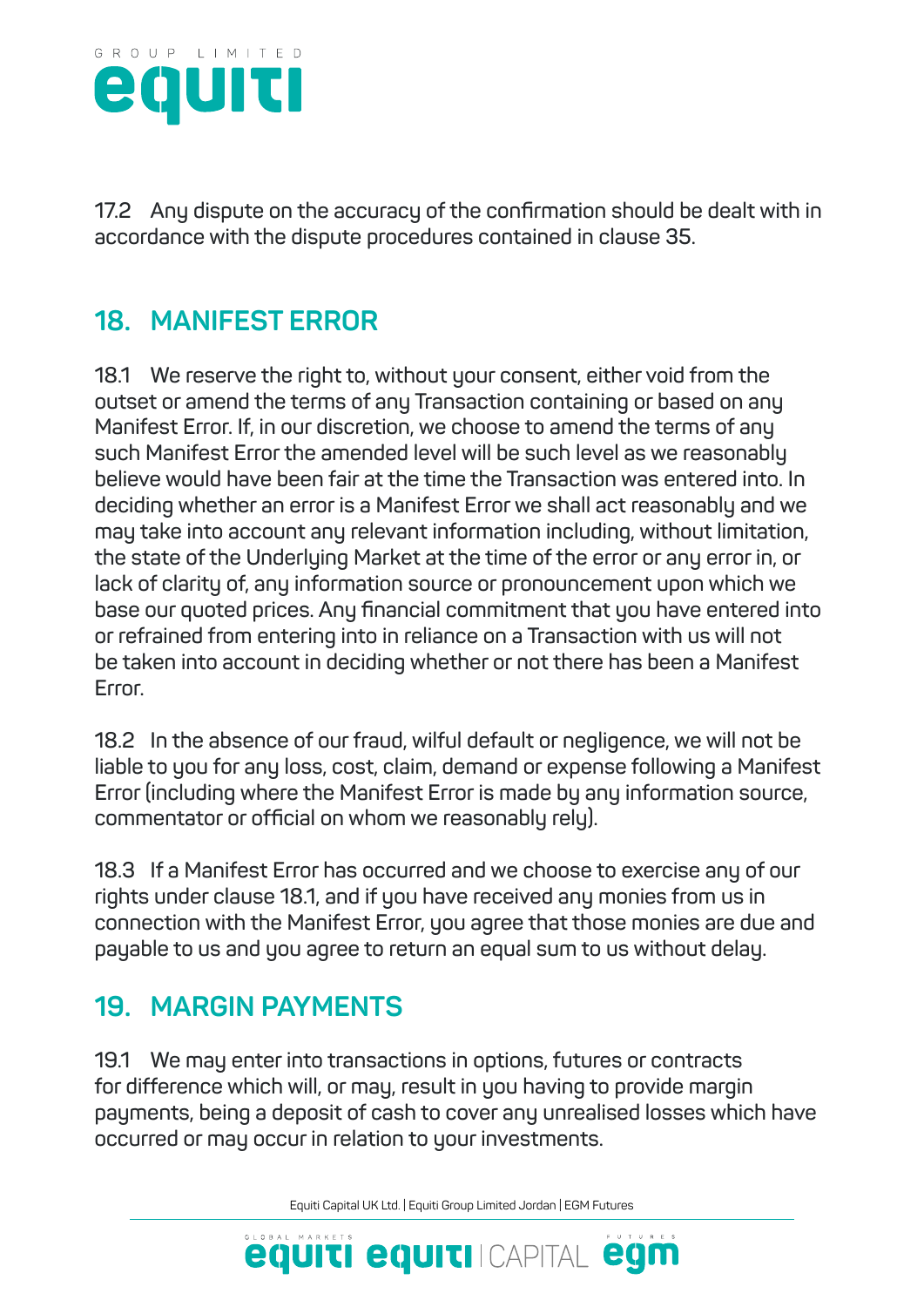

**Subject to our standard terms and conditions and the acceptance of your application to open an account with us, will provide you with executiononly dealing services in relation to contracts in Foreign Exchange (FX) and Contracts for Difference (CFDs) where the underlying investments or products include foreign exchange contracts, metals, equity indices and commodities. The orders for executions of transaction are strictly based on STP "Straight Through Processing" by which all margins provided are the ones directly from the liquidity provider.**

**19.2 Payments may be required both on entering into a transaction and on a daily basis throughout the life of the transaction if the value of the transaction moves against you. The movement in the market price of your investment will affect the amount of margin payment you will be required to make.**

**19.3 To enter into a leveraged Transaction you may need to deposit money with us as Margin. Margin is typically a relatively small proportion of the overall contract value. For example a contract trading on leverage of 100:1 will require Margin of just %1 of the contract value. This means that a small price movement in the underlying will result in large movement in the value of your trade – this can work in your favour, or result in substantial losses.**

**19.4 Any requirement for Margin must be satisfied in such currency and within such time as may be specified by us (in our absolute discretion) or, if none is specified, immediately. One Margin demand does not preclude another. It is your responsibility to monitor your trading account**

**and you should not rely on our right to call you for margin as a means of monitoring your account. Margin calls are made as a matter of courtesy and we are not obliged to make margin calls to clients.**

**19.5 You may lose your initial deposit and be required to deposit additional Margin in order to maintain your position. If you fail to meet any Margin requirement your position will be liquidated and you will be responsible for any resulting losses.**

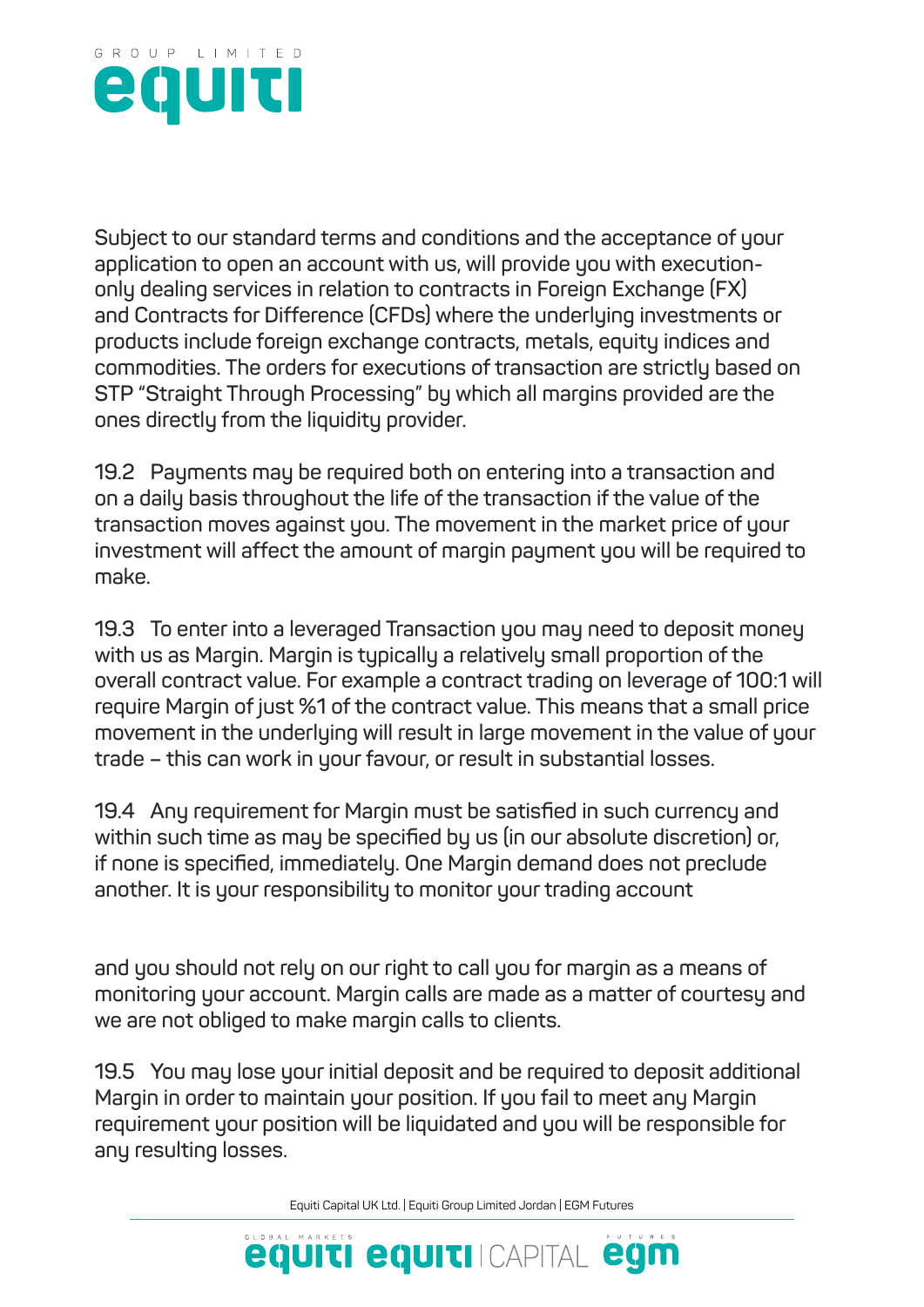

**19.6 Margin may be provided in the form of cash or other assets acceptable to us at our discretion.**

**19.7 If you fail to provide Margin when required to do so we (or any applicable exchange, clearing house or counterparty) may close out your positions and exercise the rights described in clause 10 above. Failure to provide Margin may lead to us closing out any or all of your trading positions. We will have the right to do this at any time when you fail to provide Margin. We will additionally have the right to close out your positions in any other circumstances provided in these Terms.**

## **20. MARKET CONDUCT**

**20.1 Notwithstanding any other provision of this Agreement, in providing the services, we shall be entitled to take any action we consider necessary in our reasonable discretion to ensure compliance with Market Rules, and the Money Laundering Requirements and all other applicable laws, rules, regulations and regulatory decisions including selling or closing any or all Transactions that you may have open.**

**20.2 We may report to the relevant regulatory authority any Transaction entered into by you or on your behalf in accordance with the Market Rules.**

**20.3 We may hedge our liability to you by opening analogous positions with other institutions or in the Underlying Market. The result of our doing this is that when you open or close a Transaction relating to a share or other Instrument with us, your Transactions may, through our hedging, exert a distorting influence on the Underlying Market for that Instrument, in addition to the impact that it may have on our own prices. This creates a possibility of market abuse and the function of this Term is to prevent such abuse.**

## **21. IMPROPER TRADING**

**21.1 We cannot and do not guarantee the speed at which our online trading platform (MT4/MT5) operates or that it will not be subject to system or** 

Equiti Capital UK Ltd. | Equiti Group Limited Jordan | EGM Futures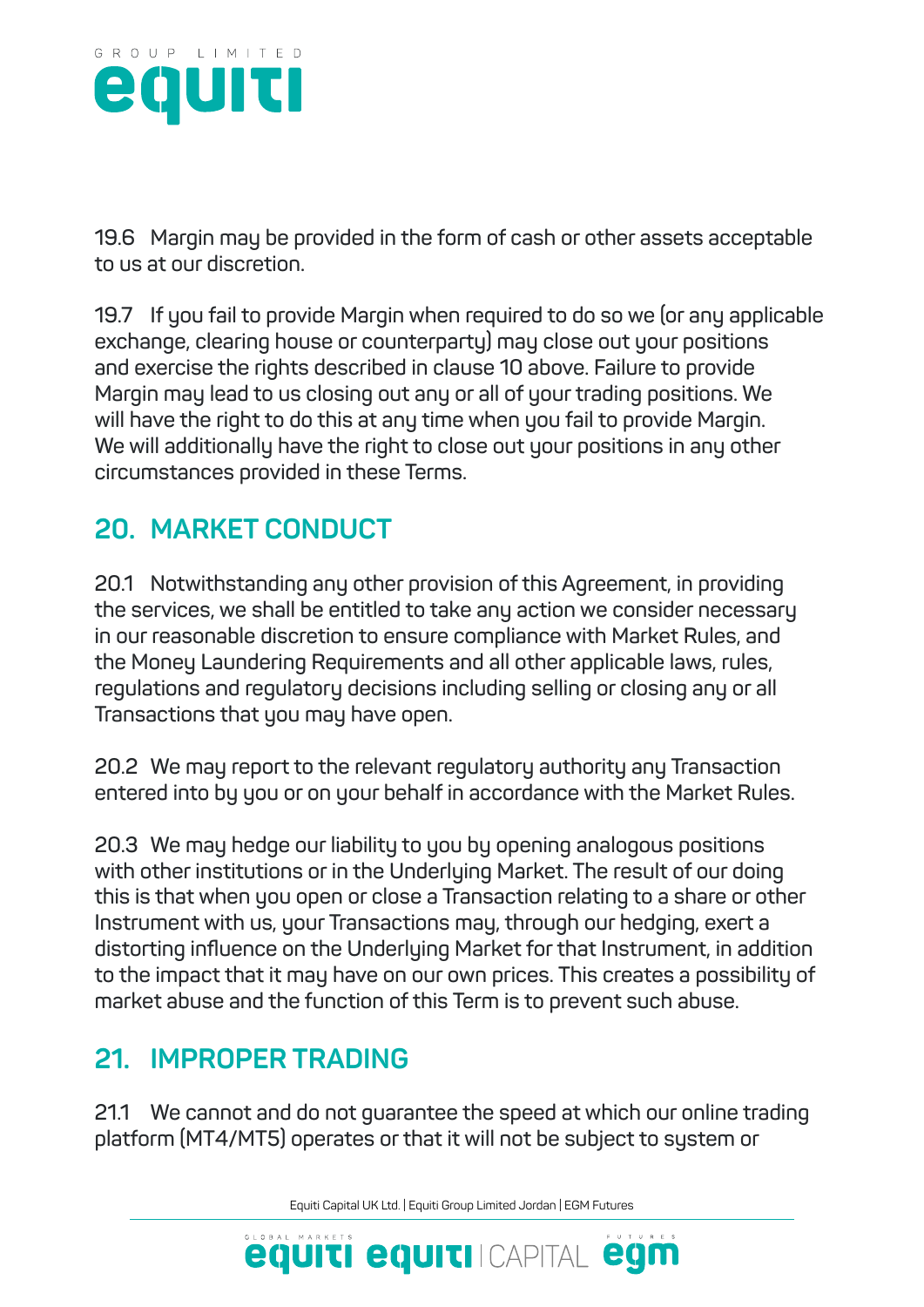

**internet failure. To the fullest extent permitted under the Kingdom of Jordan law, we exclude all liability for: (i) any direct or indirect loss or damage incurred by you as a result of any delay or system suspension/default experienced by you, for however long, in your use of our online trading platform; (ii) any direct or indirect loss or damage incurred by you by reason of any improper, unlawful or unfair trading activity (as reasonably determined by Equiti) perpetrated by you or by any third party;**

**(iii) any direct or indirect loss or damage incurred by you by reason of a failure on your part to use the most current online trading platform.**

**21.2 Where we believe, in our reasonable judgment, that you (and/or other parties) may have engaged or may be engaging in improper, unlawful or unfair trading activity, we may immediately suspend your (and or other) trading account(s) in order to investigate.**

**21.3 Latency trading is characterised by a high volume of transactions which are opened and closed within an unusually short period of time as compared to the ‹average› client, with a disproportionate number placed advantageously between price of trade and price of Underlying Market instead of the ‹random distribution› that would be expected when the trading platform is used ‹fairly›. Where we believe, in our reasonable judgment, that latency in the trading platform is being unfairly exploited by you, we may at our absolute discretion void all trades and return to you only funds deposited net of any earlier withdrawals - and then close your account.**

#### **22. EXPERT ADVISORS**

**22.1 You may choose to trade on our online trading platform (MT4/MT5) using an Expert Adviser, being a robotic algorithmic trading system which trades the market on behalf of customers. Trading with an Expert Adviser is inherently risky by virtue of the robotic nature of the trading system and we do not encourage or endorse it as a practice.**

**22.2 Should you choose to trade using an Expert Adviser, to the fullest extent permitted under the Kingdom of Jordan Law, we exclude all liability for** 

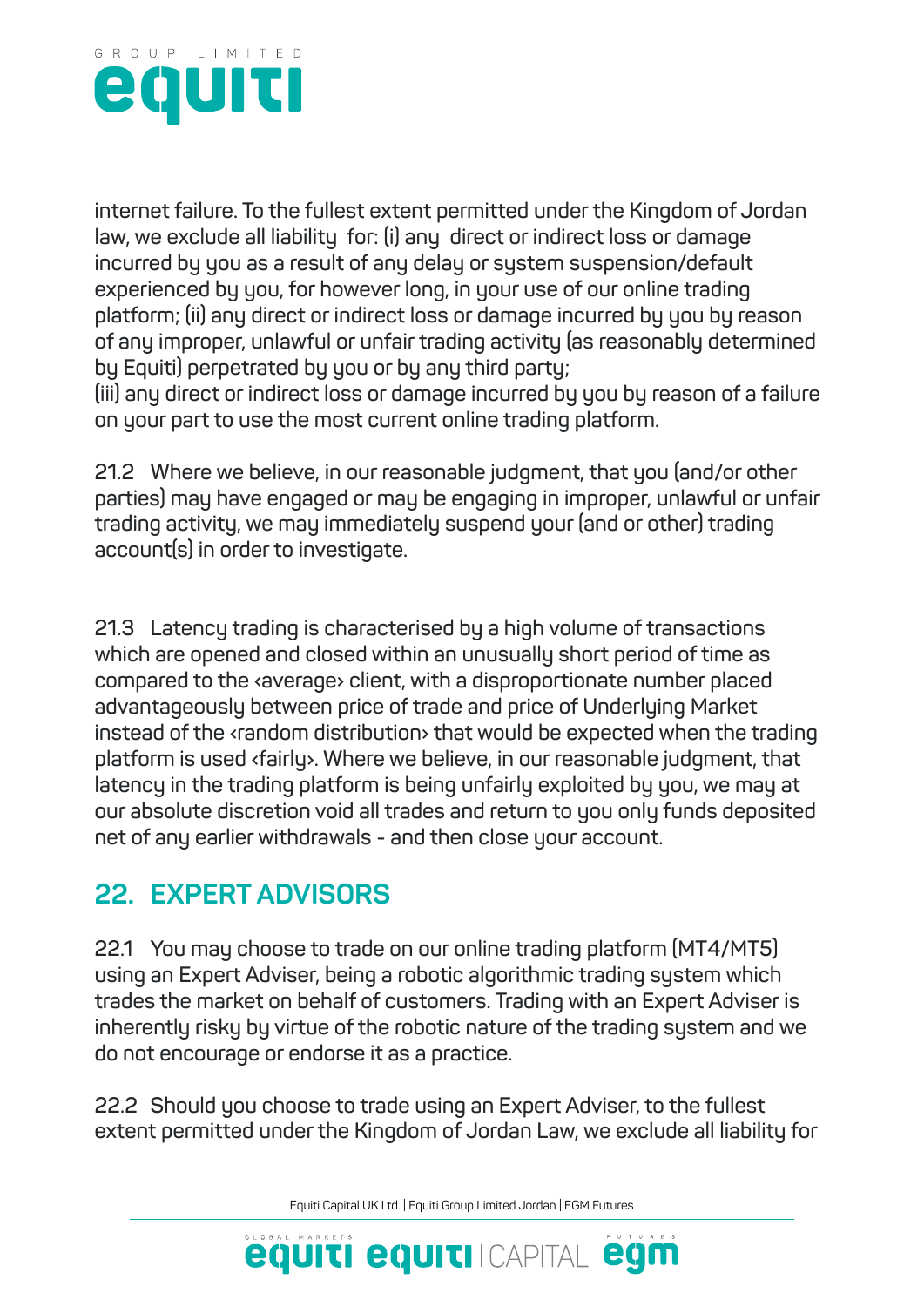

**any direct or indirect loss or damage incurred by you by reason of: (i) your use of an Expert Adviser or (ii) any fault or failure on the part of the Expert Adviser.**

## **23. SYSTEM MAINTENANCE**

**23.1 From time to time we will need to carry out certain system maintenance on the online trading platform. We shall endeavour to do this out of trading hours when the market is closed but we reserve the right to conduct such system maintenance, in our absolute discretion, at any time.**

**23.2 In the event that we need to conduct such system maintenance when the market is open, we shall notify you of this but we shall not be liable for any direct or indirect loss or damage incurred by you by reason of the system maintenance and/or any suspension of the online trading platform.**

## **24. EVENTS OF DEFAULT**

**24.1 The occurrence of any one or more of the following in respect of either party («Defaulting Party») shall be an Event of Default:**

**24.1.1 either party does not make any payment when due under the Transaction and these Terms and such failure is not remedied on or before the third Business Day after notice of such failure is given to the party;**

**24.1.2 either party shall be in default of any other obligation under the Transaction and these Terms), which if capable of remedy is not remedied within 30 days after notice by the other party;**

**24.1.3 any representation or warranty given by you, us or any Credit Support Provider of either party in clause 38 of these Terms or otherwise is, when given, incorrect or misleading in any material respect;**

**24.1.4 either party or its Credit Support Provider:**

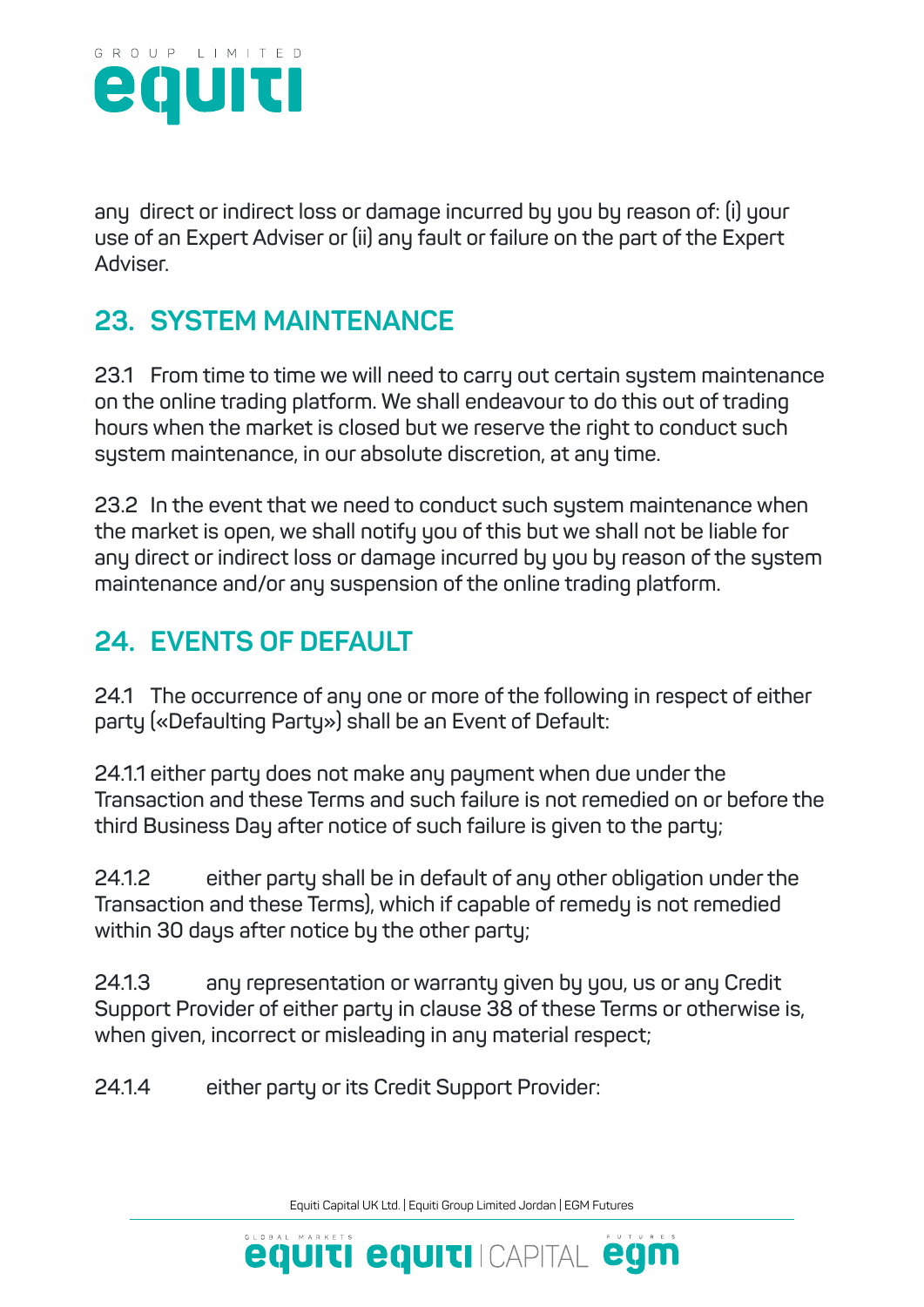

**24.1.4.1 is dissolved (other than pursuant to a consolidation, amalgamation or merger);**

**24.1.4.2 becomes insolvent or is unable to pay its debts or fails or admits in writing its inability generally to pay its debts as they become due;**

**24.1.4.3 makes a general assignment, arrangement or composition with or for the benefit of its creditors;**

**24.1.4.4 institutes or has instituted against it a proceeding seeking a judgment of insolvency or bankruptcy or any other relief under any bankruptcy or insolvency law or other similar law affecting creditors› rights, or a petition is presented for its winding-up or liquidation, and, in the case of any such proceeding or petition instituted or presented against it. Such proceeding or petition:**

**a) results in a judgment of insolvency or bankruptcy or the entry of an order for relief or the making of an order for its winding-up or liquidation; or b) is not dismissed, discharged, stayed or restrained in each case within 30 days of the institution or presentation thereof;**

**24.1.4.5 has a resolution passed for its winding-up, official management or liquidation (other than pursuant to a consolidation, amalgamation or merger);**

**24.1.4.6 seeks or becomes subject to the appointment of an administrator, provisional liquidator, conservator, receiver, trustee, custodian or other similar official for it or for all or substantially all its assets;**

**24.1.4.7 has a secured party take possession of all or substantially all its assets or has a distress, execution, attachment, sequestration or other legal process levied, enforced or sued on or against all or substantially all its assets and such secured party maintains possession, or any such process is not dismissed, discharged, stayed or restrained, in each case within 30 days thereafter;**

**24.1.4.8 causes or is subject to any event with respect to it which, under** 

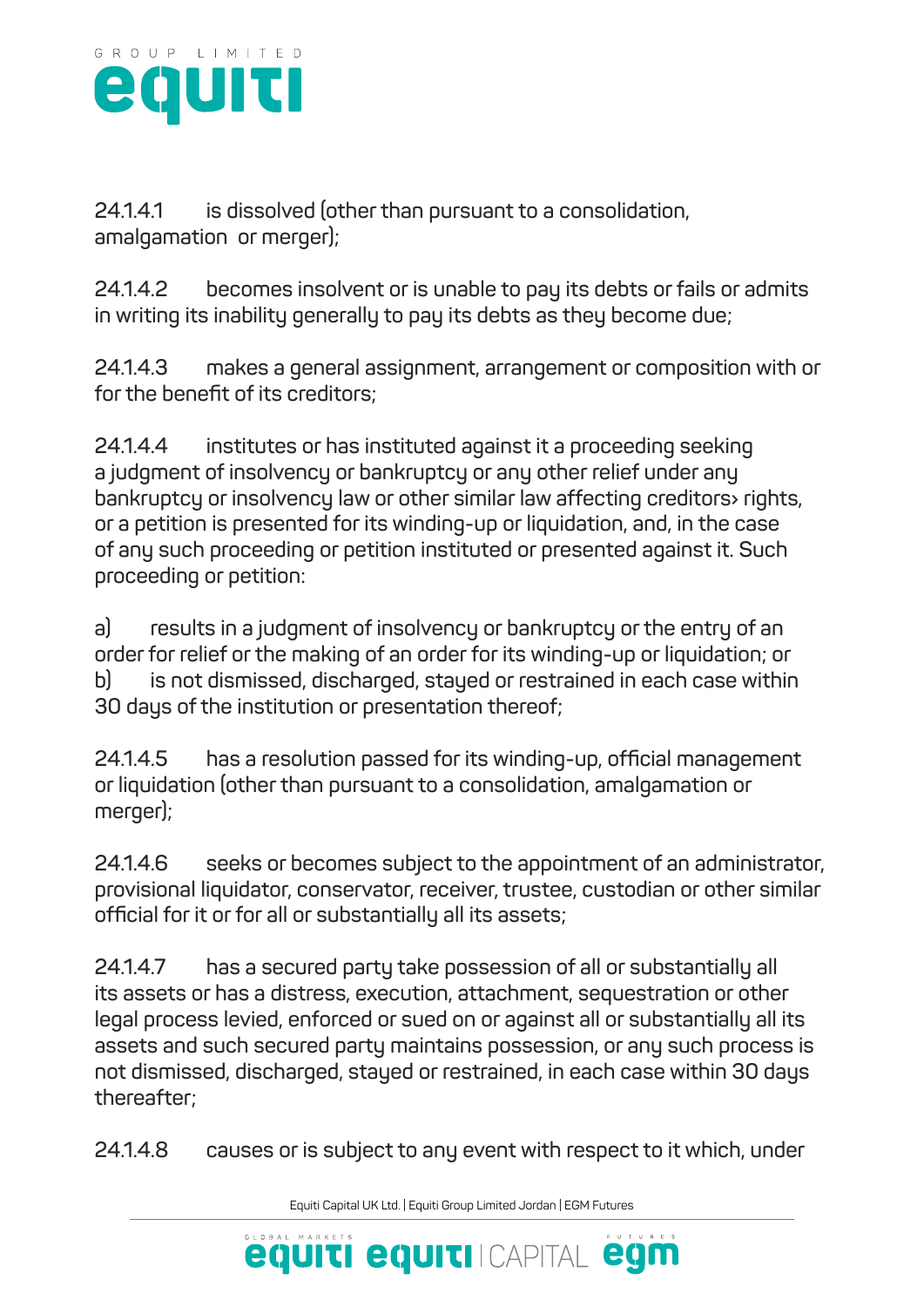

**the applicable laws of any jurisdiction, has an analogous effect to any of the events specified in clauses 24.1.4.1 to 24.1.4.7 (inclusive); or**

**24.2 The occurrence of the following in respect of you or your Credit Support Provider (each respectively the «Defaulting Party») shall constitute an Event of Default:**

**24.2.1 any sums due from you or your Credit Support Provider, whether such sum is due to us or to any other person or entity, by way of borrowing or under any obligation of any description for the payment of money on the part of you or your Credit Support Provider:**

**24.2.1.1 are not paid when due and demanded nor within any applicable grace period; or**

**24.2.1.2 become due and payable prior to the scheduled due date or become capable of being declared, due and payable prior to the scheduled due date, in either case by reason of default or event of default (howsoever described) on the part of the Counterparty or its Credit Support Provider.**

**24.2.2 you or your Credit Support Provider shall be in default of any other obligation under:**

**24.2.2.1 any Transaction now existing or hereafter entered into between us, which is:**

**a) a rate swap transaction, basis swap, forward rate transaction, interest rate option, foreign exchange transaction, cap transaction, floor transaction, collar transaction, currency swap transaction, cross-currency rate swap transaction, currency option or any other similar transaction (including any option with respect to any of these transactions); or**

**b) which is a type of transaction that is similar to any transaction referred to in clause 24.2.2.1(a) above that is currently, or in the future becomes, recurrently entered into in the financial markets, or**

**24.2.2.2 any combination of these transactions.**

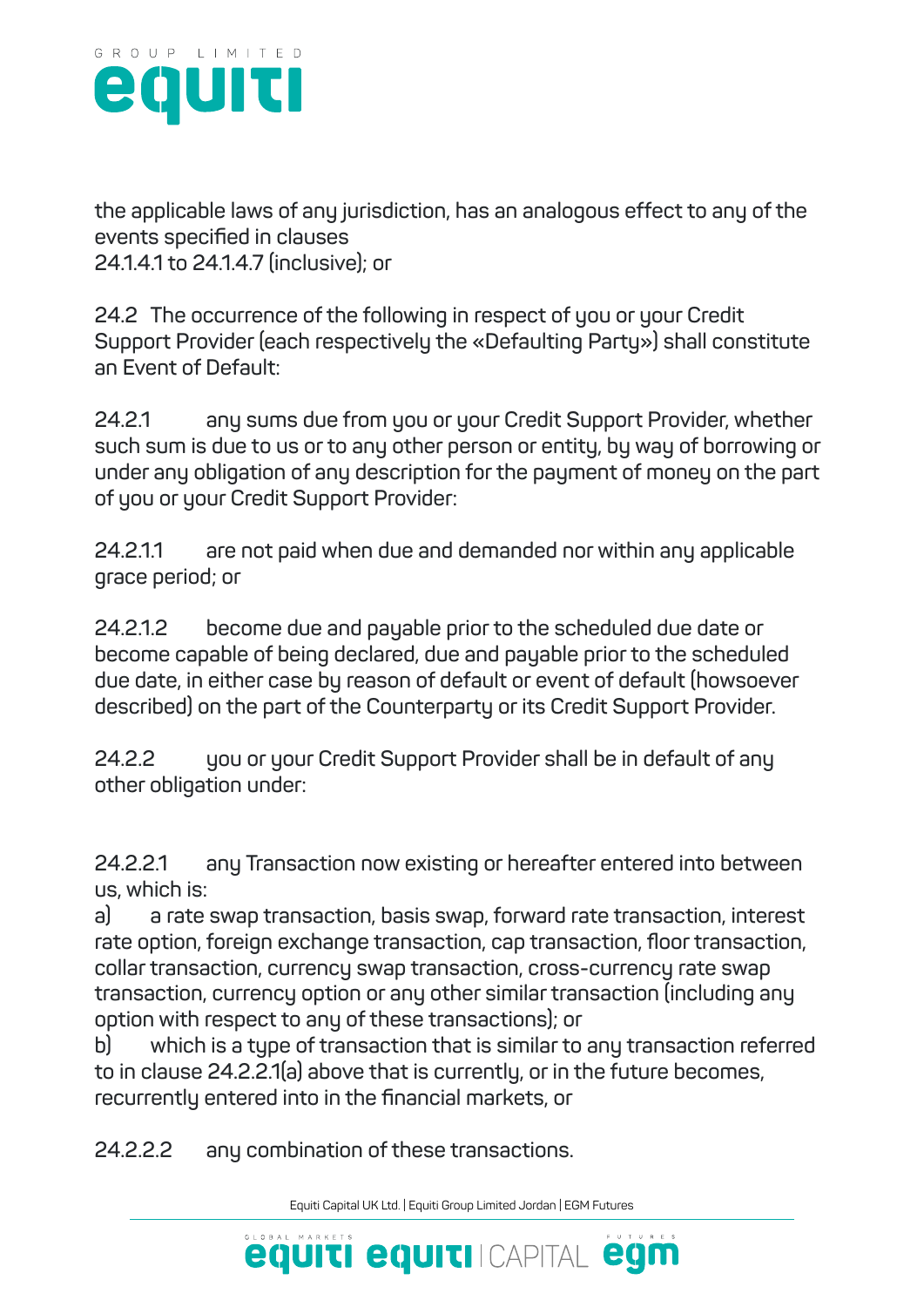

## **25. OUR FEES AND CHARGES**

**25.1 Our fees and charges will be notified to you in writing from time to time. Charges and expenses incurred by us pursuant to these Terms (including but not limited to applicable taxes and duties) are payable by you and by such payment arrangements at such times as we shall determine. For transactions denominated in foreign currency, charges may be levied on you in that currency at prevailing rates. You may incur costs or taxes associated with your transactions that are not paid through us or imposed by us.**

**25.2 In the event that you have an Open Position at the daily close of business, we will charge you a Daily Financing Fee. The basis of calculation of Daily Financing Fees is set out in the Contract Specifications. We may vary the method of calculating the Daily Financing Fees and/or commission. When we do so we will give you notice in accordance with clause 38.**

**25.3 We may share fees and charges with a Group Company or third party and, where appropriate, we will provide you with information on such fees and charges. Details of shared fees and charges will also be made available to you upon request.**

**25.4 You acknowledge and agree that we may make or receive a fee, commission or nonmonetary benefit to or from a third party in connection with our service to you. Upon request, if you have been introduced to us for trading purposes, we will provide further details of any fee, rebate, commission, widened spread, performance fee or management fee paid to third parties that help initiate, conclude or maintain a business relationship between you and the firm, thus enhancing the service offered to you.**

### **26. INACTIVITY FEE**

**26.1 Where no activity has occurred on your account for 180 calendar days or more («qualifying charging period»), your account will be deemed inactive.**

**26.2 Activity relates to the placing or closing of a trade or maintaining an** 

Equiti Capital UK Ltd. | Equiti Group Limited Jordan | EGM Futures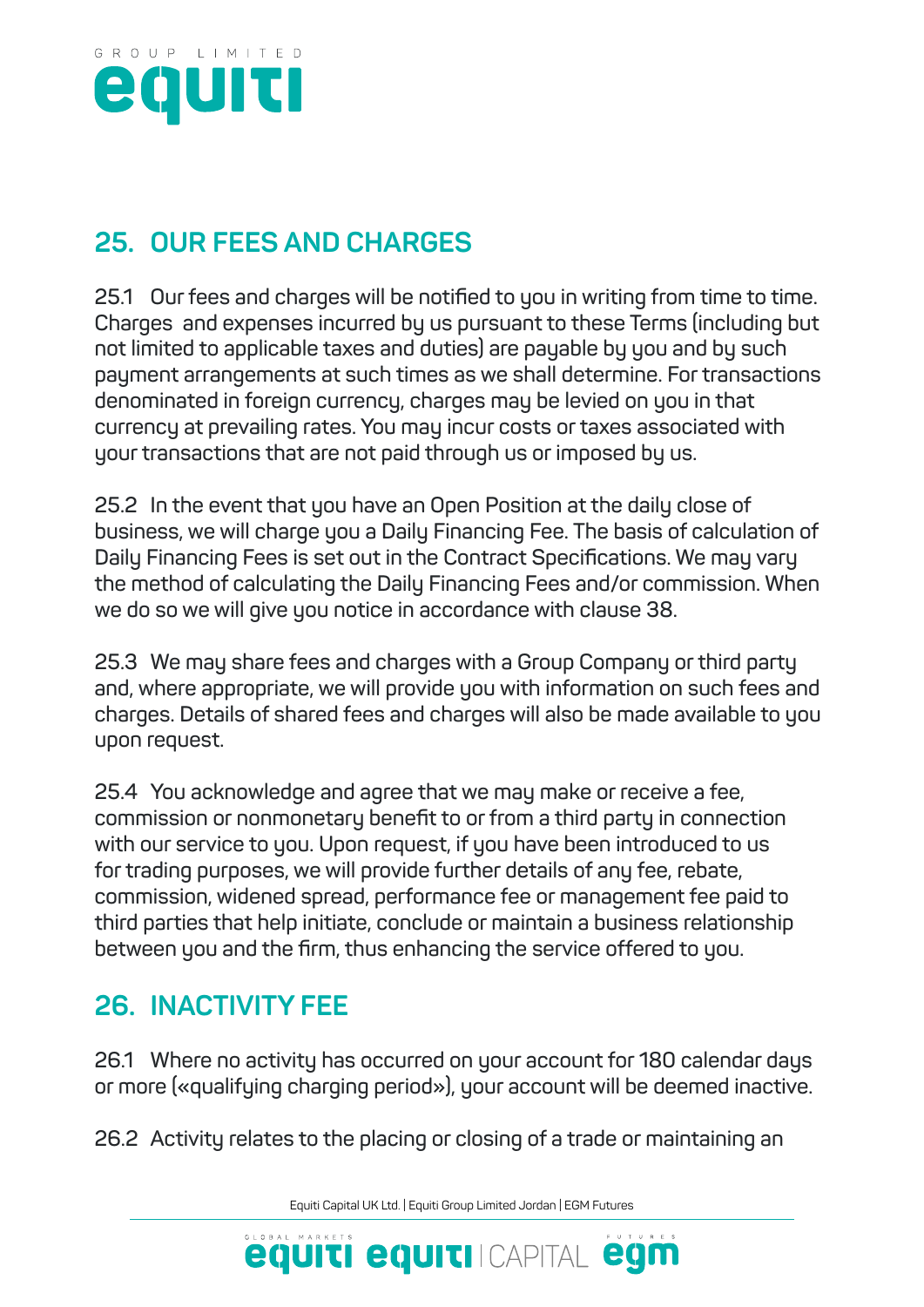

**open position on your account.**

**26.3 In such cases, a monthly inactivity fee may be applied to your account at some stage in the future and in accordance with the designated currency of your account. Equiti will notify clients in advance should such a fee become payable.**

## **27. OUR AUTHORITY AND OUR DUTIES**

**27.1 These Terms do not impose any obligation on us to enter into any transactions with you or to accept any instructions and we are not obliged to give our reasons for declining to do so. We may accept and act upon, without further enquiry, any instructions believed by us to be in good faith and on reasonable grounds to be genuine. Nothing in these Terms shall oblige us to do anything that we believe to be contrary to law and any Applicable Regulations.**

**27.2 You acknowledge and accept that in the ordinary course of business, we will deal with you as principal and that we may provide you with two-way price quotes where we acknowledge that if you are a Retail Client that you may rely upon us to provide or display bid and offer prices which are the best available prices for retail investors on a consistent basis.**

**27.3 Your transactions will be handled in accordance with our Order Execution Policy available separately on our Website. While we seek to ensure that the prices we display are competitive, we are not able to give a warranty, express or implied, that the bid and offer prices displayed on our trading systems always represent the best prevailing market prices for retail investors. Our quoted prices may reflect market volatility or additional costs and charges which may result in an increase in the Spread as well as per transaction.**

**27.4 We may employ agents or contractors on such terms as we think fit.**

**27.5 Any information we provide to you relating to transactions is believed, to the best of our knowledge and belief at the time it is given, to be accurate** 

Equiti Capital UK Ltd. | Equiti Group Limited Jordan | EGM Futures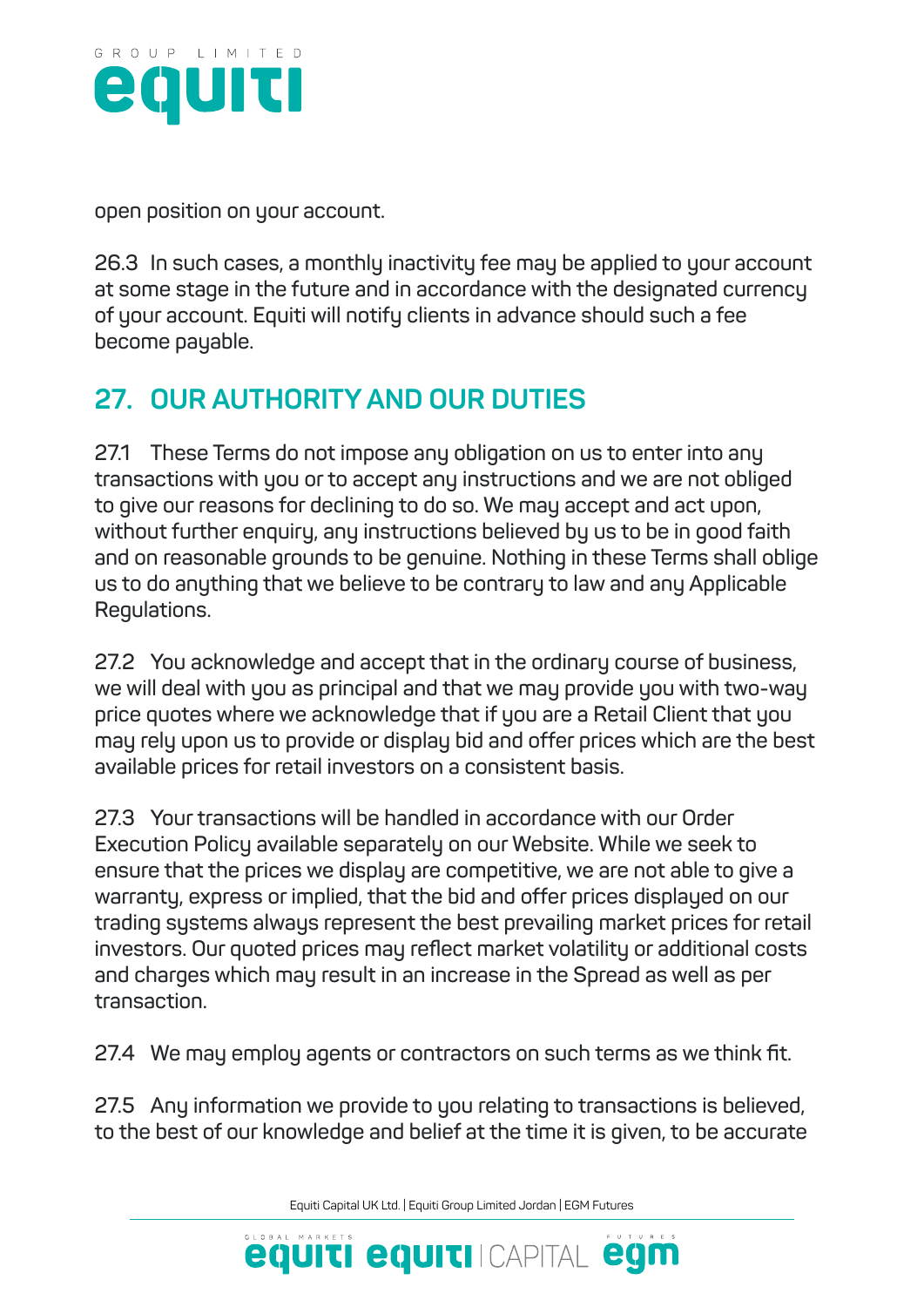

**and reliable. No further representation is made nor warranty given or liability accepted, as to its completeness or accuracy. Such information does not constitute an assurance or a guarantee as to the expected outcome of any such transaction.**

**27.6 You should also be aware that market conditions and pricing may change between the time we provide you with information and the time you approach us with a view to entering into a trade.**

#### **28. EXCLUSION OF LIABILITY/INDEMNITIES**

**28.1 Nothing in these Terms will exclude or restrict any liability that we owe you under Applicable Law and Applicable Regulations. Except to the extent that the same results from gross negligence, wilful default or fraud, we, our directors, officers, employees and agents shall not be liable for any loss resulting from any act or omission made under or in relation to or in connection with these Terms or the solvency, acts or omissions of any third party with whom we deal or transact business or who is appointed by us in good faith. We will make available to you, when and to the extent reasonably so requested and at your expense, details of any rights that we may have against such person.**

**28.2 If any action or proceeding is brought by or against us, against or by a third party, in relation to any transaction with or for you, you shall cooperate with us to the fullest extent possible in the prosecution or defence of such action or proceeding. Except to the extent that the same results from gross negligence, wilful default or fraud, you shall reimburse us and hold us harmless together with our Group Companies and our directors, officers, employees or agents, on a full indemnity basis from and against all actions, claims, liabilities, losses, damages and expenses of any nature arising from us dealing with you pursuant to these Terms.**

**28.3 we, our directors, officers, employees and/or agents shall in no circumstances be liable for any consequential direct or indirect losses, damages, costs, claims, and expenses of any nature whatsoever as a direct or indirect result of any act or omission made under or in relation to or in** 

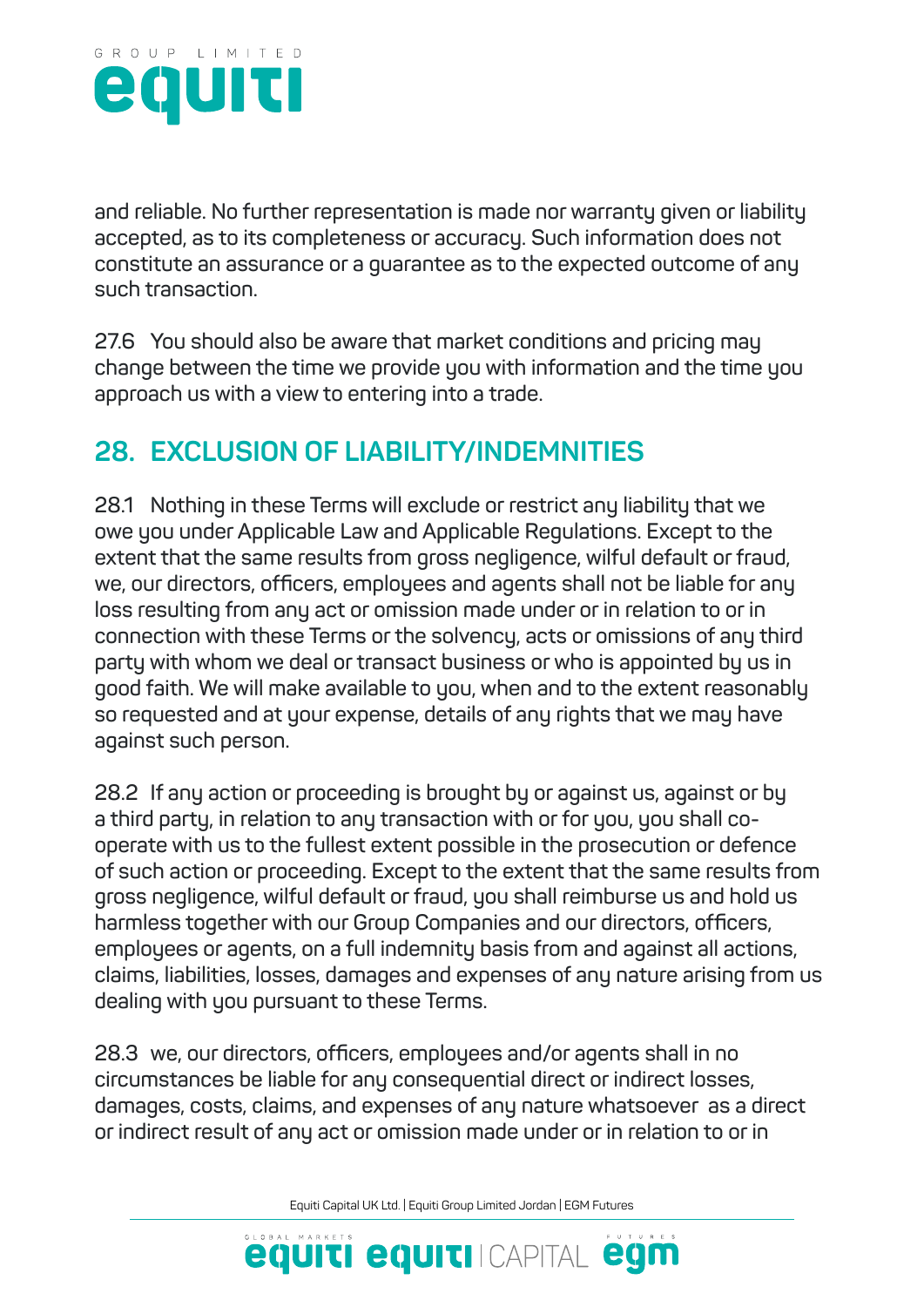

**connection with these Terms of any agreements, contracts, deals, with any Third Party with whom you deal or transact business or who is appointed by you.** 

## **29. YOUR AUTHORITY AND YOUR OBLIGATIONS**

**29.1 You represent and warrant to us from the date on which you agree to these Terms that:**

**29.1.1 where you are a company or a partnership, you have full power and authority (corporate and otherwise) to enter into the Transaction and to exercise your rights and perform your obligations hereunder and have obtained all authorisations and consents necessary so to enter, exercise rights and perform obligations and such authorisations and consents are in full force and effect;**

**29.1.2 where you are an individual, you are of full age and sound mind and have full capacity to enter into the Transaction(s) and to exercise your rights and perform your obligations. The normal minimum age for trading in such transactions is 18 years of age;**

**29.1.3 the obligations expressed to be assumed by you under the Transaction are legal and valid obligations binding on you in accordance with their terms;**

**29.1.4 all payments to be made by you under the Transaction may be made free and clear of, and without deduction for or on account of any taxes whatsoever;**

**29.1.5 all information that is furnished in writing by or on behalf of you to us in respect of these Terms is, as of the date such information is furnished, true, accurate and complete in every material respect;**

**29.1.6 in entering into the Transaction you are not relying upon us in relation to any advice or forecast or estimate of future trends in relation to interest rates or otherwise nor in relation to the fiscal consequences of the** 

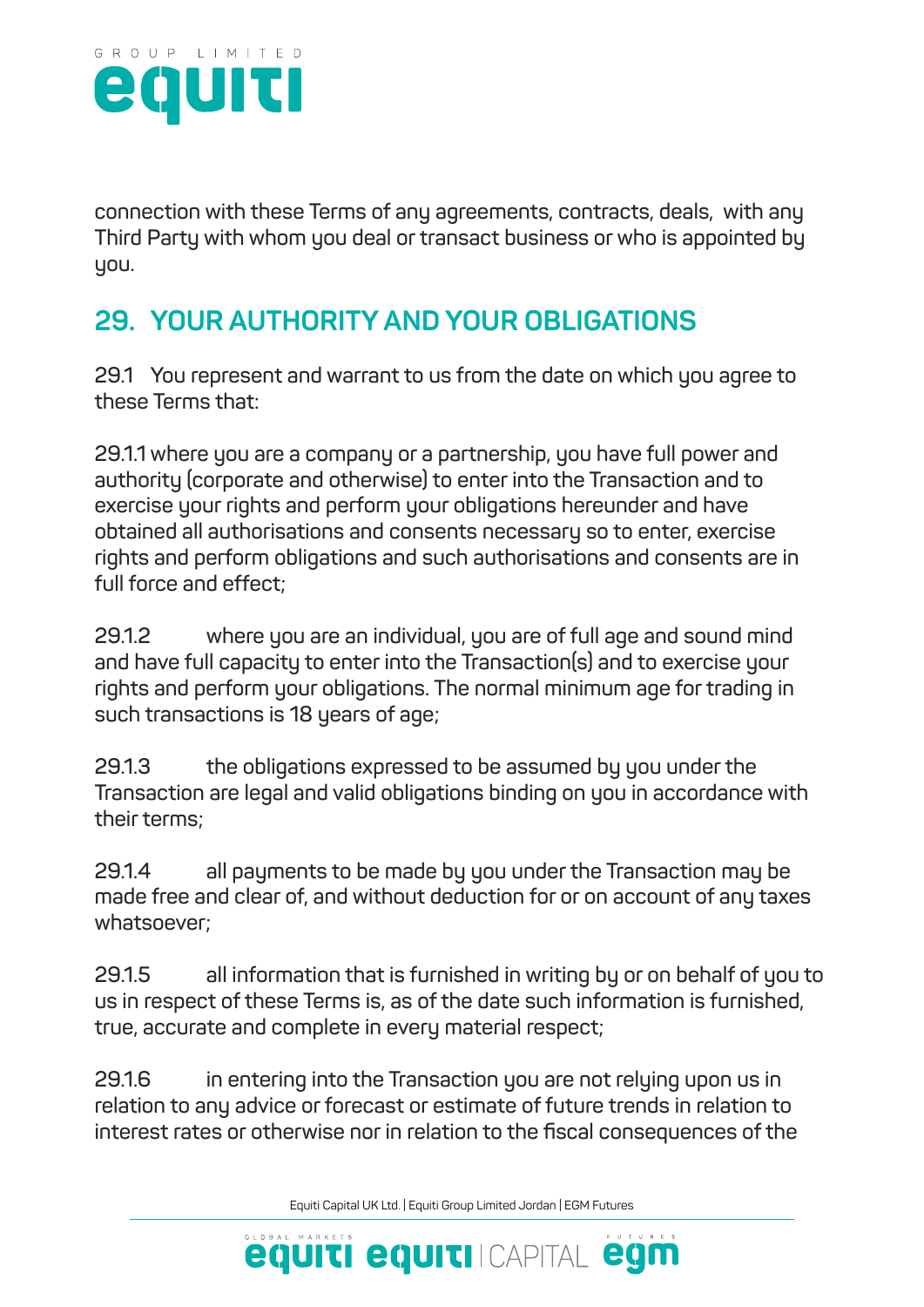

**Transaction;**

**29.1.7you are acting for your own account, and have made your own independent decisions to enter into the Transaction(s) and as to whether the Transaction(s) is appropriate or proper for you based upon your own judgement and upon advice from such advisers as you have deemed necessary. You are not relying on any communication (written or oral) from us as investment advice or as a recommendation to enter into the Transaction. It is understood that information and explanations related to the terms and conditions of the Transaction shall not be considered investment advice or a recommendation to enter into the Transaction. You understand that no communication (written or oral) received from us can be considered to be an assurance or guarantee as to the expected results of the Transaction;**

**29.1.8 you are capable of assessing the merits of and understanding (on your own behalf or through independent professional advice), and understand and accept, the terms, conditions and risks of the Transaction. You are also capable of assuming, and assumes, the risks of the Transaction;**

**29.1.9 you are entering into the Transaction as principal (and not as agent or in any other capacity, fiduciary or otherwise); and**

**29.1.10 you are aware of all Applicable Regulations that apply to Electronic Trading Services that you use and that your use of the Electronic Trading Services will comply with all Applicable Regulations and this Agreement as amended from time to time.**

**29.2 Tax regulations may change at any time. You will be responsible at all times for the payment of all taxes due and for providing any relevant tax authority with any information relating to your**

**dealings with us. You agree that if we provide you with any information or express any opinion in relation to the tax treatment of your dealings with us it will not be reasonable for you to rely upon any such statement and it will not constitute tax advice.**

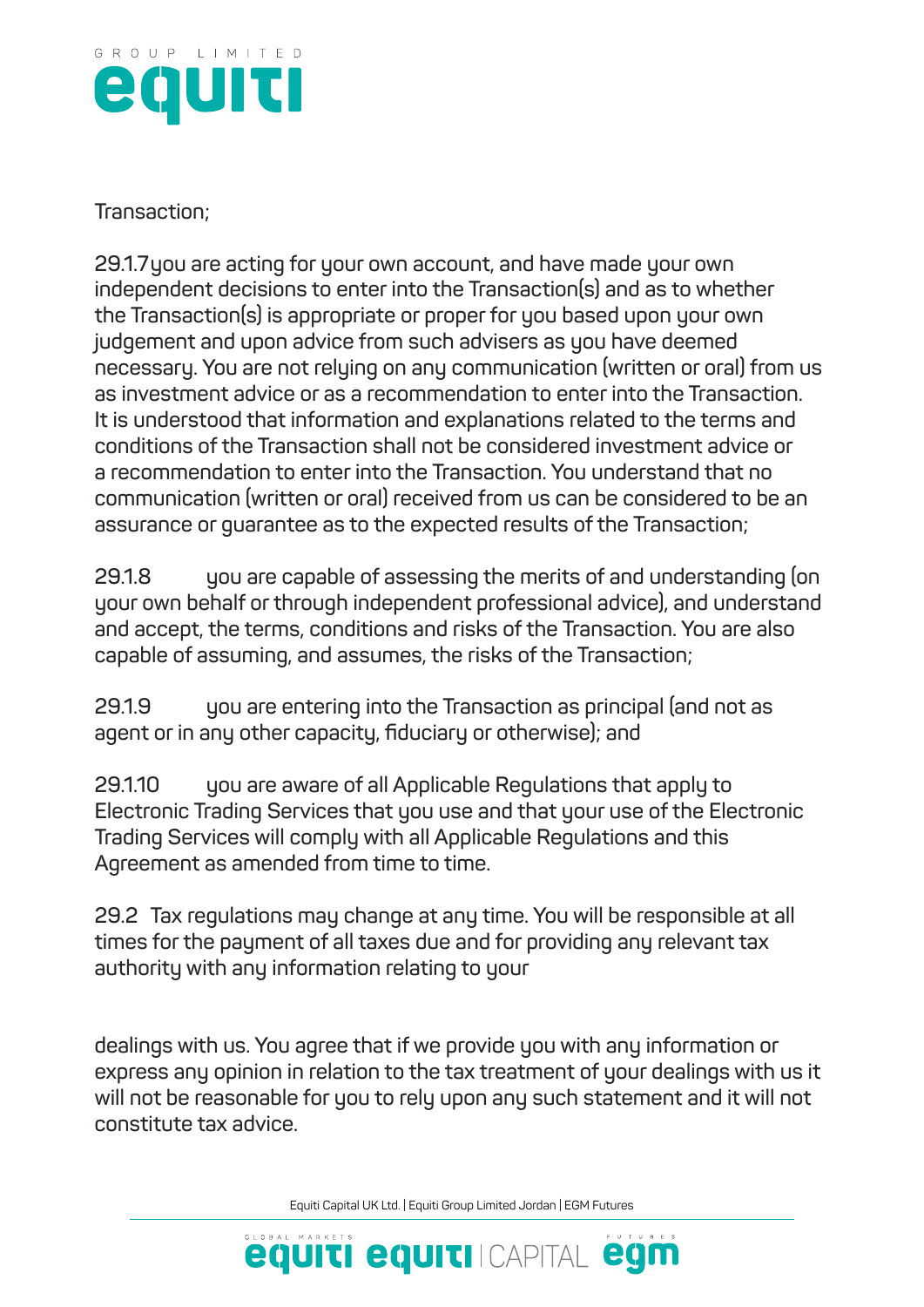

## **30. AUTHORISED THIRD PARTY**

**30.1 We recognise that in some circumstances it may be necessary or desirable for you to authorise someone to manage your account. You do so at your own risk and both you and the person you wish to authorise to operate your account will be required to submit a signed form which is a type of Power of Attorney document authorising and appointing an Authorised Third Party to operate your account.**

**30.2 You will be liable for any act or omission by an Authorised Third Party, and we may rely on any instructions given by the Authorised Third Party on your behalf. We are not responsible for monitoring the activities of the Authorised Third Party.**

**30.3 If you have opened an account electronically, and we do not have an original of your signature, you will need to provide an identity document such as a copy of your passport or driving licence in order to be able to appoint an Authorised Third Party.**

## **31. CLIENT MONEY**

**31.1 Any money received by us in respect of your account with us shall be treated as Client Money and held in trust.**

**31.2 In relation to Client Money unless you notify us in writing or otherwise we will promptly pay any Client Money received to our Client Money bank accounts. Our Client Money accounts will be identified and designated separately from any accounts used to hold other money belonging to us. Interest will not be paid on the money held in the Client Money accounts and by entering into this Agreement you acknowledge that you waive any entitlement to interest on such money.**

**31.3 We will exercise all due skill, care and diligence when selecting which third party banks and brokers to use. We will periodically (at least annually) review the adequacy and appropriateness of any banks and brokers where your money is or may be deposited and of the arrangements for holding your** 

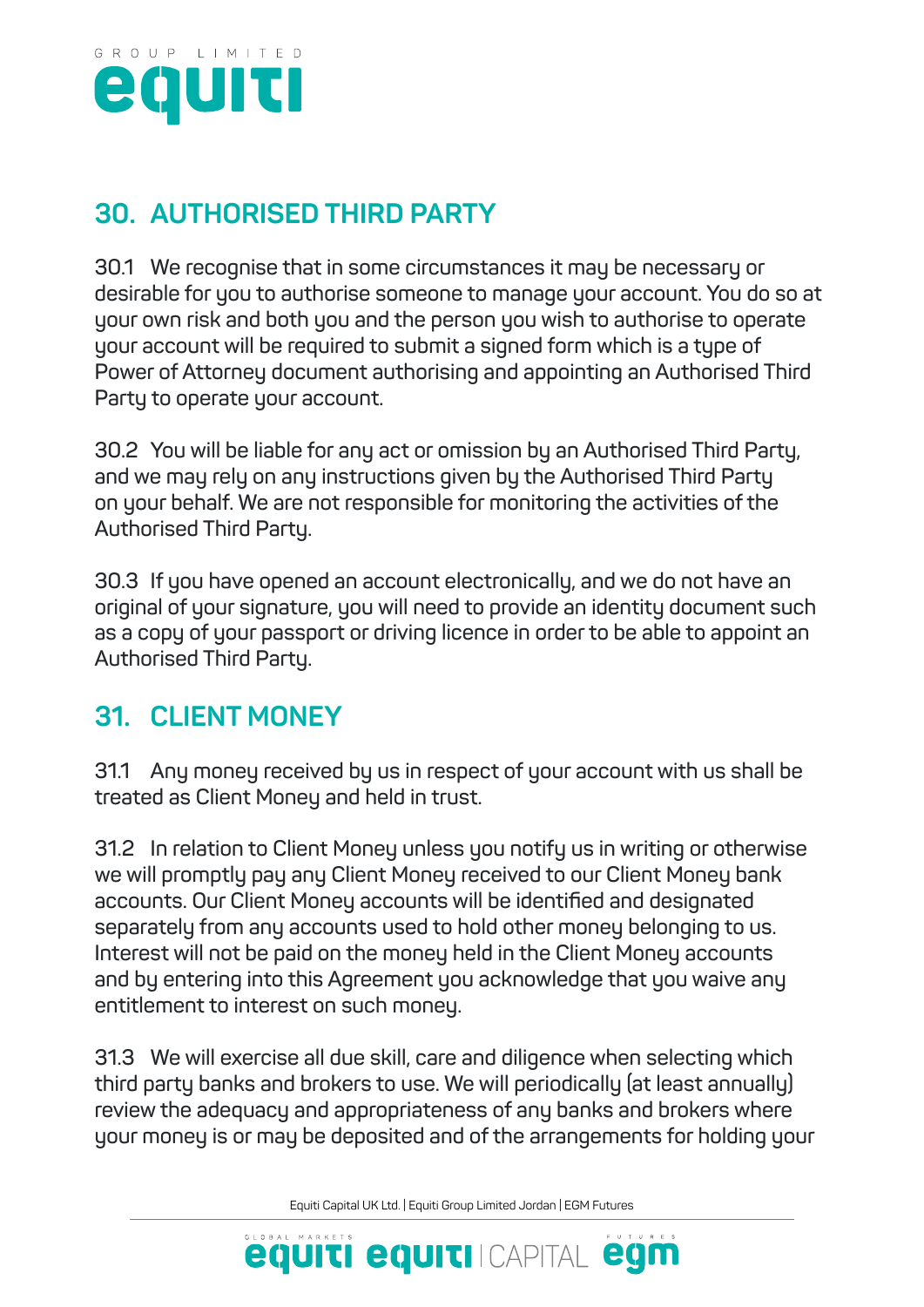

**money. We will not be responsible for any acts, omissions or default (including the insolvency, administration, bankruptcy or similar event) of the thirdparty banks or brokers for any resulting shortfall or loss in the return of your money.**

**31.4 The Client Money accounts will be pooled accounts and holds the Client Money relating to a number of clients. Claimants to money held in pooled accounts have a claim to a rateable proportion of the money held in that pool.**

**31.5 Equiti uses only its own funds for hedging and does not pass client money to hedging counterparties or to any part of the business as working capital. Equiti does not initiate speculative positions in the market.»**

**31.6 We may transfer any money we hold for you as Client Money (after deduction of any amounts permitted by the terms of these Terms) to another legal entity (including any of our Group Companies) where we transfer all or part of our business to that entity and your Client Money relates to the business transferred. Where we transfer your Client Money to another legal**

**entity under this clause 31.6 we shall ensure that such Client Money will be held by that entity for you in accordance with this Agreement.**

**31.7 In the event that the account you hold with us is a joint account, we do exercise all due care and diligence to ensure that all withdrawals are paid back to its source and to the particular party that initiated the actual deposit.** 

**In case of profit withdrawing, Equiti may initiate payments to any party to the joint account provided that it has received appropriate approval from the second party and it is satisfied pursuant to its due diligence verification and checks**

**31.8 You consent to us releasing any Client Money balances, for or on your behalf, from Client Money bank accounts and for us to cease to treat as Client Money any unclaimed Client Money balance where:**

**31.8.1 it is permitted by law and consistent with the arrangements under which Client Money is held;**

**31.8.2 we have determined that there has been no movement on your** 

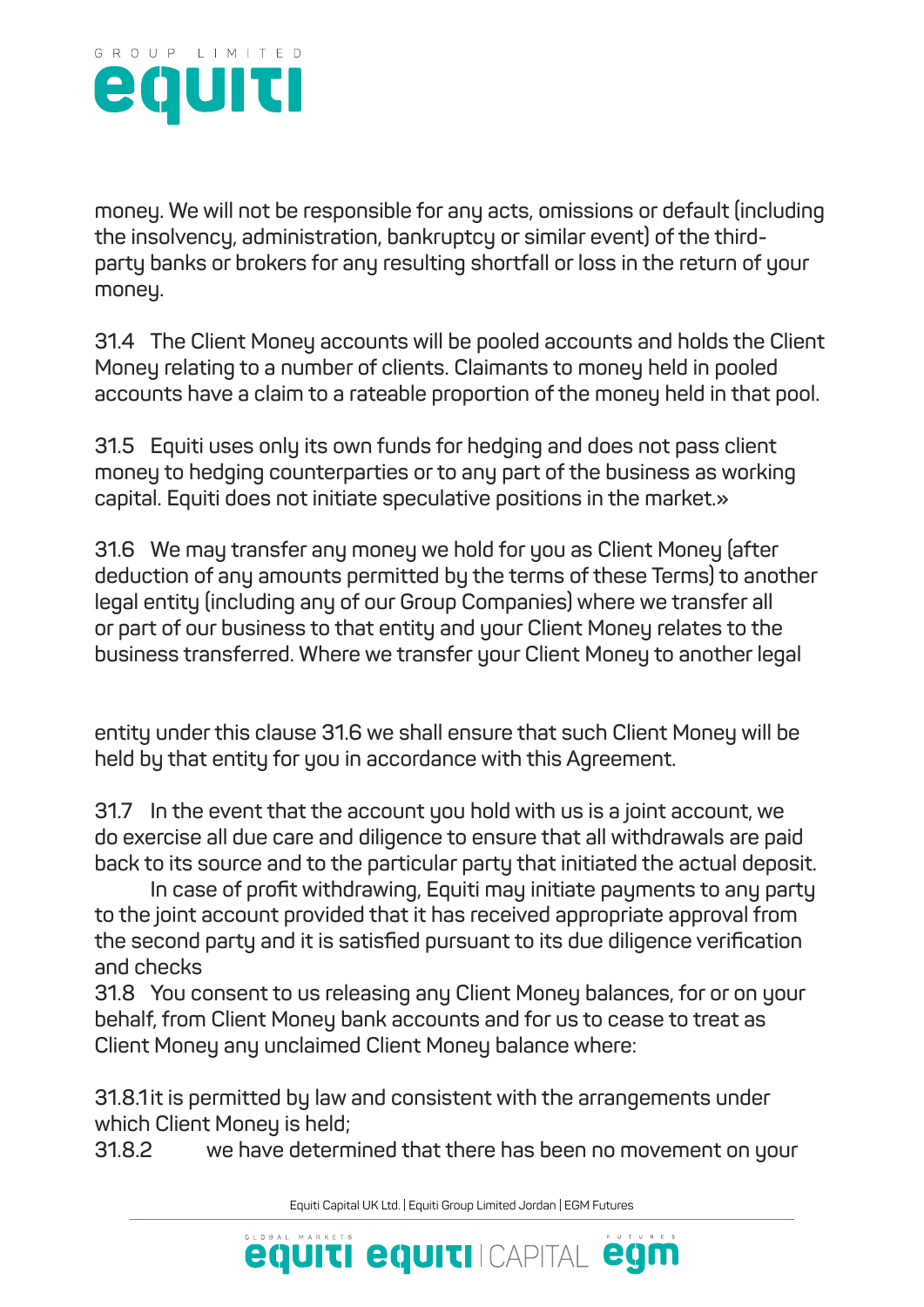

**balance for a period of six years (notwithstanding any payments or receipts of charges, interest or similar items);**

**31.8.3 we have taken reasonable steps to trace you and to return the balance to you; and**

**31.8.4 we make and retain records of all balances released from our Client Money bank accounts in respect of your Client Money. All unclaimed money will be paid to the Inland Revenue Department in accordance with the Unclaimed Money Act 1971.**

## **32 OVERNIGHT FINANCING AND ROLLOVER**

**Rolling Daily Transactions and Undated Contracts for CFDs are available in a variety of Markets and Underlying Markets. Each Market and Underlying Market has its own conditions and spread which may vary at our discretion. Such contracts automatically roll into the next trading session. A Daily Financing Fee debit/credit will be made to your account if you hold a Transaction open from one trading session to the next.**

## **33 CREDIT**

**Details of any credit arrangement that may be available to you are or will be set out in, and will be subject to, such terms, conditions and limits as may be agreed in separate correspondence. We reserve the right to alter any credit arrangements agreed with you at any time. You acknowledge that when you deal with us on credit, neither any limit set on your account nor any amount of Margin you have paid puts any limit on your potential losses in respect of a Transaction. You acknowledge and agree that your financial liability to us may exceed the level of any credit or other limit placed on your account.**

## **34 CONFLICTS OF INTEREST**

**34.1 When we deal with you, we, a Group Company, or some other person connected with us, may have an interest, relationship or arrangement that is material in relation to the Investment, transaction or Service concerned. Conflicts of interest can arise in particular when we have an economic or other incentive to act in a way that favours us or any of our Group Companies.**

Equiti Capital UK Ltd. | Equiti Group Limited Jordan | EGM Futures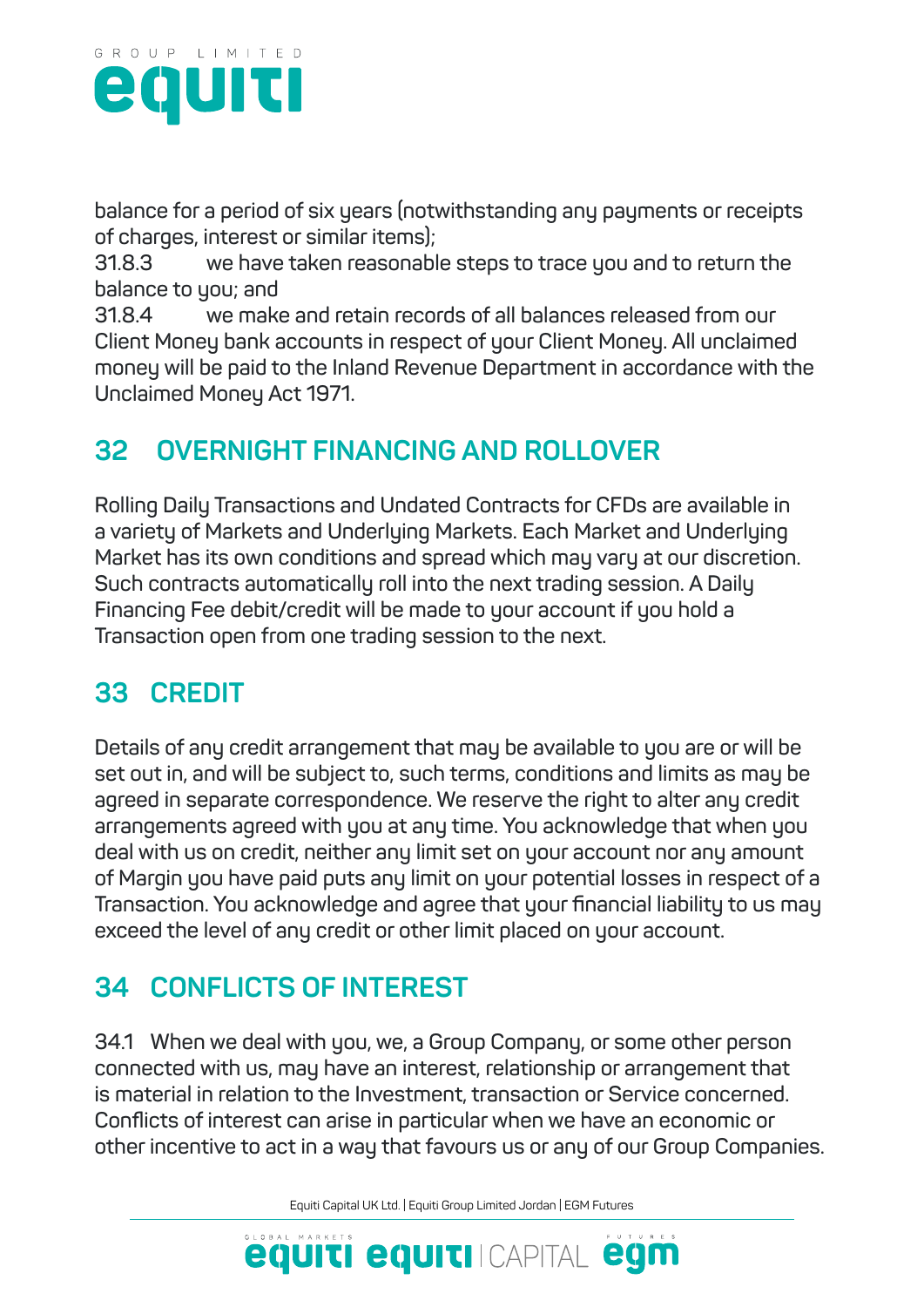

**34.2 Consistent with our regulatory obligations we seek to ensure that any conflicts that arise between our interests and those of our clients, or between clients, are properly managed. Our conflicts policy, which is communicated to all relevant employees, identifies the types of conflict that may arise and provides express instructions on the management of those conflicts. To this effect, we have a framework in place to handle conflicts of interest, so that we act with an appropriate degree of independence from our own interests when transacting with you or dealing on your behalf. We can provide you with our Conflicts of Interest Policy on request.**

**34.3 In some circumstances appropriate management of any conflict of interest and fair treatment of the relevant parties may only be achieved by our declining to enter into transactions with you.**

## **35 COMPLAINTS**

**35.1 We have a written a Complaints Policy to ensure that complaints regarding our services are dealt with fairly and promptly and in accordance with our membership of the dispute resolution scheme which we are a member of.**

**35.2 If you have a complaint about our Services you should direct that complaint to our client services department or to our Compliance Department, via the methods listed below, who will investigate the nature of the complaint to try to resolve it.**

**Address:**

**Boulevard Al-Abdali Jouba Complex Amman Jordan**

**Attention: Compliance Department Telephone: 96265508301+ Email: Compliancejo@equiti.com**

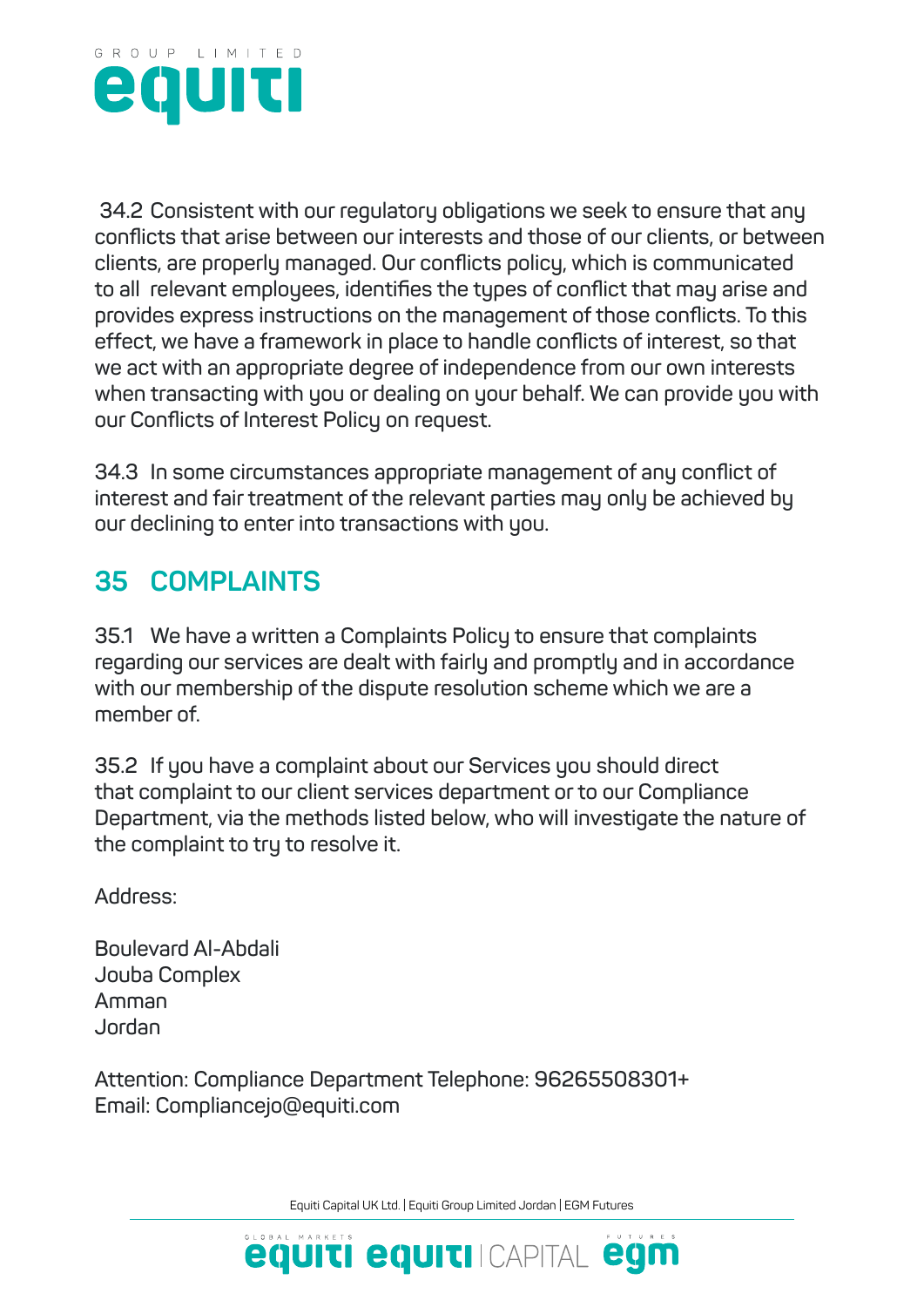

## **36 AMENDMENTS**

**36.1 We may amend these Terms by giving you reasonable advanced written notice by post, email or on the Online Facility explaining the details of the amendment due to take place. Where reasonable notice is impractical (e.g. due to a sudden change in commercial terms with a liquidity provider or regulatory changes) we reserve the right to provide notice of such change with immediate effect.**

**36.2 Each amendment will become effective on the date specified in the notice. Any amendment requested by you must be agreed in a formal amendment agreement by us. Unless expressly agreed otherwise, an amendment will not affect any outstanding Transaction or any legal rights or obligations which may already have arisen. If you do not wish to accept any amendment made by us you may by notice to us close any of your open Transactions and your account in accordance with these Terms.**

## **37 TERMINATION**

**37.1 Subject to clause 37.2 below, you may terminate this Agreement by written notice at any time. We may terminate the Terms by providing you with at least thirty (30) days written notice of termination unless circumstances require us to provide a shorter notice period.**

**37.2 We may terminate the arrangements set out in these Terms immediately and without notice to you if:**

**37.2.1you admit to your inability to pay your debts as they fall due or enter into any scheme or arrangement with your creditors or, in the case of a company, file or have filed against you a petition for winding up, pass a resolution for winding up or have a receiver, liquidator, administrator or similar officer appointed over all or any part of your assets or undertaking or, in the case of an individual, a bankruptcy petition is presented or a trustee in bankruptcy is appointed or a protection order is made pursuant to Applicable Law;**

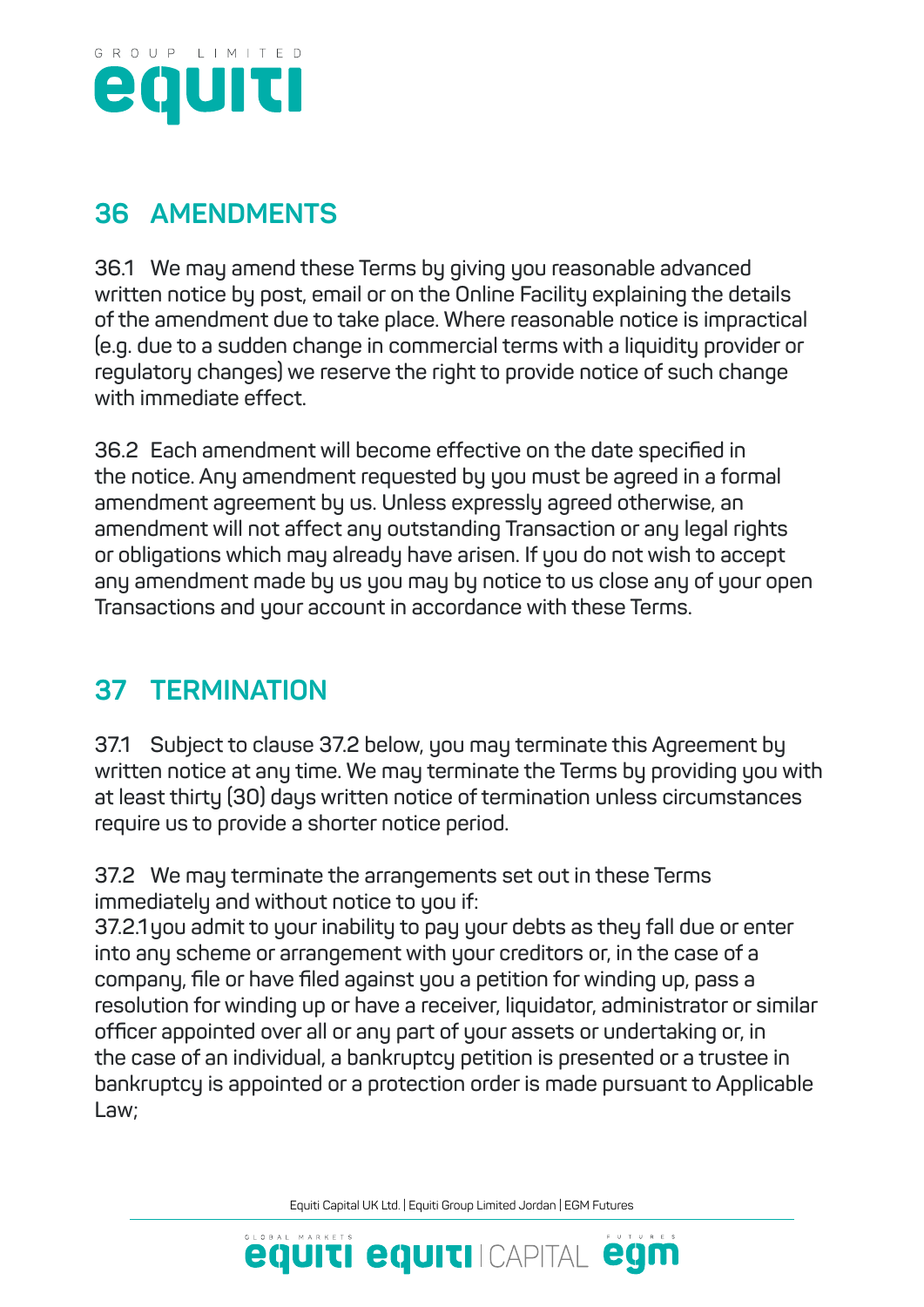

**37.2.2 you are, in our opinion, in material breach of the obligations owed by you, whether arising under these Terms, any supplementary or separate terms that we have entered into with you in respect of transactions in investments, the rules and regulations of any regulatory authority or under Applicable Law; or**

**37.2.3 on the occurrence of a Force Majeure Event.**

**37.3 Termination will be without prejudice to any legal rights or obligations which may already have arisen.**

## **38 PAYMENTS ON TERMINATION**

**38.1 The Calculation Agent, in good faith and acting reasonably, will determine an amount, if any, (the Close-out Amount) that would be paid by (expressed as a positive) or to (expressed as a negative) the non-Affected Party in consideration of an agreement between the non-Affected Party and a third party that would have the effect of preserving for the non-Affected Party the economic equivalent of any payment in respect of the Transaction that would, but for the occurrence of the Early Termination Date, have been required after that date.**

**38.2 An amount (the «Termination Payment») will be payable equal to the Close-out Amount plus any amounts which have fallen due but remain unpaid as at the Early Termination Date owing to the non-Affected Party, and less any amounts which have fallen due but remain unpaid as at the Early Termination Date owing to the Affected Party, together with, to the extent permitted under Applicable Law, any interest owing pursuant to the terms of these Terms.**

**38.3 If the Termination Payment is a positive number, the Affected Party will pay it to the non- Affected Party; if it is a negative number then the non-Affected Party will pay it to the Affected Party.**

**38.4 The Termination Payment will, at the option of the non-Affected Party, be reduced by its set- off against any amounts payable (whether at such** 

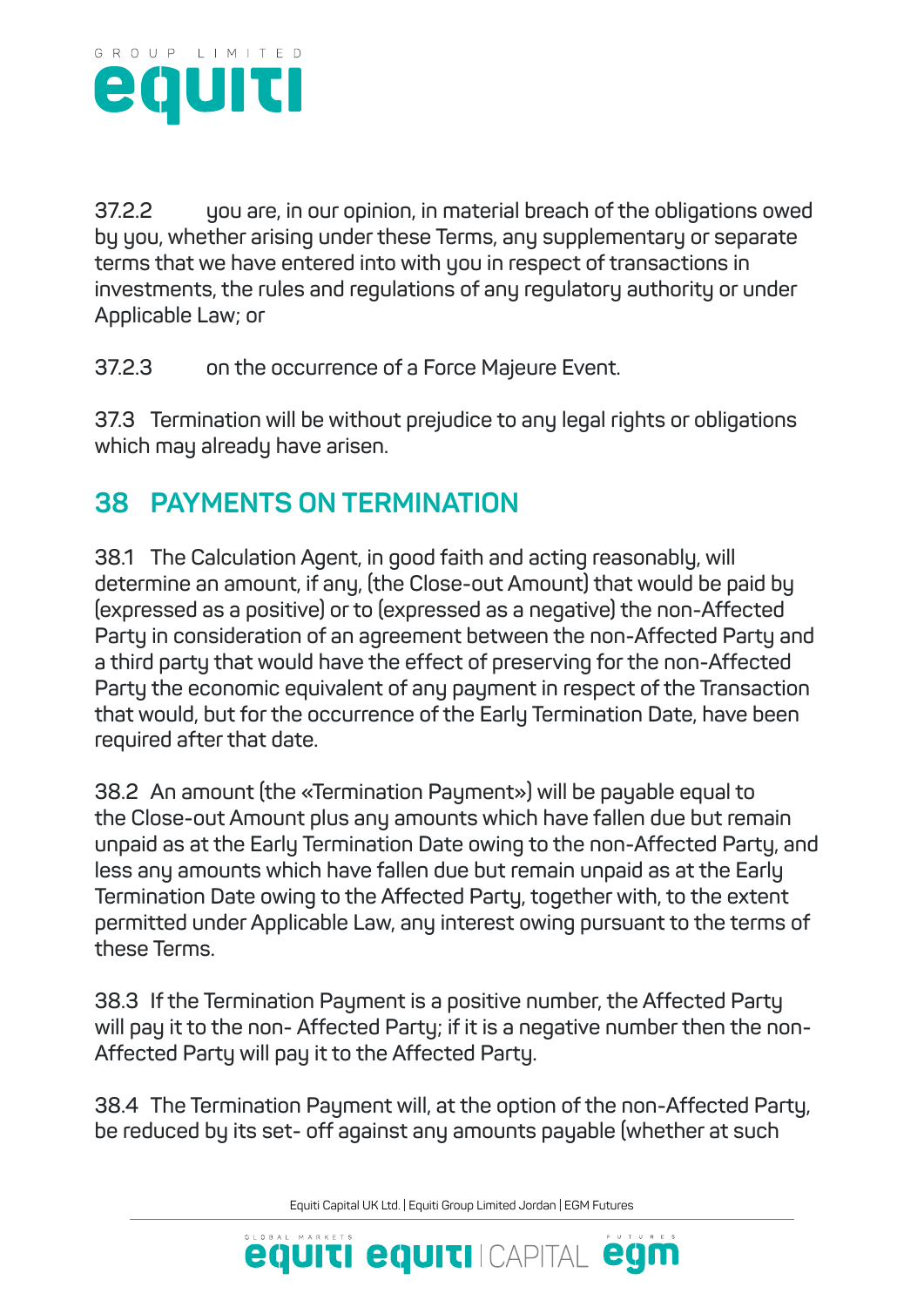

**time or in the future or upon the occurrence of a contingency) by or to, as appropriate, the non-Affected Party (irrespective of the currency, place of payment or booking office of the obligation) under any other agreement(s) between the parties or instrument(s) or undertaking(s) issued or executed by one party to, or in favour of, the other party.**

**38.5 The parties agree that an amount recoverable under this clause 38 is a reasonable pre- estimate of loss and not a penalty. Such amount is payable for the loss of bargain and the loss of protection against future risks and except as otherwise provided in these Terms neither party will be entitled to recover any additional damages as a consequence of the occurrence of the Early Termination Date.**

**38.6 In determining the Close-out Amount, the Calculation Agent may consider any relevant information, including, without limitation, one or more of the following types of information:**

**38.6.1 quotations (either firm or indicative) for replacement Transactions supplied by one or more third parties that may take into account the creditworthiness of the non-Affected Party at the time the quotation is provided and the terms of any relevant documentation, including credit support documentation, between the non-Affected Party and the third party providing the quotation;**

**38.6.2 information consisting of relevant market data in the relevant market supplied by one or more third parties including, without limitation, relevant rates, prices, yields, yield curves, volatilities, spreads, correlations or other relevant market data in the relevant market; or**

**38.6.3 information of the types described in clause 38.6.1 or 38.6.2 above from internal sources if that information is of the same type used by the non-Affected Party in the regular course of its business for the valuation of similar transactions.**

**Without duplication of amounts calculated based on information described in clause 38.6.1,**

Equiti Capital UK Ltd. | Equiti Group Limited Jordan | EGM Futures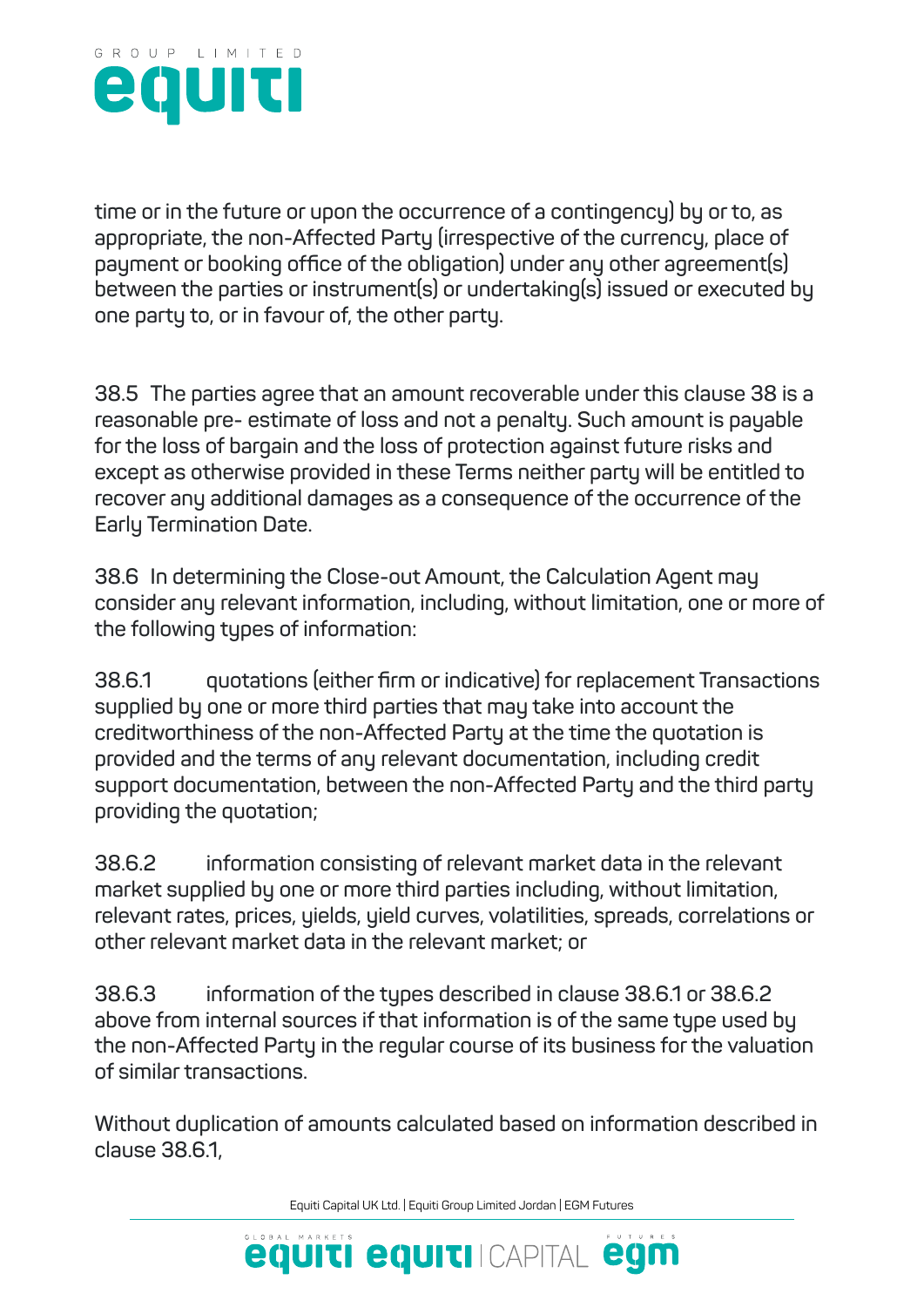

**38.6.2 or 38.6.3 above, or other relevant information, and when it is commercially reasonable to do so, the Calculation Agent may in addition consider in calculating the Close-out Amount any loss or cost incurred in connection with the non-Affected Party terminating, liquidating or reestablishing any hedge related to the Transaction.**

## **39 CALCULATION AGENT**

**We shall be the Calculation Agent. Whenever the Calculation Agent is required to act or exercise judgment in any other way, it will do so in good faith and in a commercially reasonable manner.**

## **40 YOUR INFORMATION**

**40.1 We will observe the requirements of the Privacy Act 1993 in the performance of its obligations under these Terms and will comply with any request made or direction given by you, which is directly due to the requirements of the Privacy Act 1993.**

**40.2 We will only use personal data to allow us (which for the purposes of the following permissions will include any Group Company) to provide the services to the Client set out herein, to assess our risks in providing those services and to enable us to enforce our rights under these Terms if necessary. This may involve passing personal data to third-party service providers or our agents, on the understanding that they keep it confidential. We may need to give our auditors, professional advisers, agents or subcontractors access to personal data or anyone who is interested in our business.**

**40.3 We may send personal data outside Jordan to jurisdictions which may not have an equivalent standard of data privacy laws as that in Jordan. Where we do this, we will take appropriate**

**steps to protect personal data. You may access our full privacy commitment which is available on our Website or on request from your point of contact or** 

Equiti Capital UK Ltd. | Equiti Group Limited Jordan | EGM Futures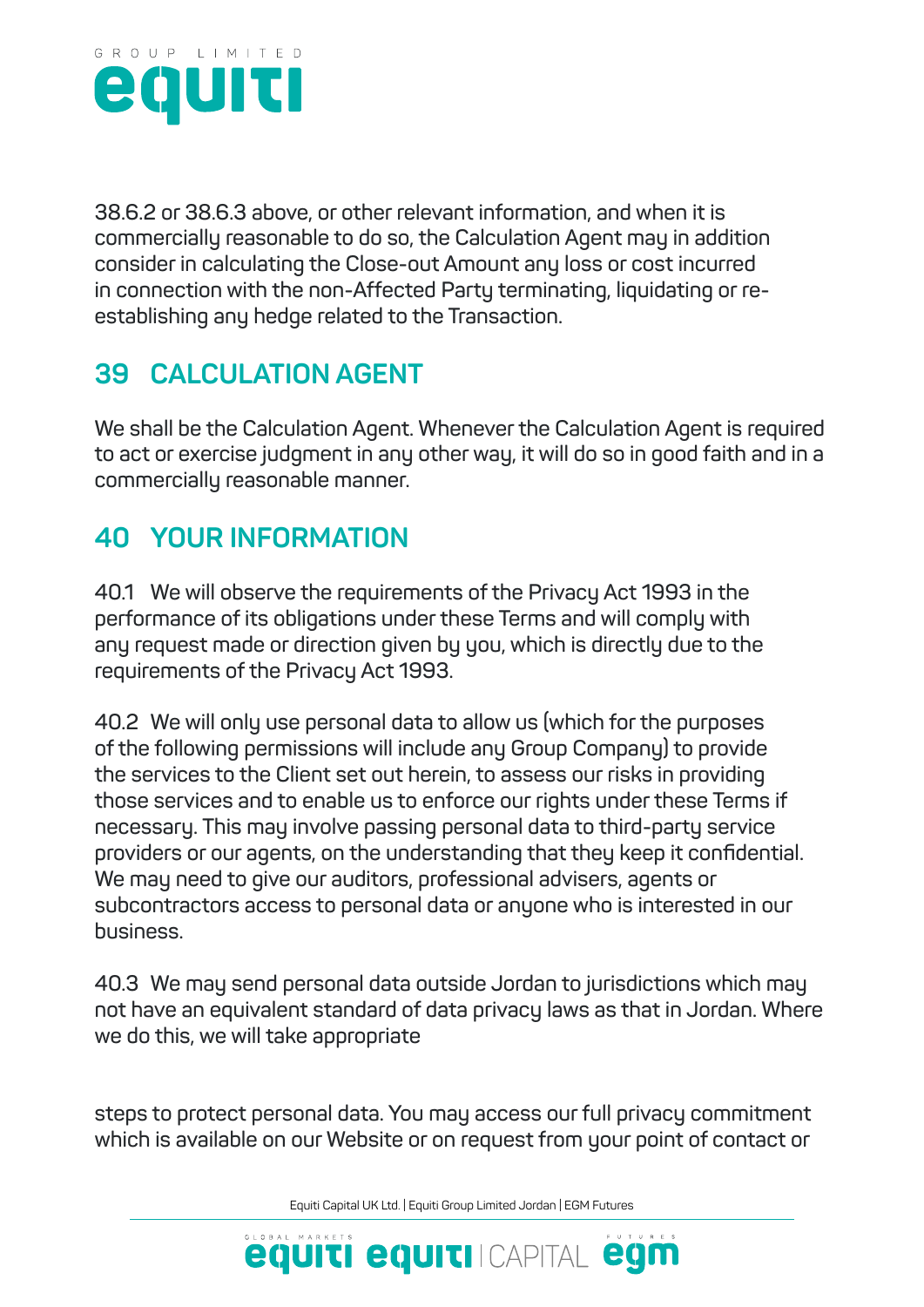

**from our data protection officer.**

**40.4 We may conduct searches through credit and identity-referencing agencies and other sources of information and use scoring methods to verify your identity and credit rating.**

**A record of this process will be kept and may be used to help other companies verify your identity.**

**40.5 We may from time to time - by telephone, email or other electronic communication, fax or post - provide you with information relating to other services that we, any Group Company or selected third parties connected with our business can offer. You agree that we may call upon you at a reasonable hour or otherwise communicate with you without an express invitation.**

**40.6 For the purposes of this clause 40 «your information» includes information about your transactions.**

**40.7 If you would like a copy of the information we hold about you, please write to us at the address set out for notices and correspondence in clause 1.1.**

### **41 MONITORING AND RECORDING**

**Emails sent by you may be monitored and telephone conversations between us may be recorded. Recordings remain our sole property and may be used by us in evidence in the event of a dispute.**

## **42 COMMUNICATIONS (INCLUDING ELECTRONIC COMMUNICATIONS)**

**42.1 Save as otherwise agreed or where Applicable Regulations require otherwise, we will communicate with you, and send documents and other information to you, in Jordan. Unless otherwise agreed or where Applicable Regulations require otherwise, you agree to communicate with us, and send** 

Equiti Capital UK Ltd. | Equiti Group Limited Jordan | EGM Futures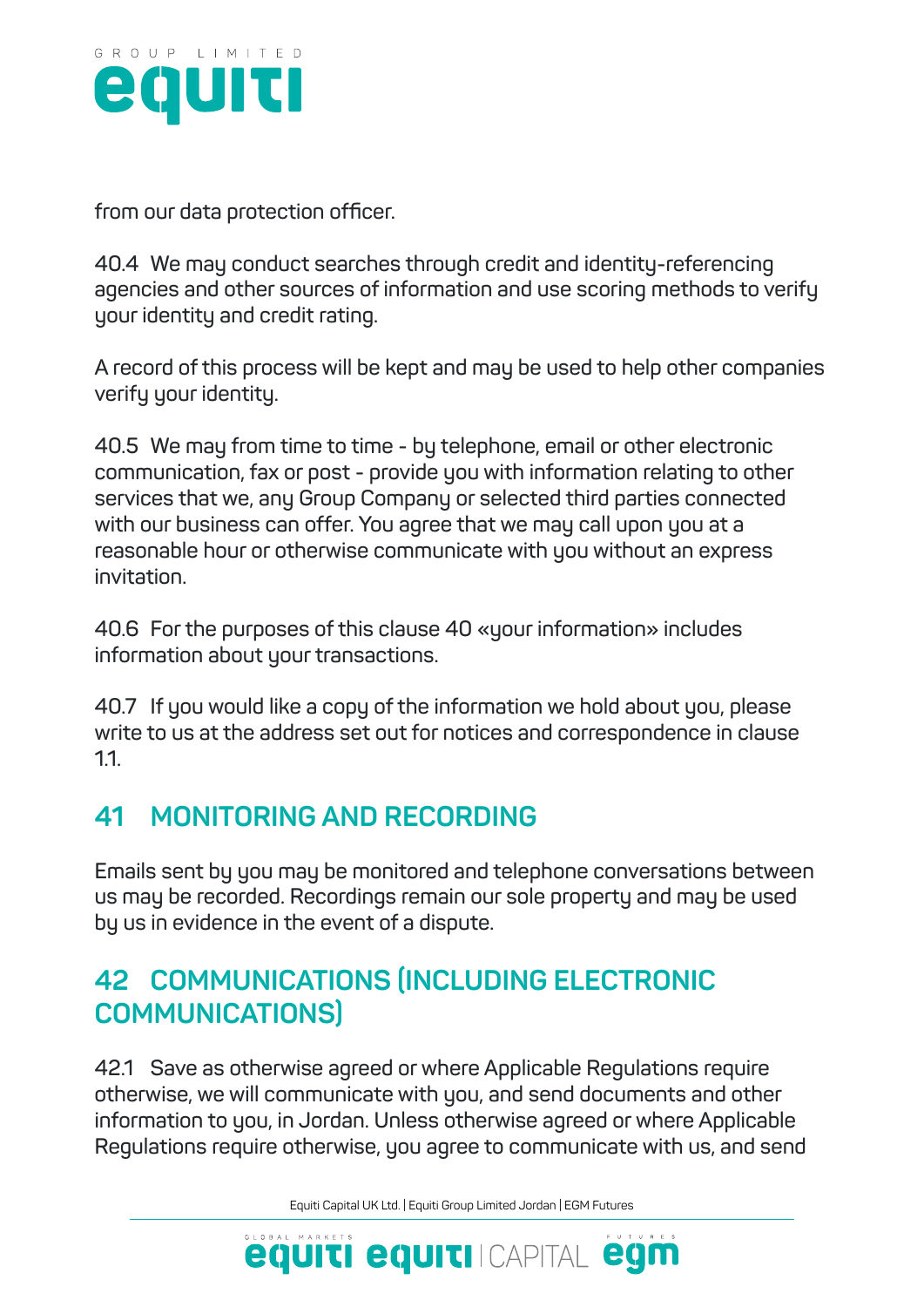

**documents and other information to us, in Jordan.**

**42.2 Unless otherwise agreed, you accept that we may communicate with you by post, telephone, facsimile, electronic mail or through the Online Facility in order to provide you with dealing services or for any other related purpose.**

**42.3 Any notice or other communication will be required to be given in writing under this Agreement and shall:**

**42.3.1 in the case of notices or other communications to be delivered personally, sent by pre- paid first-class post, recorded delivery or by commercial courier, fax or email by you to us, such communication should be made to your usual point of contact or for the attention of the Managing Director, Equiti Group Ltd/Jordan using the contact details provided in these Terms;**

**42.3.2 in the case of notices or other communications to be delivered personally, sent by pre- paid first-class post, recorded delivery or by commercial courier, fax or email by us to you we will do so to such address (including a fax number or an email address) as the you may specify. You are responsible for notifying us of any changes to such contact details and we shall be entitled to serve notice on you (including the issue of legal proceedings) using the last known contact details that you have provided to us for the purposes of these Terms; or, in each case, as otherwise specified by the relevant Party by notice in writing to the other Party.**

**42.4 Any such notice or other communication shall be deemed to have been duly received:**

**42.4.1 if delivered personally, when left at the address and for the contact referred to in this clause; or**

**42.4.2 if sent in Jordan by pre-paid first-class post or recorded delivery, at 9am (Jordan Time) on the second Business Day after posting; or**

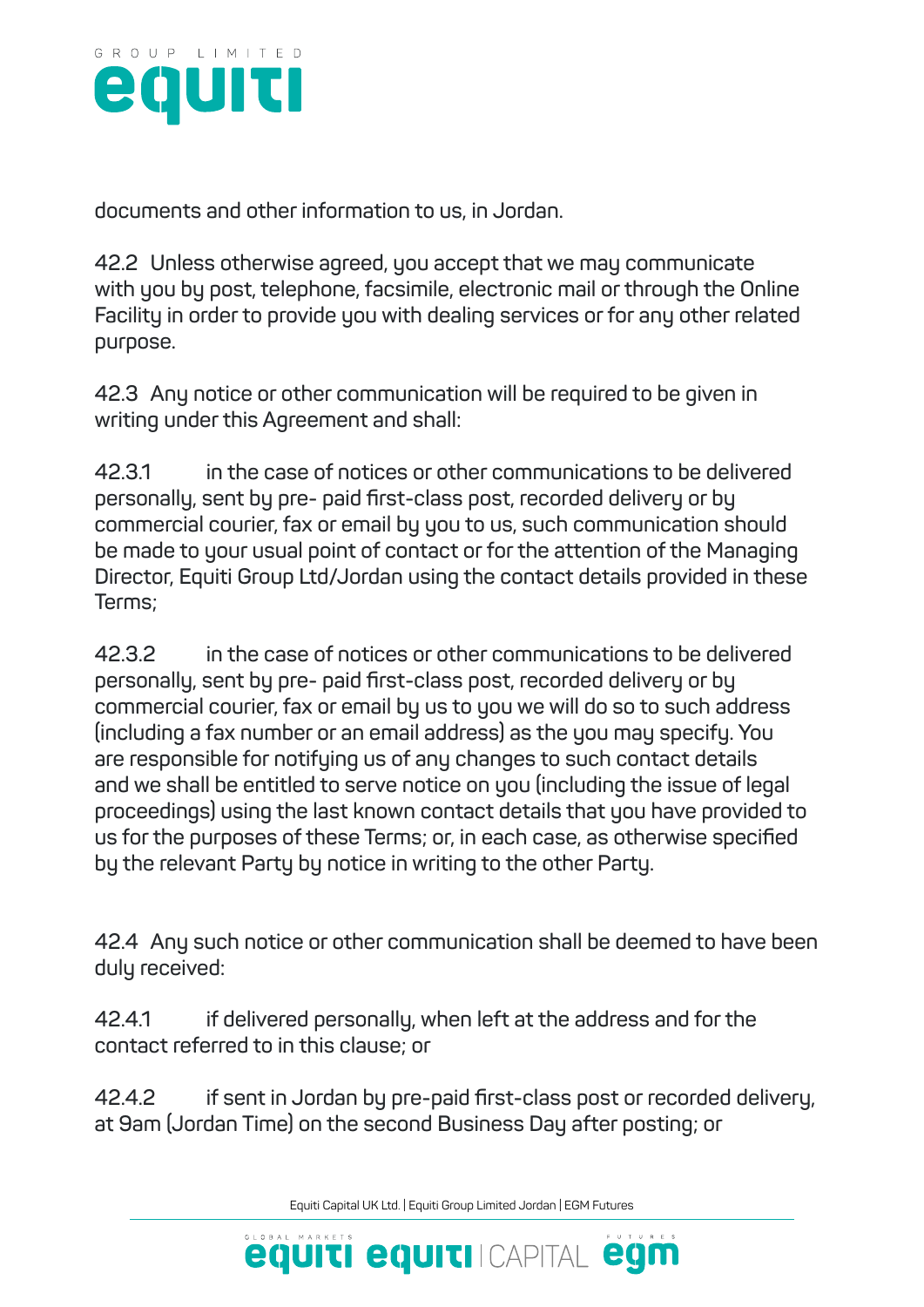

**42.4.3 if delivered by commercial courier, on the date and at the time that the courier's**

**delivery receipt is signed; or**

**42.4.4 if delivered by fax or email, at the time of transmission (unless the sender receives an automated response which indicates that the notice in question was not received by the intended recipient, in which case such notice shall not be deemed to have been received); or**

**42.4.5 if delivered on the Online Facility, upon it being uploaded and available to you.**

**42.5 For the service of any proceedings or other documents in any legal action, any statutory provisions in the relevant jurisdiction shall prevail.**

## **43 INTELLECTUAL PROPERTY**

**All intellectual property rights in the Online Facility, any advertising material issued by or on behalf of us, all information, materials, prices or charts, business methods, databases or settlement specifications relevant to this Agreement of otherwise used or arising in connection with this Agreement will remain our property or any third party which provided it to us and you will have no rights to distribute, republish, copy, reproduce, sell, sub-license or otherwise transfer or disseminate any of the foregoing unless otherwise expressly agreed by us in writing.**

### **44 THIRD PARTIES' RIGHTS**

**44.1 The provisions of this Agreement will not be enforceable by any person (other than the Custodian or its affiliates) who is not a party to it, but this does not affect any right or remedy of a third party that exists.**

**44.2 We may cancel any instructions previously given by you provided that we have not acted on your instructions.**

**44.3 If a transaction has been executed, in whole or in part, it will not be** 

Equiti Capital UK Ltd. | Equiti Group Limited Jordan | EGM Futures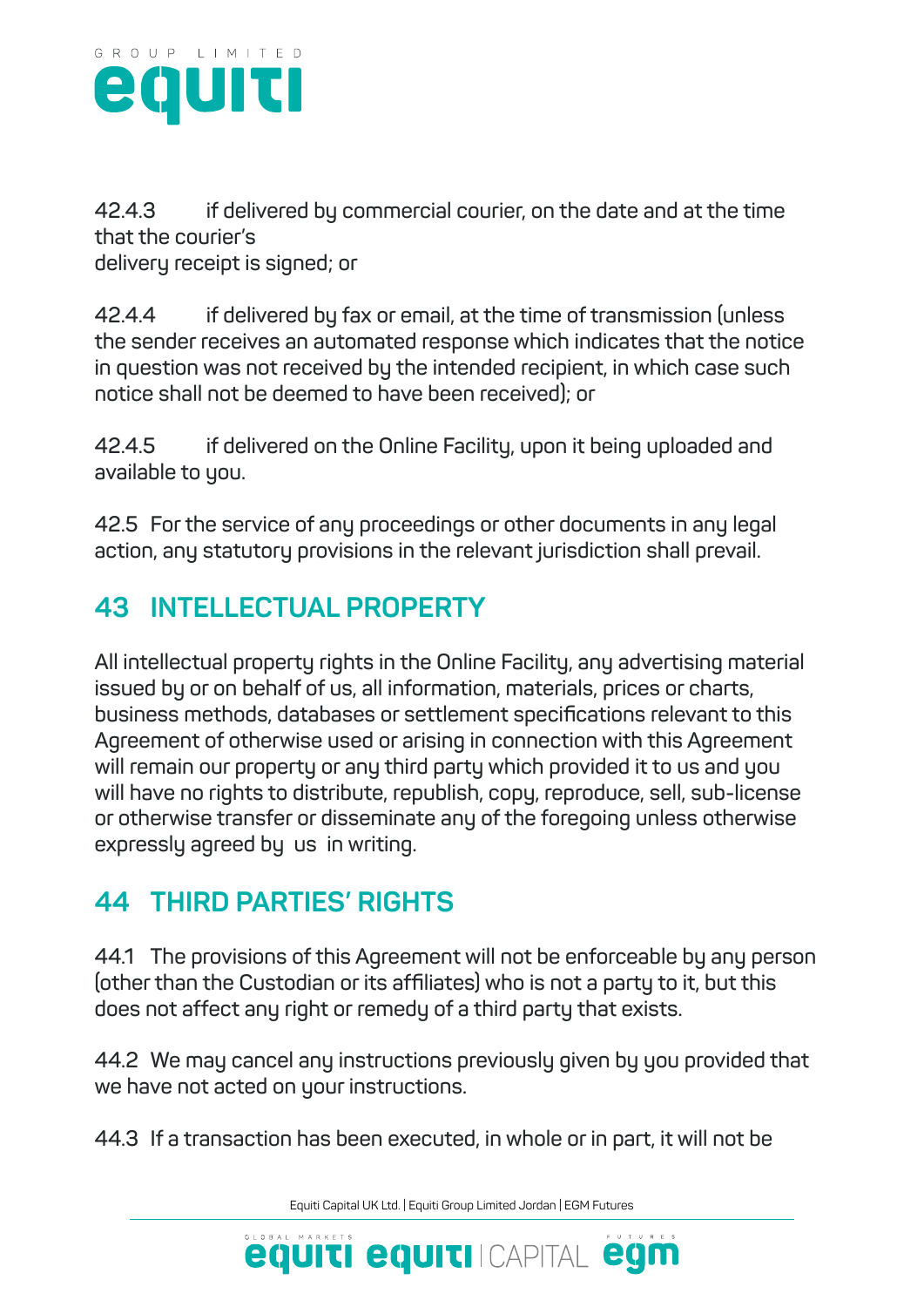

**possible for you to cancel the Order to the extent that the transaction has been executed.**

## **45 WEBSITE**

**We have taken reasonable measures to ensure the accuracy of the information on the Website. The content on this website is subject to change at any time without notice.**

#### **46 SEVERABILITY**

**Each provision of these Terms is severable. This means that if any provision of these Terms is or becomes invalid, illegal or unenforceable or contravenes Applicable Regulations, the remaining provisions shall not be affected and shall remain in full force.**

### **47 FORCE MAJEURE**

**We shall not be responsible for or liable to you for any liability, loss, damage, cost or expense of any nature whatsoever incurred or suffered by you or any person claiming through you as a result of any Force Majeure Event.**

## **48 GOVERNING LAW AND JURISDICTION**

**These Terms and any non-contractual disputes or claims arising under them and all transactions under or pursuant to them are governed by and shall be construed in accordance with the laws of the Kingdom of Jordan and the courts of Amman have exclusive jurisdiction.**

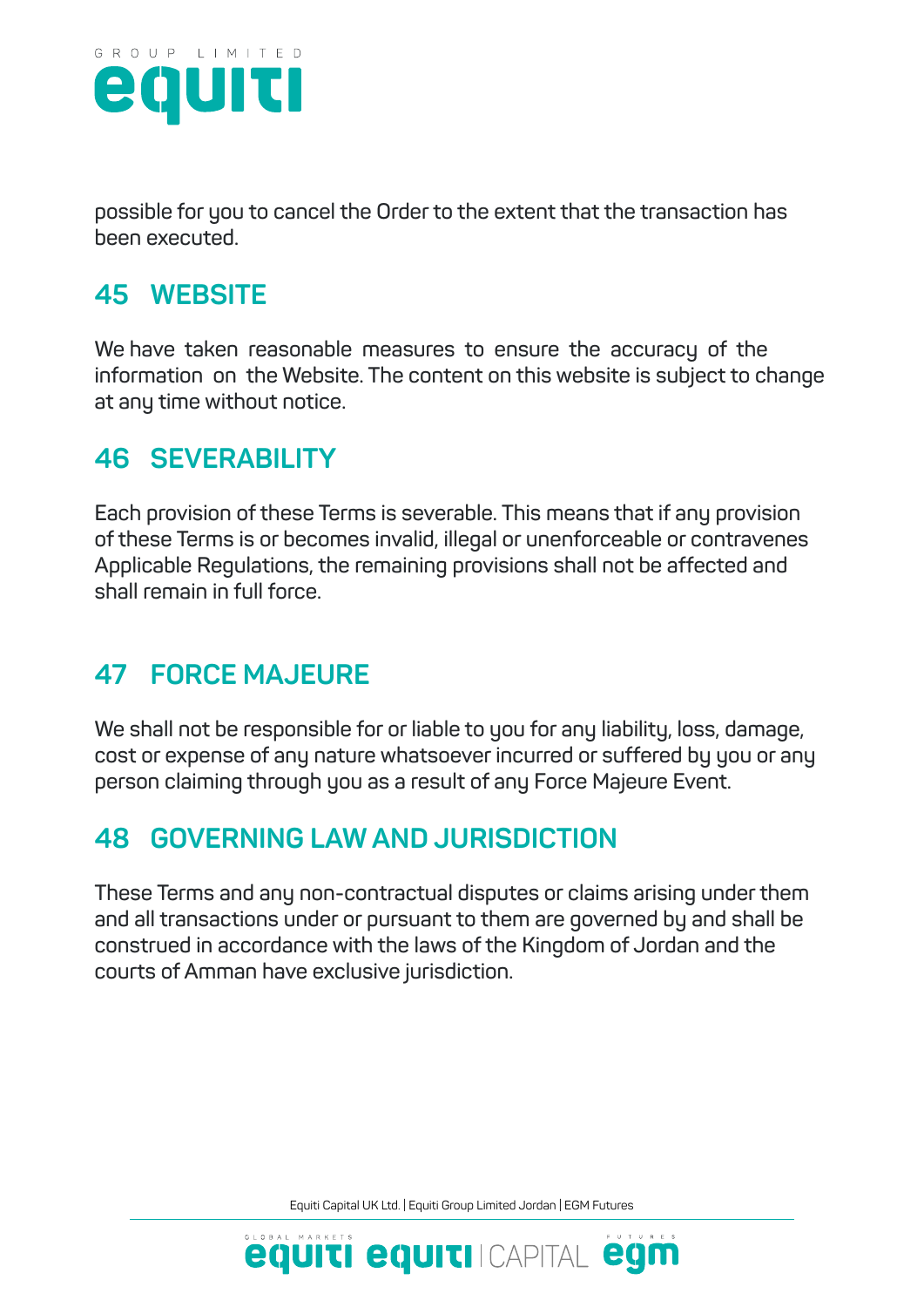

## **SCHEDULE 1: DEFINITIONS**

**Applicable Law – the laws of the Kingdom of Jordan.**

**Applicable Regulation - for the purposes of these Terms, applicable regulations shall include the rules of any other relevant regulatory authority or exchange and any applicable laws and regulations in force from time to time. Where these Terms conflict with Applicable Regulations, the latter shall prevail.**

**Business Day - a day (other than a Friday or Sunday) on which banks generally are open for business in the Kingdom of Jordan.**

**Calculation Agent – Equiti Group Ltd/Jordan.**

**Client Money - money of any currency belonging to you that we receive or hold for you, or on your behalf in the course of providing the Services, that we treat as client money held in trust. In a designated bank account.**

**Closing Date - the date on which the close-out of an open Transaction is effective. Closing Level - the level at which a Transaction is closed. Complaints Policy - our complaints policy which is updated from time to time and can be found on our website for the use of clients.**

**Contract Specifications - the section of our Website designated as the "Contract Specifications" as amended from time to time.**

**Credit Support Provider - with respect to the Counterparty, a party providing credit support in respect of the obligations of the Counterparty.**

**Daily Financing Fee - the charge which we apply daily to the Open Position. Details of the Daily Financing Fees are set out in the Contract Specifications.**

**Electronic Trading Services - any electronic services (together with any related software) including without limitation trading, direct market access** 

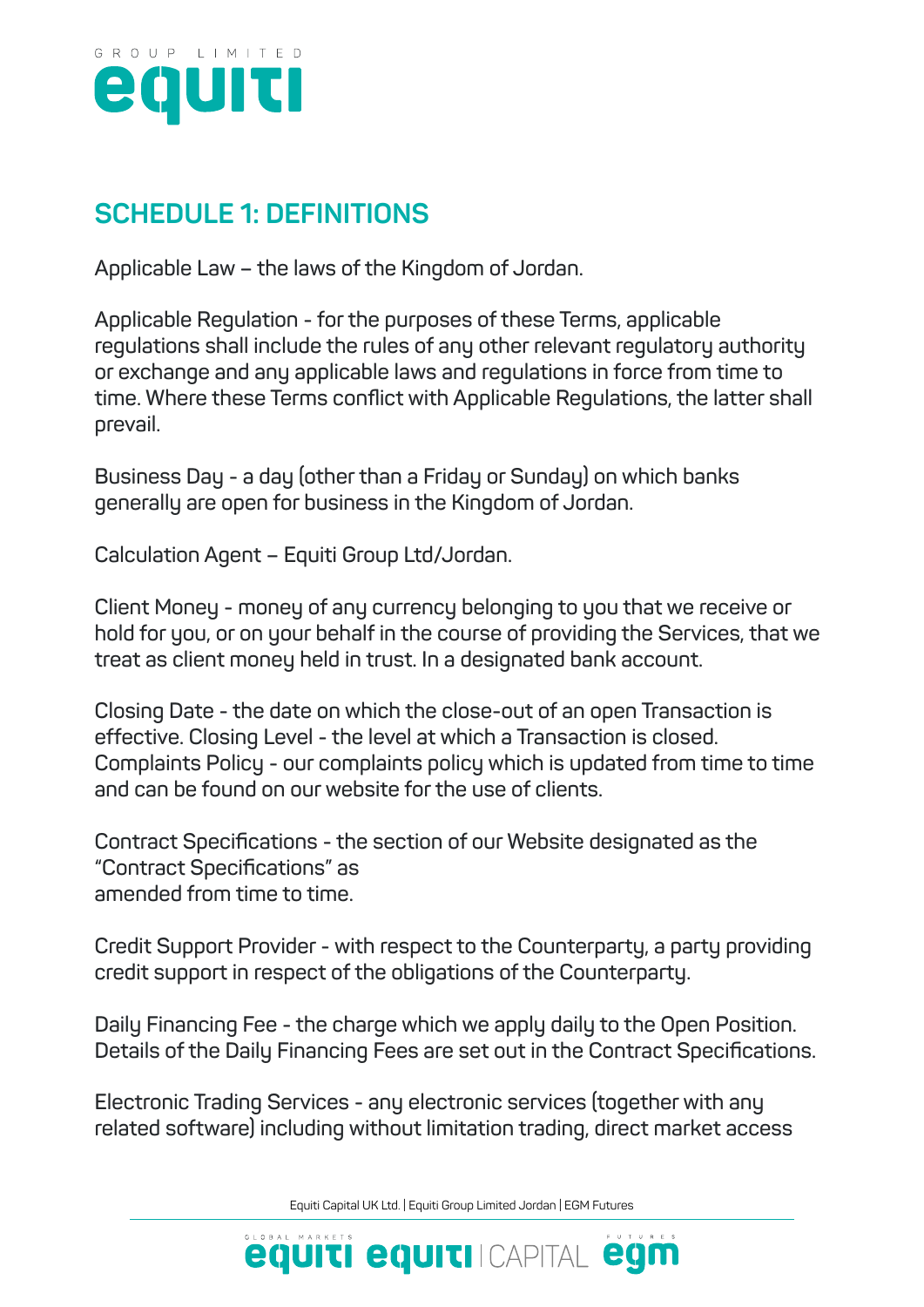

**order routing or information services that we grant you access to or make available to you either directly or through a third-party service provider, and used by you to view information and/or enter into Transactions.**

**Expiry Transaction - a Transaction which had a set contract period at the end of which the Expiry Transaction expires automatically.**

**Force Majeure Event - an event which is beyond the reasonable control of an affected party or the reasonable control of its suppliers and contractors including without limit any Market Disruption, acts or restraints of government(s) or public authorities, war, derelict weapons of war, nuclear, radioactive, biological, chemical, biochemical or electromagnetic weapons or contamination, revolution, strikes, lock-outs or other forms of industrial action, fire, flood, natural disaster, explosion, unavoidable accidents, terrorist action, failure of a utility service or transport network, the suspension or limitation of trading by any execution venue, or any breakdown, failure, defective performance or malfunction of any telecommunications, settlement or other equipment or systems.**

**Financial Instrument - options, futures and contracts for difference in foreign exchange offered for trading by Equiti pursuant to this agreement.**

**Group - in relation to Equiti Group Ltd/Jordan , that company, any subsidiary or any holding company from time to time of Equiti Group Ltd/Jordan, and any subsidiary from time to time of a holding company of Equiti Jordan . Each company in a Group is a member of the Group.**

**Group Company - in relation to a company, any member or/and affiliate of its Group.**

**Last Dealing Time - the last day and time before which a Transaction may be dealt in, as set out in the customer account application otherwise notified to you, or otherwise the last day and (as the context requires) time on which the underlying instrument may be dealt in on the relevant Underlying Market.**

Equiti Capital UK Ltd. | Equiti Group Limited Jordan | EGM Futures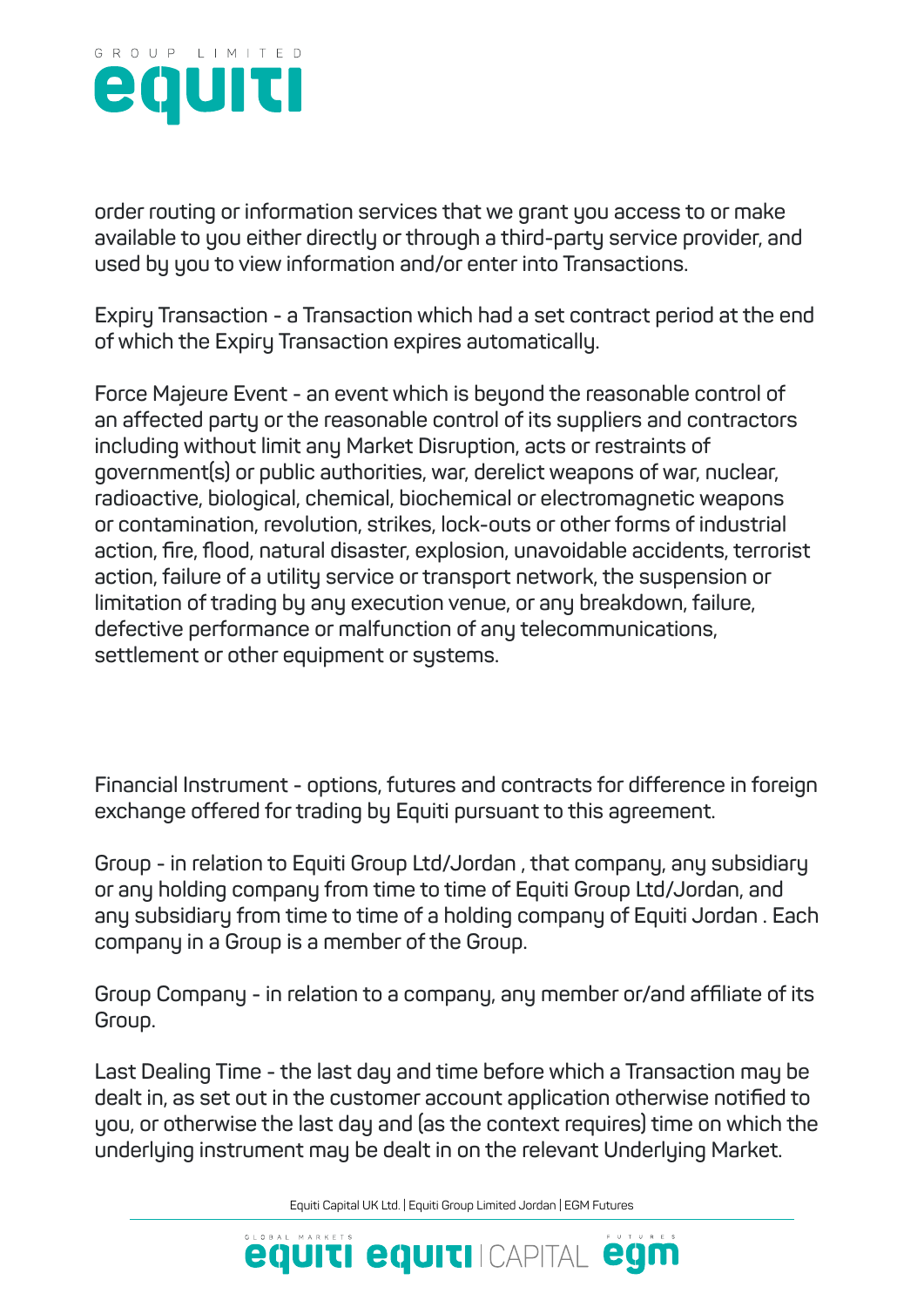

**Linked Transaction - two or more Transactions in respect of which we agree not to call for, or apply, the full amount of Margin as a result of the relationship between such Transactions.**

**Manifest Error / Manifestly Erroneous - a manifest or obvious misquote by us based on a price source on which we have relied in connection with any Transaction, having regard to the current market conditions at the time a Transactions is entered into, as determined by us.**

**Margin - a deposit of funds or collateral acceptable to us to secure your liability to us for any losses which may be incurred in respect of the transaction or where we determine in our sole and absolute discretion that additional security is required from you where there is adverse movement in the price of a transaction.**

**Market - any market subject to government or state regulation with established trading rules and trading hours including a Market.**

**Market Disruption - any circumstance in which we reasonably believe the relevant market or exchange relating to a Transaction, our matching contract with our counterparty or any relevant foreign exchange related product is suspended, closed, materially impaired or cannot be relied upon.**

**Market Rules - the rules, regulations, customs and practices from time to time including any exchange, clearing house or other organisation or market involved in the conclusion, execution or settlement of a Transaction or any matching contract we enter into with a counterparty. This includes any exercise by any such exchange, clearing house or other organisation or market of any power or authority conferred on it.**

**Market Spread - the difference between the bid and offer prices for a Transaction of equivalent size in an instrument, or a related Instrument, in the Underlying Market.**

**Money Laundering Requirements - All applicable anti-money laundering laws and regulations to which Equiti Group Ltd/Jordan, the Group Companies and** 

Equiti Capital UK Ltd. | Equiti Group Limited Jordan | EGM Futures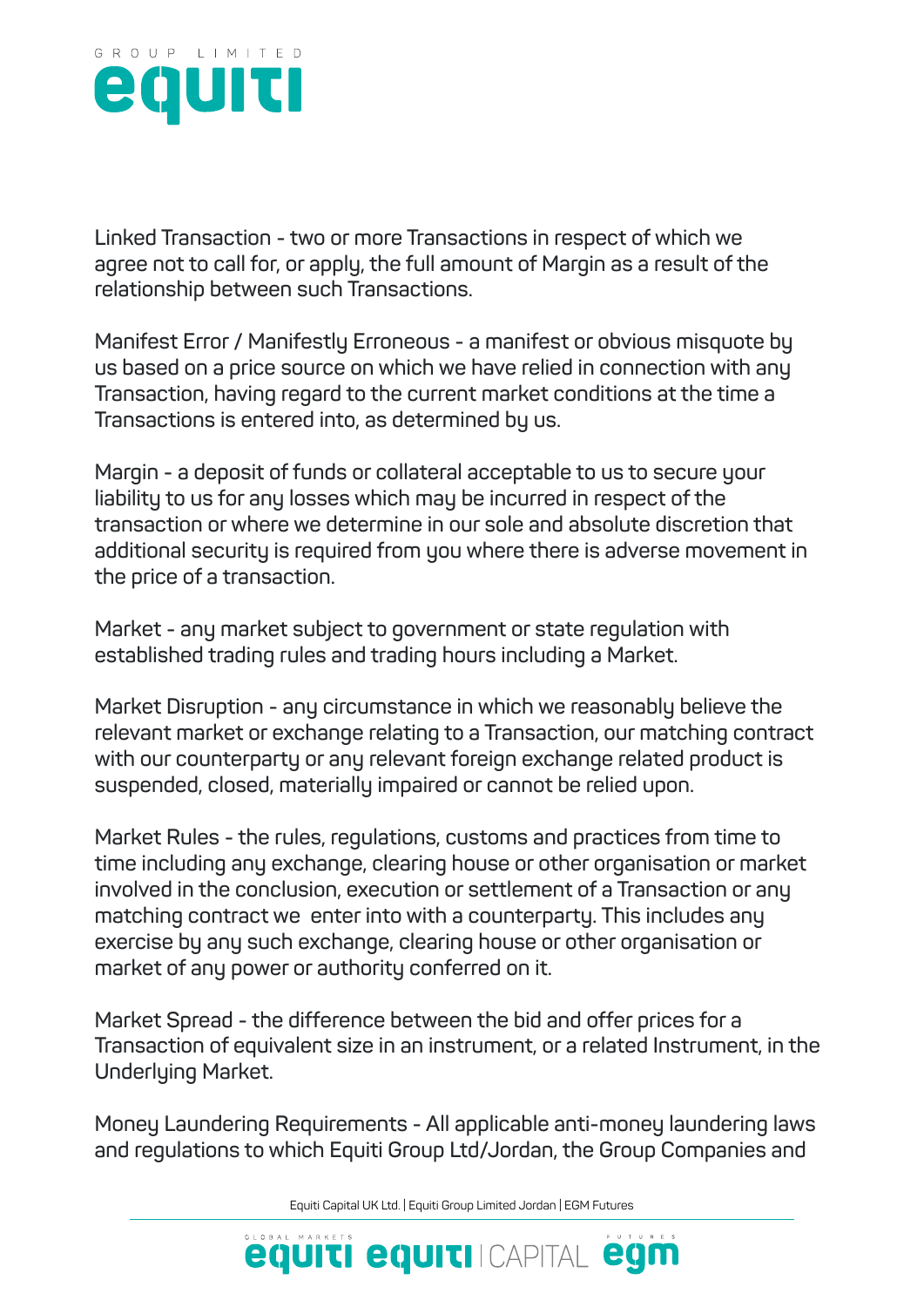

**you are subject.**

**Normal Market Size - the maximum number of stocks, shares, contracts or other units that we reasonably believe the Underlying Market to be good in at the relevant time, having regard, if appropriate, to the exchange market size set by the Stock Exchange or any equivalent or analogous level set by the Underlying Market on which the relevant instrument is traded.**

**Online Facility - Our website, online trading platform and account review facility.**

**Open Position - a Transaction which has not been closed in whole or in part under this Agreement. Order Execution Policy - the policy is available on the Website for clients' information.**

**Payment Date - the date on which you will settle the amount due to us under a Transaction(s) in the currency and to the account specified by us to you in advance of such payment becoming due.**

**Reference Asset - property of any description or an index or other factor designated in a CFD or Margin transaction to which reference is made to fluctuations in the value or price for the purpose of determining profits or losses under the CFD or Margin transaction.**

**Risk Warning – the risk warning provided on the Website.**

**Rolling Daily Transaction - a Transaction which does not automatically expire at the end of the**

**Business Day but are automatically 'rolled over' to the next Business Day.**

**Spread - the difference between the lower and higher figures of a quoted two-way price for an Investment.**

**Termination Payment - an amount payable by you to us in accordance with clause 38.**

**Transaction - a transaction in options, futures and contracts for difference in** 

Equiti Capital UK Ltd. | Equiti Group Limited Jordan | EGM Futures